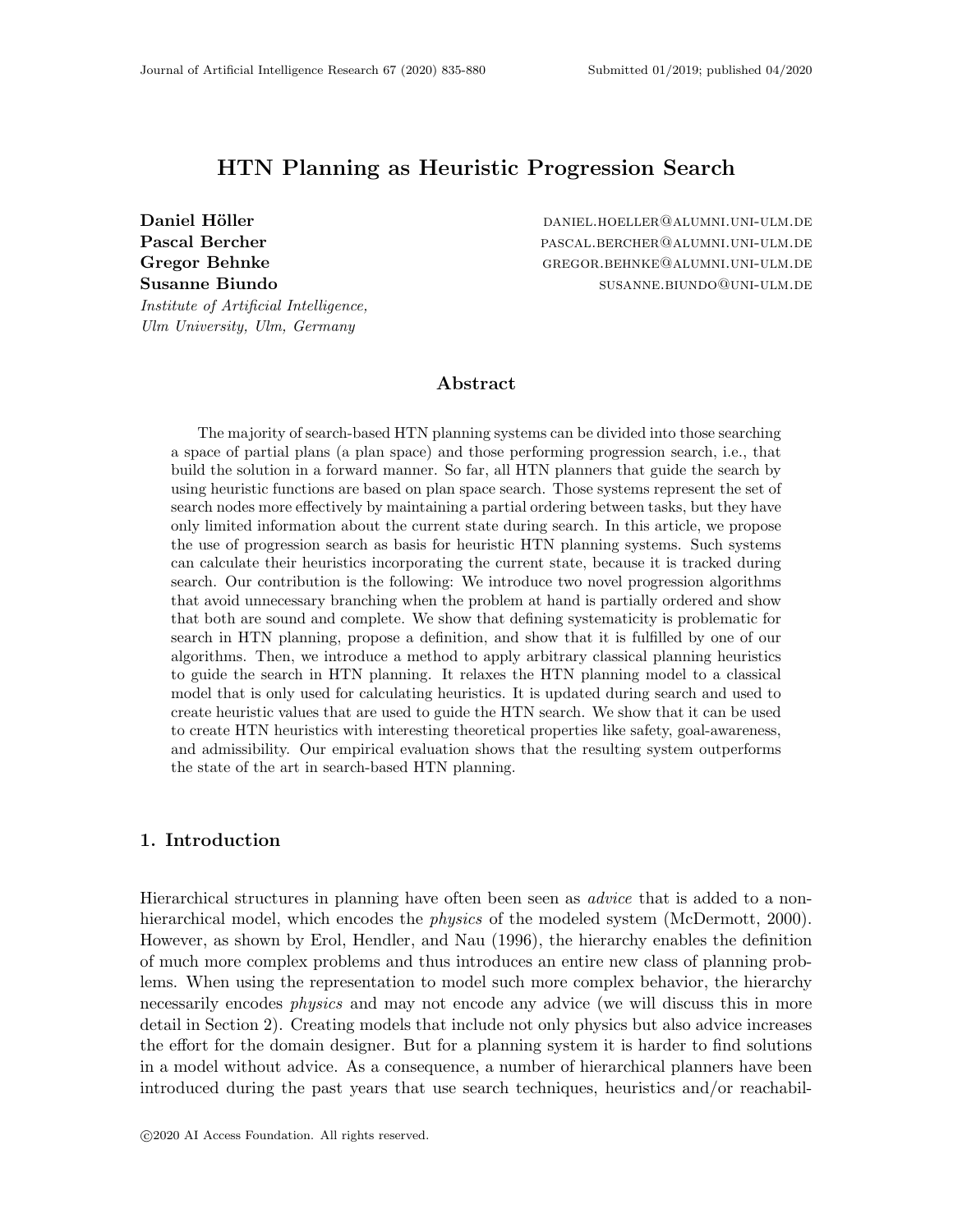ity analysis as known from classical planning or even re-use heuristic search systems from classical planning<sup>1</sup>.

HTN planning systems can be divided into two main categories: there are search-based systems and *compilation*-based systems that compile the planning problem to other problem classes (Bercher, Alford,  $&$  Höller, 2019).

There are compilations to Answer Set Programming (Dix, Kuter, & Nau, 2003), to classical planning (Alford et al., 2009, 2016), to ConGolog and the Situation Calculus (Gabaldon, 2002; Fritz, Baier, & McIlraith, 2008), and to propositional logic (Mali & Kambhampati, 1998; Behnke, Höller, & Biundo, 2018, 2019a; Schreiber, Pellier, Fiorino, & Balyo, 2019). Translations from the undecidable HTN planning problem to a decidable problem have to bound the size of the output or assume some restrictions on the input. For example, some bound the length of solutions, some the depth of decomposition, others assume totally ordered HTN problems or a bound on the maximum size of task networks under progression – all these restrictions make the problem decidable (Erol et al., 1996; Alford, Bercher, & Aha, 2015b). When no solution is found, the bound needs to be increased.

In search-based HTN planning, there are essentially the same algorithms available as in non-hierarchical planning, such as local search as done by the Duet planner (Gerevini et al.,  $2008$ <sup>2</sup> or state-based forward search similar to classical planning. One of the currently best-known search-based techniques does the latter. Progression-based planners generate solutions in a forward manner, i.e., they process those (abstract or primitive) tasks first that have no predecessors in the ordering. They commit to an ordering of the primitive tasks (a prefix of the generated solution) and can thus progress the current state. Yet another kind of HTN planners searches the space of partial plans (which are partially ordered sets of tasks that are not necessarily executable yet). Such planners do not commit to a prefix of a generated plan, but maintain a partial order between tasks. Since no state gets progressed, such planners have less information about the current state – all information about the planning progress is given by the current partial plan. But – due to the partial order – they can represent (the set of reachable) search nodes more compactly therefore exploring potentially smaller search spaces.

To prevent a system from doing exhaustive search, it needs to be guided by heuristics. Since the hierarchy and the state restrict the set of valid solutions, planners need to consider *both* when generating plans. This makes the design of heuristics difficult. Current heuristic HTN planning systems rely on plan space-based search and thus have insufficient information about the current state during search.

In this article, we propose the use of progression-based search as basis for heuristic HTN planning systems. Such systems track the current state during search and can incorporate it into their heuristic calculation. We contribute two novel progression algorithms as well as

<sup>1.</sup> See e.g. FAPE (Dvořák, Barták, Bit-Monnot, Ingrand, & Ghallab, 2014a; Dvořák, Bit-Monnot, Ingrand, & Ghallab, 2014b; Bit-Monnot, Smith, & Do, 2016), PANDA (Bercher, Keen, & Biundo, 2014; Bercher, Behnke, Höller, & Biundo, 2017), HiPOP (Bechon, Barbier, Infantes, Lesire, & Vidal, 2014), Duet (Gerevini, Kuter, Nau, Saetti, & Waisbrot, 2008), HGN-based systems (Shivashankar, Kuter, Nau, & Alford, 2012) or the translations to STRIPS and ADL (Alford, Kuter, & Nau, 2009; Alford, Behnke, Höller, Bercher, Biundo, & Aha, 2016).

<sup>2.</sup> We would like to note that while that planner makes extensive use of hierarchical concepts, it does not solve HTN problems in the typical sense, as it is allowed to insert tasks using stochastic local search. We discuss this in more detail in the next section.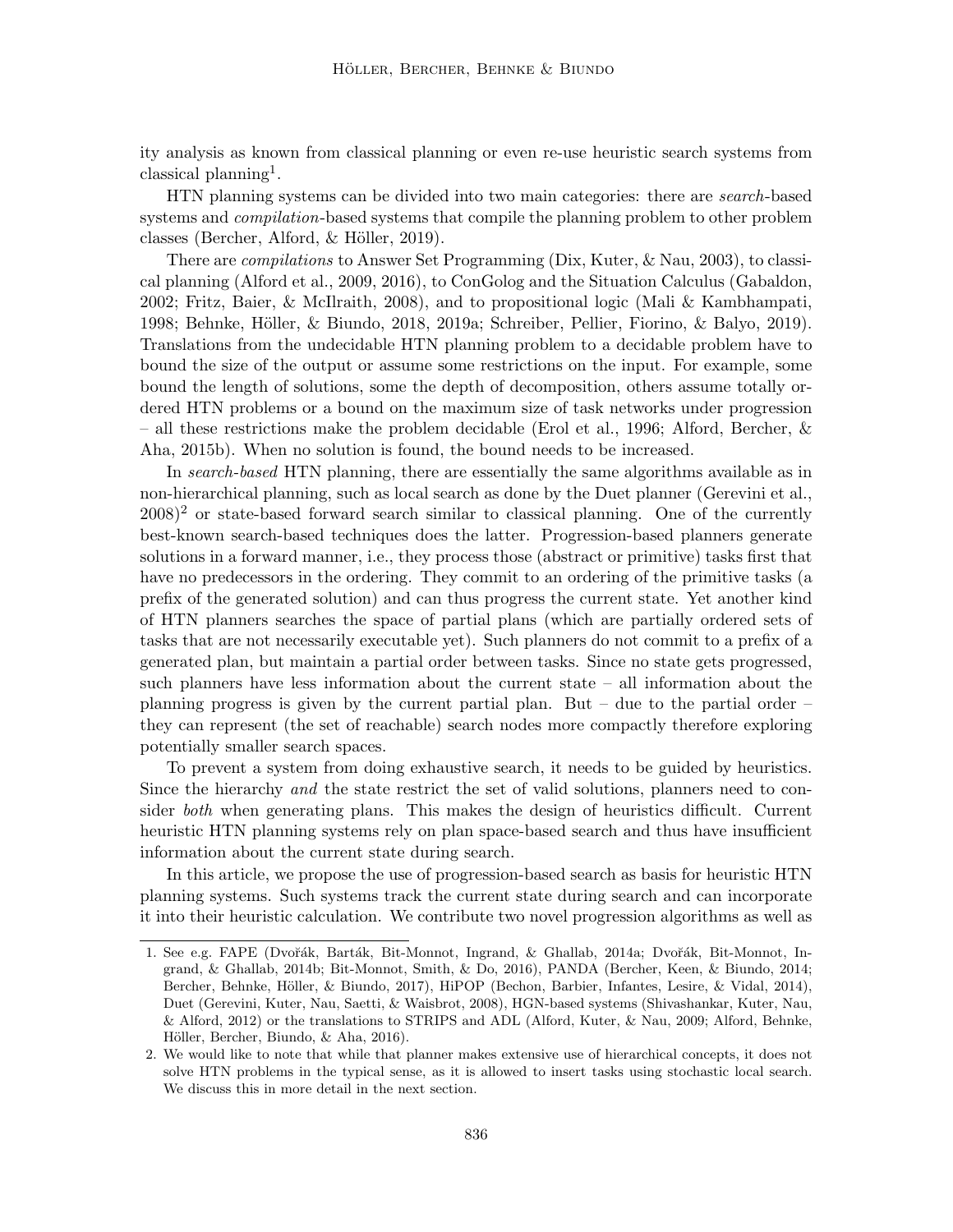a method to use classical heuristics to guide the search. More precisely, our contributions are the following:

- 1. The canonical progression algorithm searches parts of the search space more than once. We give two improved algorithms to avoid this. We show that they are complete, sound, and that they outperform the canonical algorithm. For one of them, we show that it explores every search node (at most) a single time, a property commonly known as systematicity.
- 2. We introduce a method to use arbitrary heuristics from classical planning in HTNplanning. This is done by relaxing the HTN planning problem to a classical planning problem that includes both state transition and hierarchical reachability information in its state. We show that classical heuristics computed on this heuristic model can effectively guide HTN progression search. We show that, when using classical heuristics with the respective property, the resulting HTN heuristics are safe, goal-aware, and admissible.

The first of our new algorithms and the heuristic model have been presented before in a conference paper (Höller, Bercher, Behnke, & Biundo, 2018a). Our systematic algorithm is presented for the first time in this article. In HTN planning, a systematic algorithm is especially interesting since it has been shown that checking whether a search node has been visited before is infeasible (Behnke, Höller,  $\&$  Biundo, 2015). Since there is no definition of systematicity in this context, our new content includes a discussion of the issue and a proposed definition. The heuristic model is presented in a more complete way than before by introducing an elaborated example, giving an in-depth discussion of related work, and a more detailed description of the empirical results.

The next section we discuss related work; then we introduce the formal framework that we use throughout the article (Section 3) before showing how to improve the progression algorithm (Section 4). Our method to use classical heuristics in HTN planning is given in Section 5. The overall system is evaluated in Section 6.

# 2. Search-based HTN Planning

When modeling a certain system for planning, there is always more than one way to represent it. A central design decision is the amount of  $\omega$  advice – parts of the model that help the planning system to solve the problem – introduced into the model. In PDDL, the standard representation used in classical planning, the philosophy is to model only the physics of the domain without any advice.

"The PDDL language was designed to be a neutral specification of planning problems. That is, every piece of a representation would be a necessary part of the specification of what actions were possible and what their effects are. All traces of "hints" to a planning system would be eliminated." (McDermott, 2000, p. 3)

The amount of advice has also been used to categorize planning systems into *domain-specific*, domain-configurable, and domain-independent systems (Nau, 2007).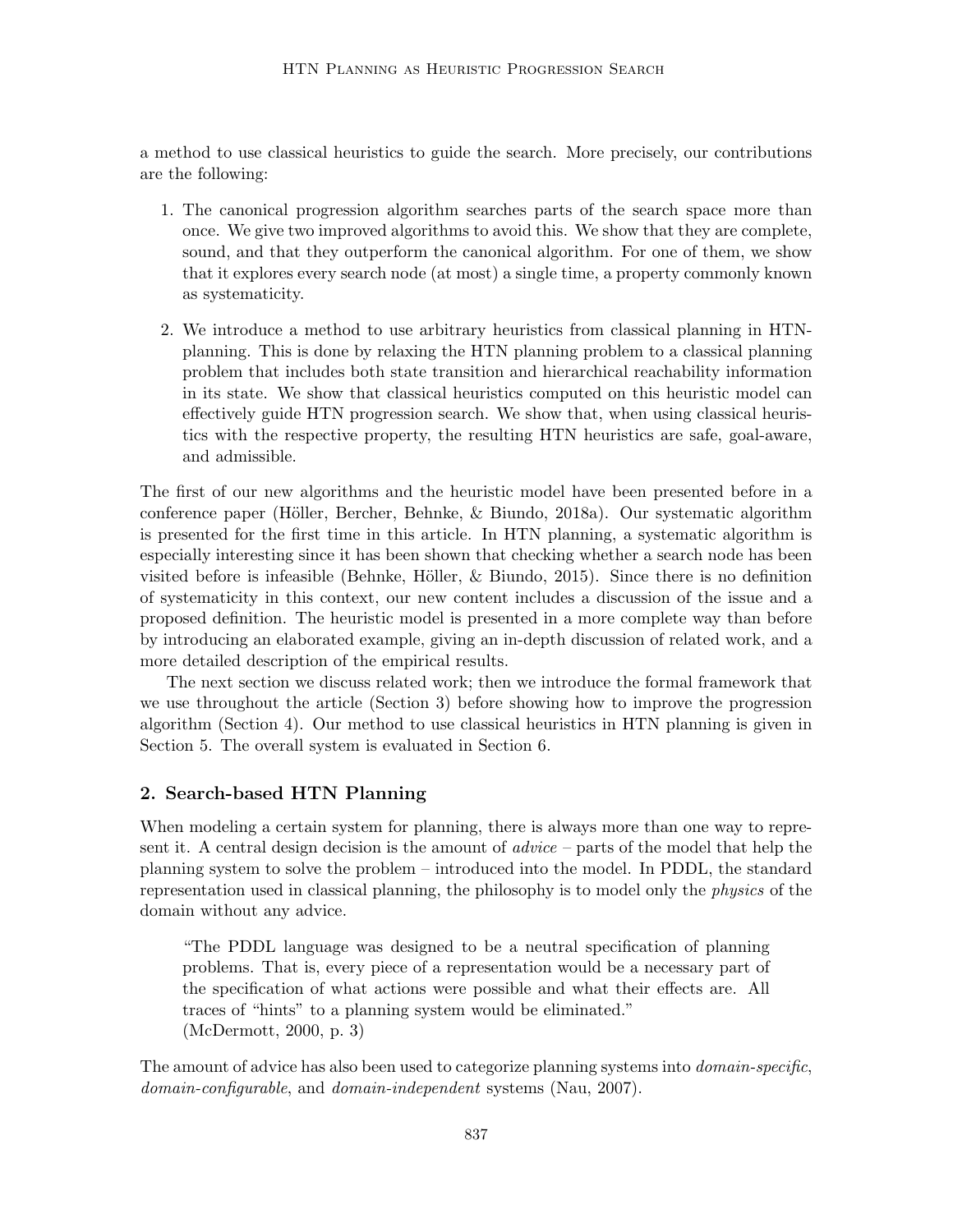

Figure 1: Domain modeling a simple transport problem via the hierarchy as introduced by Höller et al.  $(2018)$  (Copyright  $\odot$  2018, IEEE).

Besides the preconditions and the effects of actions that define a state transition system, HTN planning introduces a second way to define properties of solutions. It distinguishes two kinds of tasks: primitive tasks (also called actions) can be directly executed and cause state transition like actions in classical planning. Abstract (or compound) tasks describe more abstract things to do and can *not* be executed directly. Instead, they are iteratively decomposed into subtasks (that can be either primitive or abstract) until only primitive tasks are left. The subtasks can have a partial order, i.e., the subtasks of several tasks might – in the general case – be interweaved. The overall plan must be a decomposition of the initial task(s), it is not allowed to insert tasks apart from decomposition. The aim is to find a decomposition that is executable. Usually, there is no state-based goal definition given. The decomposition forms a grammar-like structure that has vast influence on the set of solutions.

Hierarchical structures have often been regarded a means of re-introducing advice into the classical representations modeling the physics of the domain (McDermott, 2000). As a consequence, maybe the best known HTN planning system, SHOP2 (Nau, Au, Ilghami, Kuter, Murdock, Wu,  $\&$  Yaman, 2003), is – in the advice-based categorization given above – characterized as domain-configurable system (Nau, 2007). Though it can be used to add advice, the hierarchy adds a new means of modeling that makes the resulting formalism more powerful than classical (non-hierarchical) planning. This can be seen from the different complexity results on the plan existence problem (Bylander, 1994; Erol et al., 1996; Geier & Bercher, 2011; Alford et al., 2015b). It is even more clear when studying which patterns of behavior can be represented in the common planning formalisms. To do this, the set of all solutions has been regarded a formal language, and the different formalisms have been classified with respect to the Chomsky hierarchy (H¨oller, Behnke, Bercher, & Biundo, 2014, 2016). When using standard HTN planning, a superset of the context-free languages can be expressed that contains a subset of the context-sensitive languages (Höller et al.,  $2014$ ), while classical planning formalisms can express a strict subset of the regular languages (Höller et al., 2016). Whenever a problem requires plan structures similar to matching opening and closing parenthesis, it can not be modeled in classical planning anymore, but easily using a hierarchy. An example could be a domain modeling a road network containing loops where vehicles have to pay a charge for each use of a road section when they are back home.

Consider a simple transport domain with a vehicle delivering packages. In a nonhierarchical model, the position of the vehicle is stored in the state and actions change this position until the vehicle reaches the position it needs to go. Figure 1 gives a sketch of a hierarchical definition of this vehicle movement. The abstract task move may be decomposed by one of two methods: the left one enables movement on a direct road between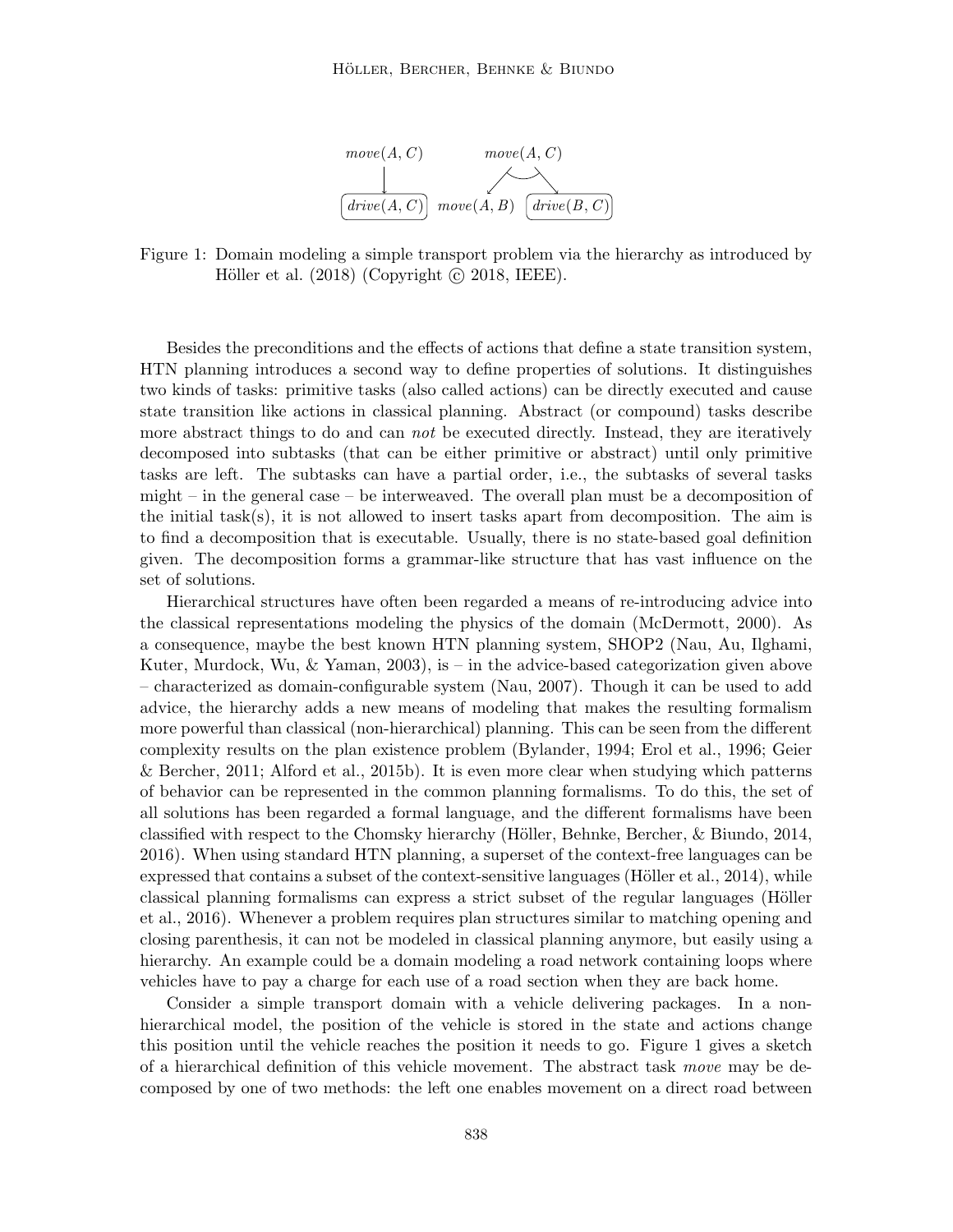two locations using the *drive* action. The right method is recursive and enables movement between locations without a direct road. That way, the model might store no information on the current vehicle position in the state. However, after executing the task, the vehicle will be at its intended final position. In this example, the hierarchy models physics, not advice. In general, the hierarchy adds a second means of modeling that can, just like the transition system implicitly defined via the state variables and actions, be used to model physics or advice. Plans in HTN planning must suffice constraints introduced by hierarchy as well as state. A broader discussion of this topic can be found in the paper on plan repair by Höller, Bercher, Behnke, and Biundo (2018b).

As mentioned before, SHOP2 is a domain-*configurable* system. It performs a progressionbased depth-first search and does not use heuristics to estimate goal distance. Instead, search is controlled by several additional features like state-based preconditions that determine when a decomposition method can be applied, an if-then-else structure that defines a precedence on methods, and even calls of external programs can be used. A good configuration results in a fast planning system that can be applied in large real-world domains, but it also increases the effort for the domain designer. Because there is no other guidance (e.g. by heuristics) the designer has to foresee all scenarios the system will be applied to and provide advice for it.

There have been several other approaches to control the search in hierarchical planning by using an *extended* or *modified* model. Waisbrot, Kuter, and Könik (2008) have added a goal definition to methods to calculate heuristic values on these definitions. Shivashankar et al. have introduced a new kind of hierarchical formalism that decomposes goals instead of tasks (Shivashankar et al., 2012; Alford, Shivashankar, Roberts, Frank, & Aha, 2016) and presented planning algorithms as well as heuristics for this new formalism (Shivashankar, Alford, Kuter, & Nau, 2013; Shivashankar, Alford, Roberts, & Aha, 2016; Shivashankar, Alford, & Aha, 2017). This simplifies the adaptation of classical heuristics.

Gerevini et al. (2008) have introduced an approach that interleaves HTN planning with classical planning, allowing the planner to insert tasks apart from the hierarchy like in HTN planning with task insertion (see e.g. Geier & Bercher, 2011; Alford, Bercher, & Aha, 2015a). As a consequence, they solve a different class of problems that is less expressive than standard HTN planning where task insertion is strictly prohibited (for a discussion of that feature see the survey by Bercher et al., 2019). Domain-independent (local) search techniques are used in the part applying classical planners, not in the HTN search.

There have also been attempts to improve solvers in *standard* HTN planning. Lotem, Nau, and Hendler (1999) have introduced a combination of a *planning graph* (Blum  $\&$ Furst, 1997) with a structure called decomposition graph, combining (relaxed) state-based reachability and hierarchical reachability information. A solution is then extracted from the combined graph using a specialized algorithm (as done by Graphplan, see Blum & Furst, 1997), i.e. this approach does not use a standard search algorithm combined with a heuristic estimation. Alford et al. have introduced a translation from standard HTN planning to classical planning (Alford et al., 2009, 2016). To make this possible – translating an undecidable problem into a PSPACE-complete yet decidable problem – the translation needs a bound as input parameter. For a subset of all HTN planning problems, called tail-recursive HTN planning problems, a maximum upper bound can be calculated (Alford et al., 2016), i.e., when there is no solution for the translation using this bound, there is none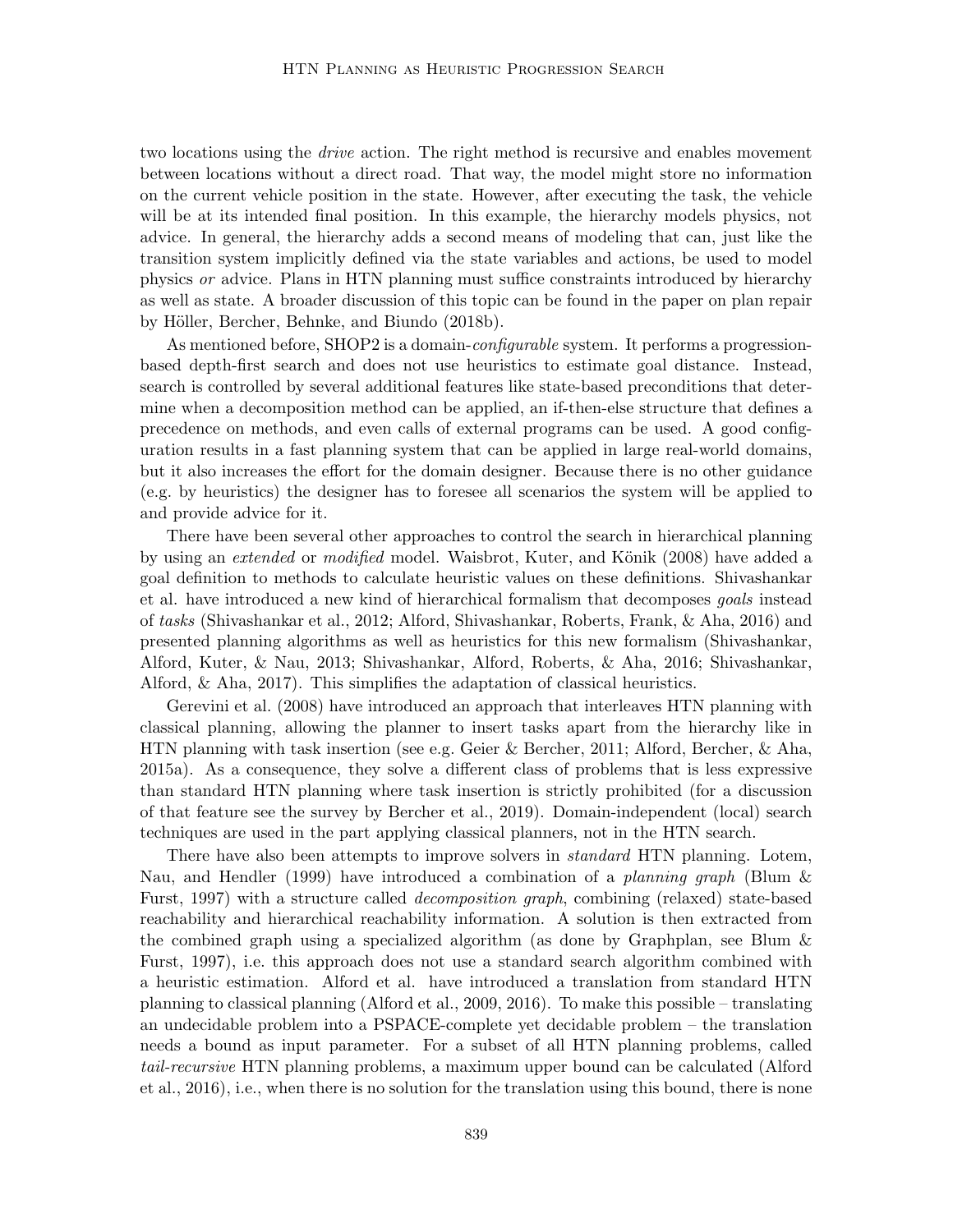for the HTN planning problem at all. When applied to arbitrary HTN planning problems, the bound needs to be increased incrementally as in the translation from classical planning to SAT. However, for HTN to STRIPS translations like the one of Alford et al., there is in general no way to determine an upper limit for the bound. The problem resulting from the translation can then be solved using arbitrary classical planning systems. We will further discuss the relationship of our work to this encoding in Section 5.4 after we have introduced our heuristic model.

So far we have discussed systems that (1) solve non-standard HTN planning problems, (2) use specialized algorithms, or (3) use a translation. Apart from these, there are several systems that use standard search combined with heuristic and/or pruning techniques. However, all of the following systems search a *plan space*, not a state space. One of these systems is FAPE (see Dvořák et al., 2014a, 2014b; Bit-Monnot et al., 2016). FAPE has a slightly different focus than the other systems given here: it comes with sophisticated support for planning with time, but does not support recursion in the HTN models (Dvořák et al., 2014b). The need for non-recursive models results in a far less expressive problem class (Erol et al., 1996; Höller et al., 2014; Alford et al., 2015b). FAPE searches a plan space and combines this with a pruning technique, it does not use heuristics (Bit-Monnot et al., 2016). We will further discuss the relationship of the pruning technique to our work in Section 5.4. A second system based on standard search is PANDA (Bercher et al., 2014, 2017). PANDA combines techniques from Partial Order Causal Link (POCL) planning (Weld, 1994) with HTN planning. There are several heuristics available, all based on the Task Decomposition Graph (TDG), a structure similar to the decomposition graph of Lotem et al. (1999) that captures the dependencies in the decomposition hierarchy. Elkawkagy, Bercher, Schattenberg, and Biundo (2012) showed how to extract (task-)landmarks – tasks that need to be done to reach a primitive decomposition – from a TDG. More recent approaches extract heuristic values directly from the TDG (Bercher et al., 2017). This is the work with the closest connection to our heuristic calculation. The relationship will be further discussed in Section 5.4. A system that is  $-$  at least regarding its search mechanisms – quite similar to PANDA is HiPOP (Bechon et al., 2014).

So far, all heuristic search systems were based on a plan space search. In the following sections, we introduce a progression-based system. Here the current state is available during search and can be exploited for calculating heuristic values.

## 3. Formal Framework

We need to formalize both classical and hierarchical planning problems, so we use a formalization that defines HTN planning problems as extension to classical problems to have a common formalism for both. It was first introduced by Höller et al. (2016) and is based on the (pure HTN) formalism by Geier and Bercher (2011). Recent work on HTN planning has often been based on the formalism by Geier and Bercher (2011). It is much more simplistic than e.g. the one used by Erol et al. (1996), yet still capable of describing undecidable problems (Geier & Bercher, 2011). One reason for its simplicity is that it does not support as many constraint types as Erol et al.'s formalism and also restricts the ordering definition between tasks to a partial order.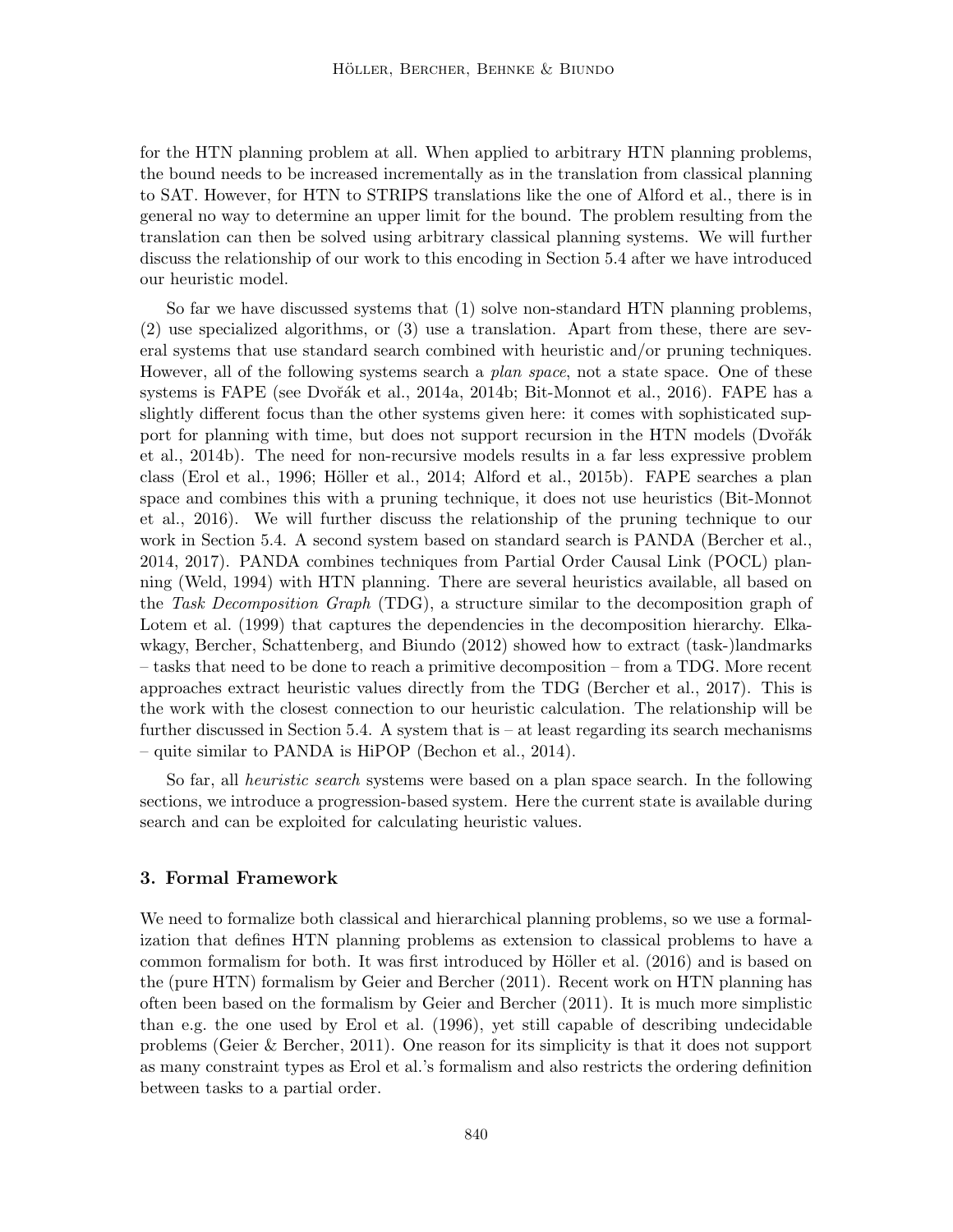There is also a lifted variant of the formalism in the literature (Alford et al., 2015b), but we use the propositional one. Since input models will often be provided in a lifted language (e.g. HDDL, see Höller, Behnke, Bercher, Biundo, Fiorino, Pellier, & Alford, 2020), we assume a grounding process prior to the actual search (like it is often used in classical planning). Little work has been done on grounding in HTN planning, but two approaches have recently been introduced by Ramoul, Pellier, Fiorino, and Pesty (2017) and by Behnke, Höller, Schmid, Bercher, and Biundo (2020).

#### 3.1 Classical Planning

A classical planning problem is a tuple  $P_c = (L, A, s_0, g, \delta)$ , where L is a set of propositional environment facts,  $s_0 \subseteq L$  defines the initial state and  $g \subseteq L$  gives the goal definition. A is a set of action names. These are symbols that are mapped to preconditions and effects by the functions contained in  $\delta = (prec, add, del)$ . All these functions map an action name to a subset of the environment facts  $\{prec, add, del\} : A \rightarrow 2^L$ .

A state is given by the set of facts that hold in that state, all other facts are supposed to be false (closed world assumption). Whether an action  $a$  is applicable in a state  $s$  is given by the relation  $\tau \subseteq A \times 2^L$  with  $\tau(a, s) \Leftrightarrow prec(a) \subseteq s$ . When it is applicable (i.e.,  $\tau(a, s)$ ) holds) the state resulting from the application is given by the function  $\gamma: A \times 2^L \to 2^L$ with  $\gamma(a, s) = (s \setminus \text{del}(a)) \cup \text{add}(a)$ .  $\gamma$  is called the state transition function.

A sequence of actions  $\langle a_0a_1 \ldots a_l \rangle$  with  $a_i \in A$  is applicable in a state  $s_0$  if and only if  $a_i$  is applicable in  $s_i$  (i.e.,  $\tau(a_i, s_i)$  holds), where  $s_i$  is defined as  $\gamma(a_{i-1}, s_{i-1})$  for  $i > 0$ . We will say that the state  $s_{l+1}$  results from the application. A solution to a classical planning problem is a sequence  $\langle a_0a_1 \dots a_l \rangle$  that is applicable in s<sub>0</sub> and that results in a state  $s_{l+1}$ that is a goal state, i.e.,  $s_{l+1} \supseteq g$ .

# 3.2 HTN Planning

An HTN planning problem is defined as a tuple  $P = (L, C, A, M, s_0, tn_I, g, \delta)$ , where L, A,  $s_0$ , g, and  $\delta$  are defined as in classical planning. C is the set of abstract task names, symbols representing abstract courses of action. It is disjunct with the primitive task names  $C \cap A = \emptyset$ . Tasks are organized in task networks tn =  $(T, \prec, \alpha)$ , where T is a (possibly empty) set of (task) identifiers (ids). Ids are symbols that are mapped to task names by the function  $\alpha: T \to A \cup C$ . This definition allows a task (name) to be contained in a task network more than once.  $\prec \subseteq T \times T$  is a strict (i.e. irreflexive, transitive and asymmetric) partial order on the ids.

Two task networks  $tn = (T, \prec, \alpha)$  and  $tn' = (T', \prec', \alpha')$  that differ only in their identifiers are *isomorphic* (denoted  $tn \cong tn'$ ). Formally, there must be a bijection  $\sigma : T \to T'$ such that  $\forall t, t' \in T : [(t, t') \in \prec] \Leftrightarrow [(\sigma(t), \sigma(t')) \in \prec']$  and  $\alpha(t) = \alpha'(\sigma(t))$ .

Decomposition is defined by (decomposition) methods. A method is a pair  $(c, tn)$ , where  $c \in C$  is an abstract task name and tn a task network (also called the method's subtask network). When a task t with  $\alpha(t) = c$  is decomposed using a method  $(c, tn)$ , it is removed from the task network, the tasks in the subtask network are added and inherit the ordering constraints from t. Formally, a method  $(c, tn)$  decomposes a task network  $tn_1 = (T_1, \prec_1, \alpha_1)$ into a task network  $tn_2 = (T_2, \prec_2, \alpha_2)$  if  $t \in T_1$  with  $\alpha_1(t) = c$  and there is a task network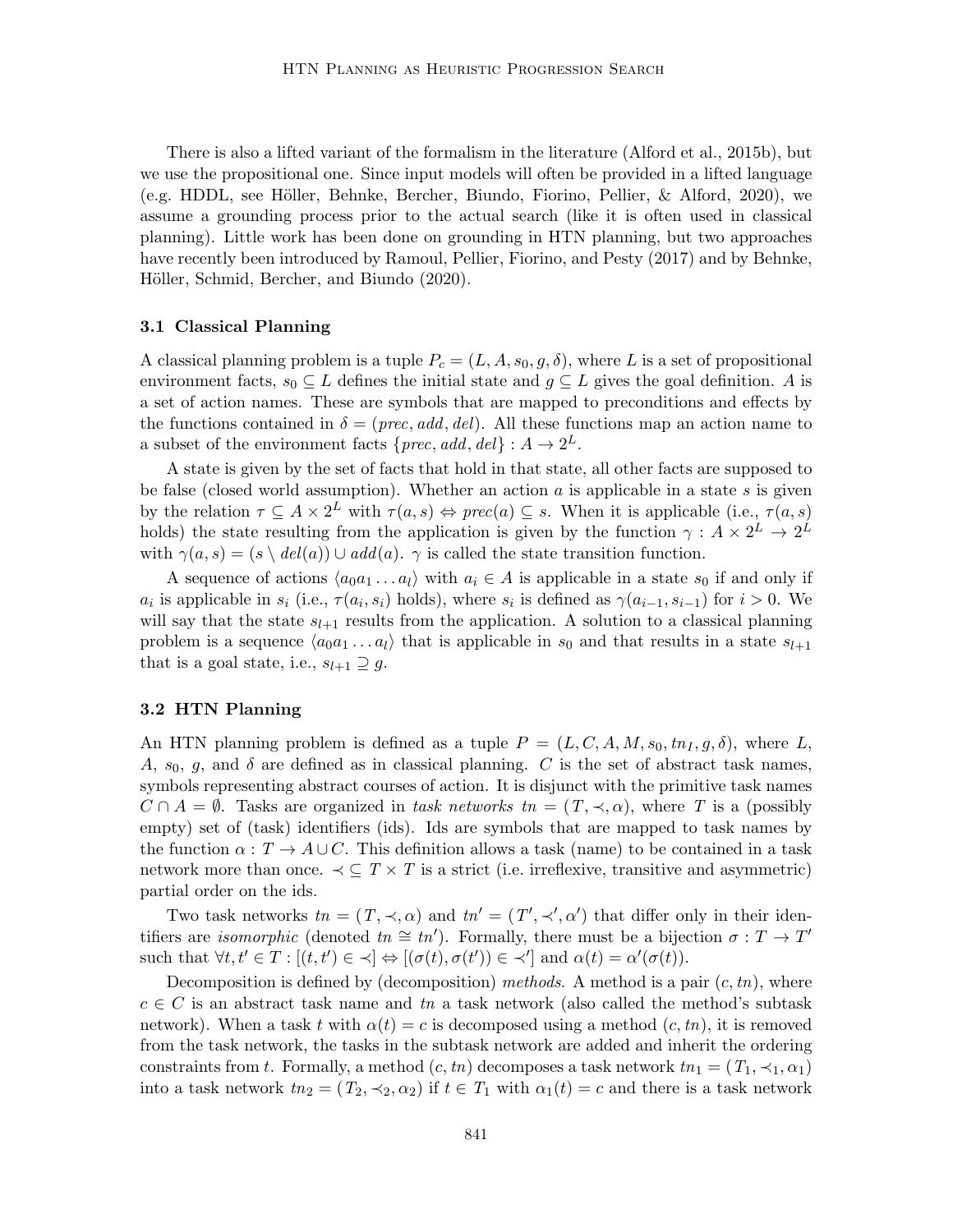$tn' = (T', \prec', \alpha')$  with  $tn' \cong tn$  and  $T_1 \cap T' = \emptyset$ . The task network  $tn_2$  is defined as follows:

$$
tn_2 = ((T_1 \setminus \{t\}) \cup T', \prec' \cup \prec_D, (\alpha_1 \setminus \{t \mapsto c\}) \cup \alpha')
$$
  
\n
$$
\prec_D = \{(t_1, t_2) \mid (t_1, t) \in \prec_1, t_2 \in T'\} \cup
$$
  
\n
$$
\{(t_1, t_2) \mid (t, t_2) \in \prec_1, t_1 \in T'\} \cup
$$
  
\n
$$
\{(t_1, t_2) \mid (t_1, t_2) \in \prec_1, t_1 \neq t \land t_2 \neq t\}
$$

M is the set of decomposition methods. We will write  $tn \frac{1}{t,m'}$  to denote that tn can be decomposed into a task network  $tn'$  by applying the method m to the task t, and  $tn \rightarrow * tn'$ if it is possible to decompose  $tn$  into  $tn'$  using a sequence of methods.

Decomposition starts either with a single initial task or with a task network (that may include more than one task). A definition using a single initial task is sometimes beneficial to keep proofs simple. Using an initial task *network* makes it possible to interpret every search node in the search space as a new planning problem (Alford, Shivashankar, Kuter, & Nau, 2012). However, both definitions are equivalent: Given an initial task network  $tn<sub>I</sub>$ , it can be compiled away by introducing a new task  $c_I$  (that is the new initial task) and a method m that decomposes the new task into the original task network  $m = (c_I, tn_I)$ . Throughout the article, we will use the variant that is most convenient for the definition at hand. The definition given above uses an initial task network  $tn<sub>I</sub>$ .

A task network  $tn = (T, \prec, \alpha)$  is a solution to a given HTN planning problem  $P =$  $(L, C, A, M, s_0, tn_I, g, \delta)$  if and only if the following solution criteria hold:

- $tn_I \rightarrow^* tn$ , i.e. it can be reached by decomposing the initial task network.
- $\forall t \in T : \alpha(t) \in A$ , i.e. all task names are primitive.
- There is a sequence  $\langle t_1t_2 \ldots t_n \rangle$  of the tasks in T that is in line with  $\prec$ , i.e.  $\forall i < j$ :  $(t_i, t_i) \notin \prec$ , and the application of  $\langle \alpha(t_1)\alpha(t_2)\dots \alpha(t_n)\rangle$  in  $s_0$  results in a goal state.

The last solution criterion requires an HTN solution to result in a goal state. This is quite unusual, since most hierarchical formalisms lack a (state-based) goal definition (though some have one, e.g. these introduced by Bercher, Höller, Behnke,  $\&$  Biundo, 2016, or by Bercher et al., 2017). This is because it is easy to compile a state-based goal into the hierarchy. The approach presented in this article smoothly combines task decomposition with state-based goals, so we decided to include a state-based goal. However, be aware that our approach works perfectly without state-based goal (in fact, most domains in the evaluation do not include one).

# 4. Progression Search in HTN Planning

In this section we introduce the canonical progression algorithm that is given in Algorithm 1. It is equal to those known from the literature (see e.g. those introduced by Ghallab, Nau,  $\&$  Traverso, 2004, p. 243; or Alford et al., 2012, p. 5). We show that it searches parts of the search space more than once. We then introduce a progression algorithm (Algorithm 2) from previous work (Höller et al., 2018a) that prevents this behavior to a certain extent but is still not systematic. Finally we introduce a novel algorithm (Algorithm 3) first presented here that is systematic. We prove completeness and soundness of Algorithm 2 and 3 and systematicity for Algorithm 3.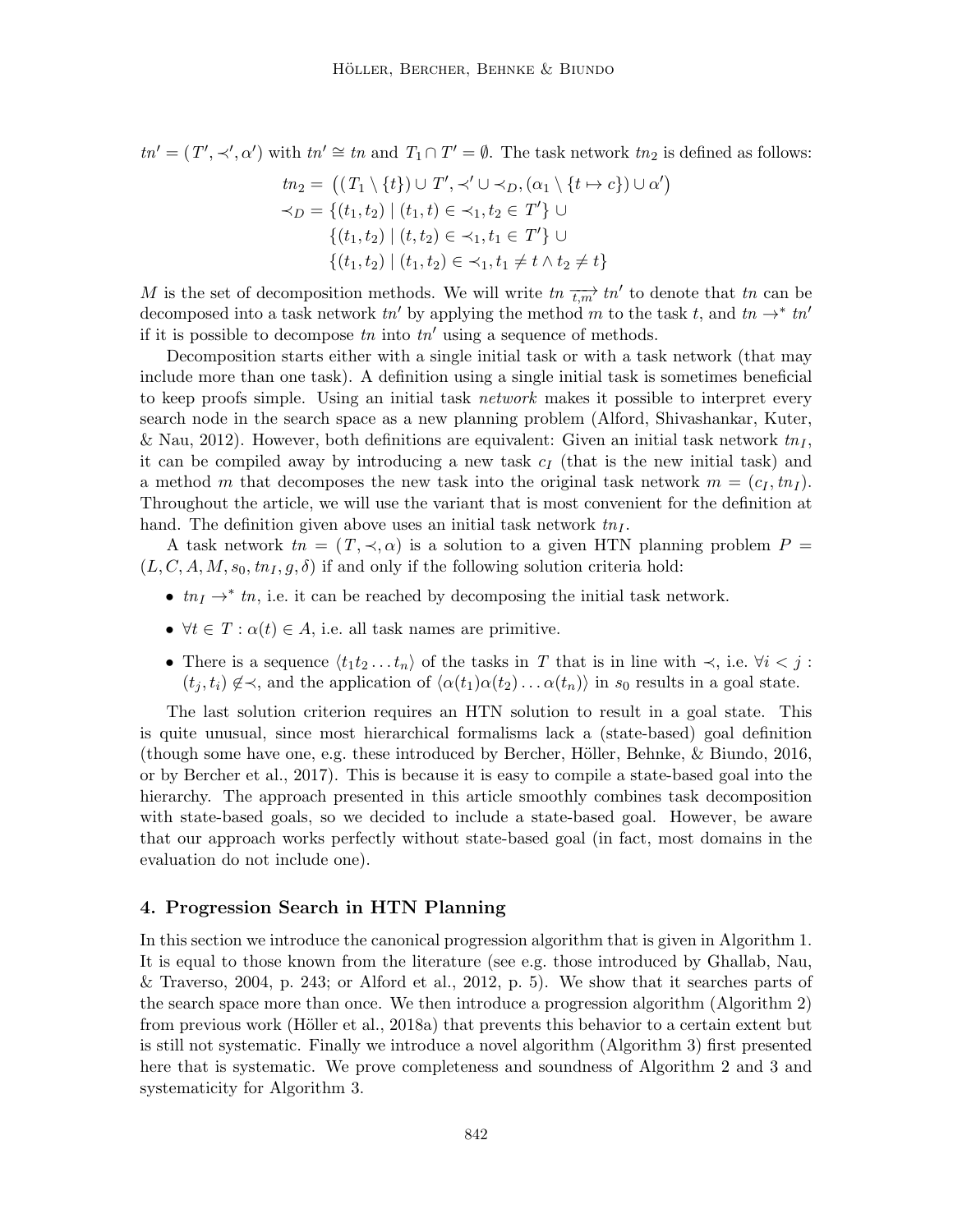```
1 fringe \leftarrow \{(s_0, tn_I, \varepsilon)\}\2 while \text{fringe} \neq \emptyset do
  3 \mid n \leftarrow \text{fringe.pop}()4 if n.isgoal then return n
  5 \mid U \leftarrow n. unconstrainedNodes6 for t \in U do
  \tau | if is Primitive(t) then
  \bf{8} | | if isApplicable(t) then
  9 \vert \vert \vert \vert \vert \vert \vertn' \leftarrow n.appendy(t)\begin{array}{|c|c|c|c|c|}\n\hline\n\text{10} & & \text{fringe.add}(n')\n\end{array}11 else
12 | | for m \in t. methods do
13 n
                                     n' \leftarrow n-decompose(t, m)\begin{array}{|c|c|c|c|}\n\hline\n\textbf{14} & \textbf{}\n\end{array} \begin{array}{|c|c|c|}\n\hline\n\textbf{15} & \textbf{16} & \textbf{17} & \textbf{18} & \textbf{18} & \textbf{19} & \textbf{10} & \textbf{10} & \textbf{10} & \textbf{10} & \textbf{10} & \textbf{10} & \textbf{10} & \textbf{10} & \textbf{10} & \textbf{10} & \textbf{10} & \textbf{10} & \textbf{10} & \textbf{10} & \textbf
```
### 15 return unsolvable

Algorithm 1: The canonical progression-based HTN planning algorithm as grounded, fringe-based formulation as given by Höller et al.  $(2018a)$ .

### 4.1 Algorithms

First we introduce the canonical progression algorithm. It includes multiple nondeterministic choice points. When it is implemented, they can be realized by using recursion or a fringe. A fringe-based formulation enables a simple realization of different search strategies by replacing the data-structure underlying the fringe. We use such a fringe-based formulation that is depicted in Algorithm 1. It is now discussed in detail.

A search node is composed of three elements:

- 1. The current state.
- 2. A task network holding the tasks that still need to be processed.
- 3. We additionally maintain the sequence of actions progressed so far, this is the prefix of the generated solution.

The fringe is initialized with the triple containing the initial state, the initial task network, and – since there are no progressed actions so far – an empty sequence  $(s_0, tn_1, \varepsilon)$ . While the fringe is not empty, a search node  $n = (s,(T,\prec,\alpha),\pi)$  is removed (popped) from it (Line 3). The order in which the nodes are returned determines the search behavior (such as Depth First Search). We will have a short discussion on that later on page 847. Next, it is tested if the popped node is a solution (Line 4).

**Definition 1** (Solution). A node  $n = (s,(T,\prec,\alpha),\pi)$  is a solution (also called goal node) if and only if its task network is empty  $(T = \emptyset)$  and its state is a goal state  $(s \supseteq g)$ .

By performing the goal test *after* popping a node from the fringe, it is – in combination with a certain ordering of the fringe, e.g. one that results in a Uniform Cost Search – possible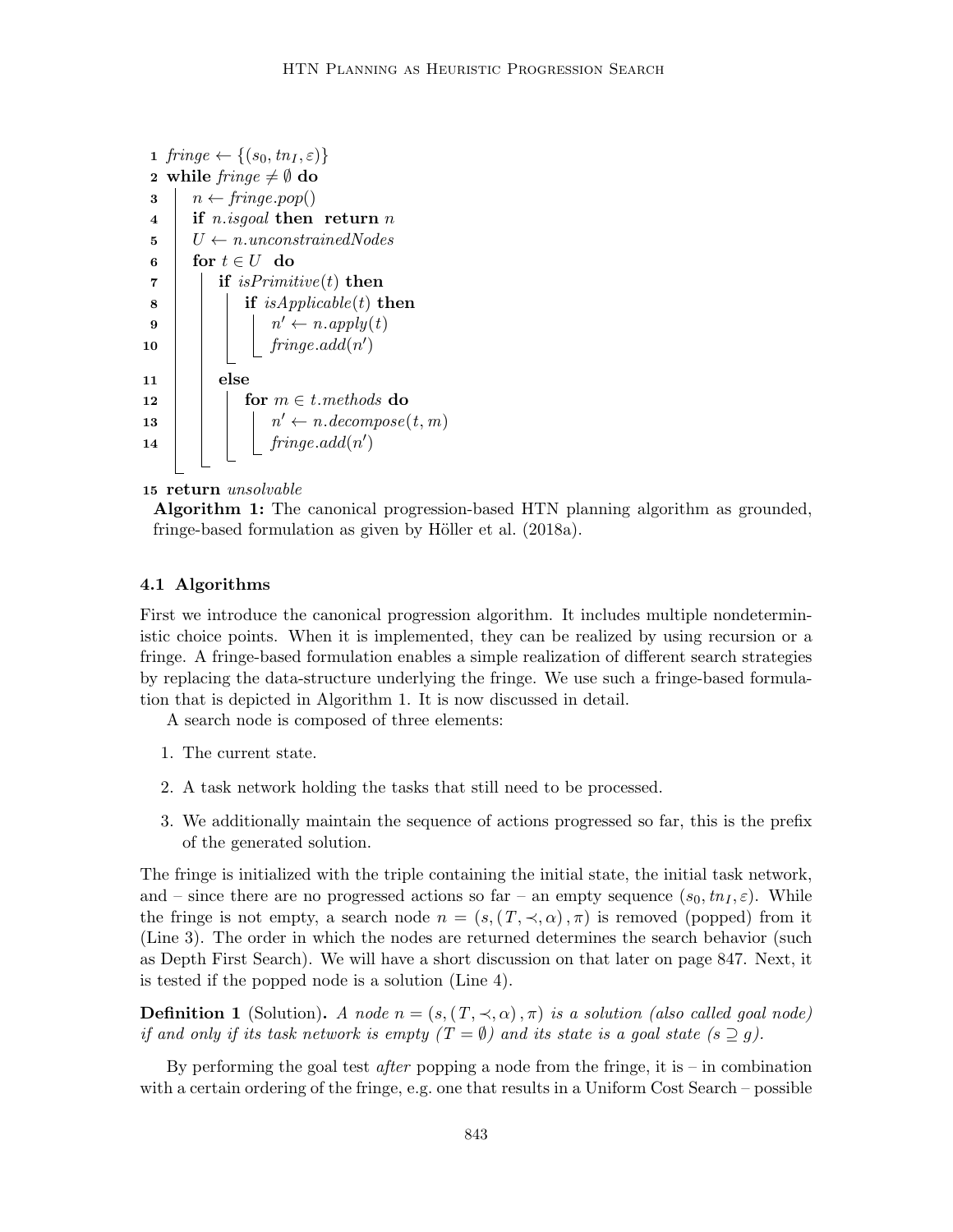to find optimal solutions. If this is not important, the goal test might be done before adding a node to the fringe (before Line 10 and Line 14). This might result in finding a solution in less time.

A central characteristic of progression search is that only those tasks are processed that have no predecessors in the network, the *unconstrained* tasks (denoted U in the algorithm, Line 5).

**Definition 2** (Unconstrained Tasks). A task id t is unconstrained in a task network  $(T, \prec, \alpha)$  if and only if there is no task  $t' \in T$  such that  $(t', t) \in \prec$ .

We divided the task *names* in a domain into primitive and abstract tasks. The elements in U are task ids (no task names). By abuse of notation, we will denote an id as primitive (Line 7) if it is mapped to an action, or call it abstract, otherwise. In the same way, we will call a primitive id *applicable* if the corresponding task is applicable in the corresponding search node's state. For unconstrained (grounded) actions, there is no (when it is not applicable) or exactly one (when it is applicable) possible modification: progressing the action and updating the state. The resulting node is inserted into the fringe (Line 10).

**Definition 3** (Progression). Given a search node  $n = (s,(T,\prec,\alpha),\pi)$  and an unconstrained task id  $t \in T$  that is mapped to an applicable action, the search node n' that results from progressing t is defined as follows (where  $\circ$  is the concatenation operator):

> $n' = (s', (T', \prec', \alpha'), \pi')$  with  $s' = \gamma(\alpha(t), s), T' = T \setminus \{t\},$  $\prec' = \prec \setminus \{ (t, t') \mid t' \in T \}$  $\alpha' = \alpha \setminus \{t \mapsto \alpha(t)\}, \text{ and}$  $\pi' = \pi \circ \alpha(t).$

For unconstrained abstract tasks  $t \in U$ , a set of new search nodes is generated, one for every method that is applicable to  $t$  (this is done in the loop in Line 12).

**Definition 4** (Decomposition). Given a search node  $n = (s,(T,\prec,\alpha),\pi)$ , an unconstrained task id  $t \in T$  with  $\alpha(t) = c$ , and a method  $(c, tn)$ , the search node n' that results from decomposing t is defined as  $n' = (s, tn', \pi)$  with  $tn \overrightarrow{t,m'}$  tn'.

### 4.1.1 Towards Systematic Progression Search

It is known that an HTN planning problem is solvable if and only if there is a solution in progression space (Alford et al., 2012, Thm. 3). However, the given algorithm searches parts of the search space more than once. An example is given in Figure 2. Every node contains the tasks that need to be decomposed as well as the prefix progressed so far (starting with  $\pi = \ldots$ ). The initial task network contains the two unordered abstract tasks Y and Z. There is a method decomposing Y into the action  $a$ , and a method decomposing Z into  $b$ . Both primitive tasks have neither preconditions nor effects. The figure depicts the entire search space that will be explored by Algorithm 1. It can be seen that every solution is found three times. This is caused by branching over primitive as well as abstract tasks, in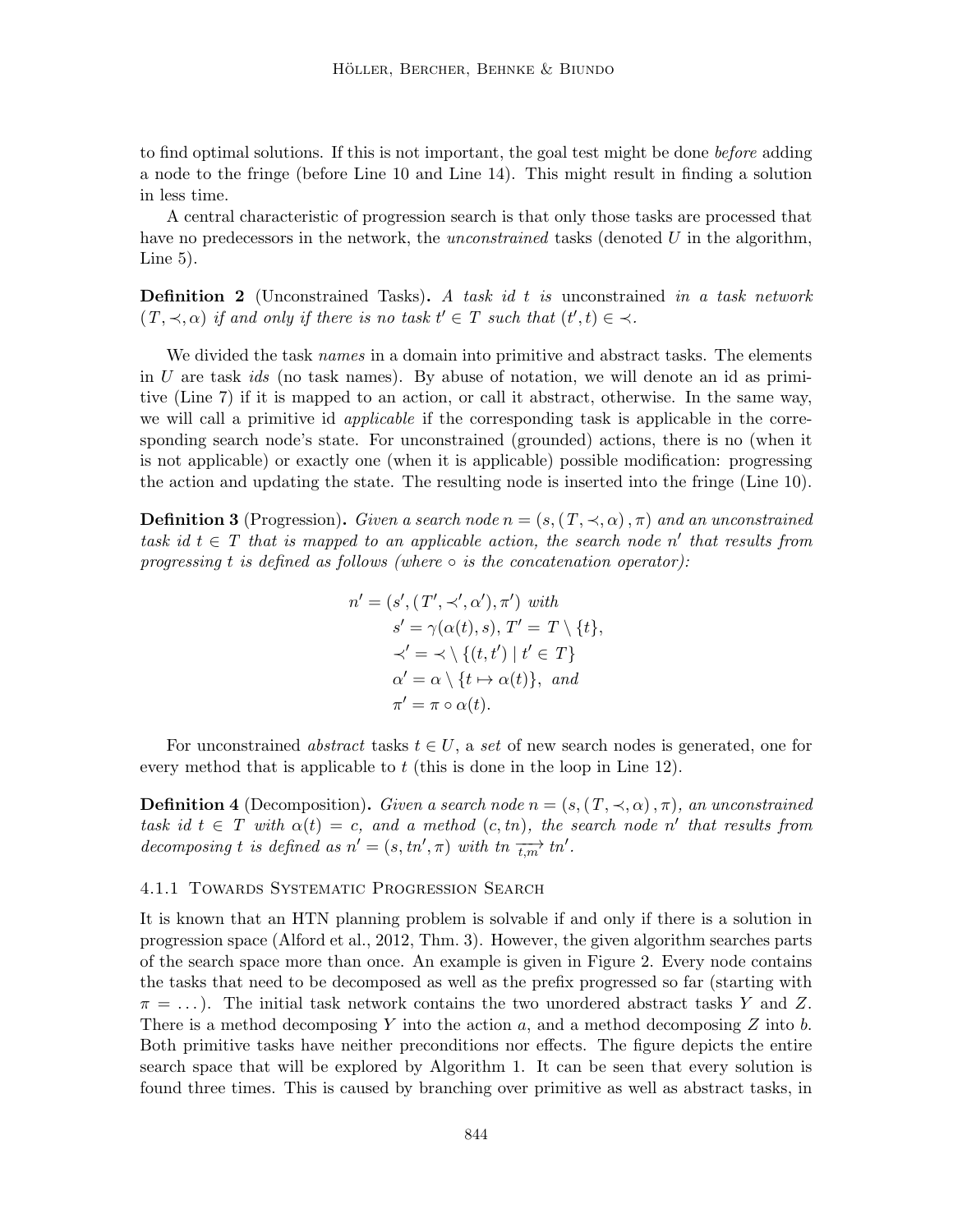

Figure 2: The search space of Algorithm 1 on a small HTN problem. Capital letters represent abstract tasks, lower case letters represent actions. The initial task network and all methods are totally unordered. In each node, tasks that need to be processed are given on the left, the prefix of the generated plan  $\pi$  on the right. The arrows indicate the application of a method, the dashed arrows the progression of an action. We will come back to the edges labeled with  $A$  and  $B$  later in Section 4.1.1 and 4.1.2.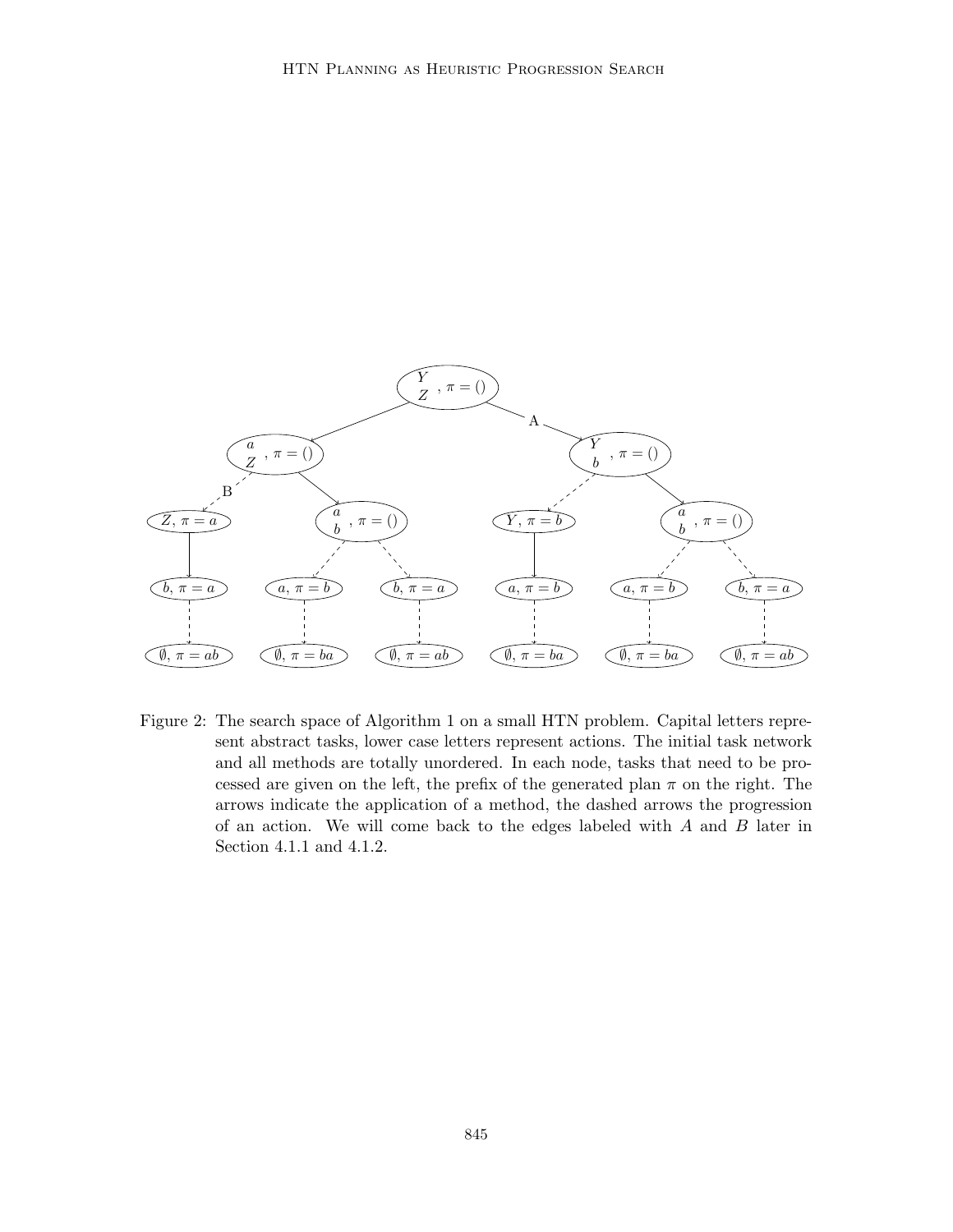```
1 fringe \leftarrow \{(s_0, tn_I, \varepsilon)\}\2 while \text{fringe} \neq \emptyset do
 3 \mid n \leftarrow \text{fringe.pop}()4 if n.isgoal then return n
 5 (U_C, U_A) \leftarrow n. unconstrainedNodes6 for t \in U_A do
 \tau | if is Applicable(t) then
 \mathbf{s} | | | nn' \leftarrow n.appendy(t)9 \mid \cdot \cdot \mid fringe.add(n')
10 t \leftarrow selectAbstractTask(U_C)11 for m \in t. methods do
12
            n' \leftarrow n-decompose(t, m)13 \int fringe.add(n')
```

```
14 return unsolvable
```
**Algorithm 2:** Optimized algorithm presented by Höller et al.  $(2018a)$ .

combination with the partial ordering of  $Y$  and  $Z$ . So the question is: When is branching, i.e. a nondeterministic choice, actually needed?

To find all possible plans, the algorithm only needs to branch when a commitment to the plan is made. This is the case for every progression of an action. However, the order in which two tasks are decomposed implies no commitment to the solution (only the choice by which method they are decomposed does). So the algorithm does not need to branch over the available abstract tasks (but only over the methods for a chosen task to decompose). This was already exploited by Erol, Hendler, and Nau (1994, p. 28) for the plan space-based planner UMCP (Fig. 7, p. 17), where an abstract task is picked rather than being branched over. This is a standard behavior in plan space-based planning, such as also done, for example, by PANDA (Bercher et al.,  $2014$ ,  $2017$ ) and FAPE (Dvořák et al., 2014a, 2014b; Bit-Monnot et al., 2016). Most plan space-based planners (like PANDA and FAPE) usually rely on techniques based on POCL planning (Weld, 1994), where algorithms need to pick flaws (syntactical representations of plan elements that prevent a plan from being a solution) in order to resolve them thereby refining the partial plan until it is turned into a solution. Picking an abstract task to decompose (rather than branching over them) is similar to the (non-branching) flaw selection in POCL planning (Williamson & Hanks, 1996).

In previous work (Höller et al., 2018a), we introduced Algorithm 2. The function that returns the unconstrained tasks (Line 5) now returns two sets:  $U_C$  contains the abstract and  $U_A$  contains the primitive tasks. Instead of branching over the unconstrained abstract tasks, it picks a single abstract task (Line 10) and branches over all applicable methods (Line 11). We have shown its soundness, completeness, and empirical efficiency gain (Höller et al., 2018a). When we come back to Figure 2, the new algorithm will reduce the part of the search space that is searched more than once. In the initial node, it selects a single abstract task and decomposes it. WLOG, we assume it picks  $Y$ . Then, the right part beginning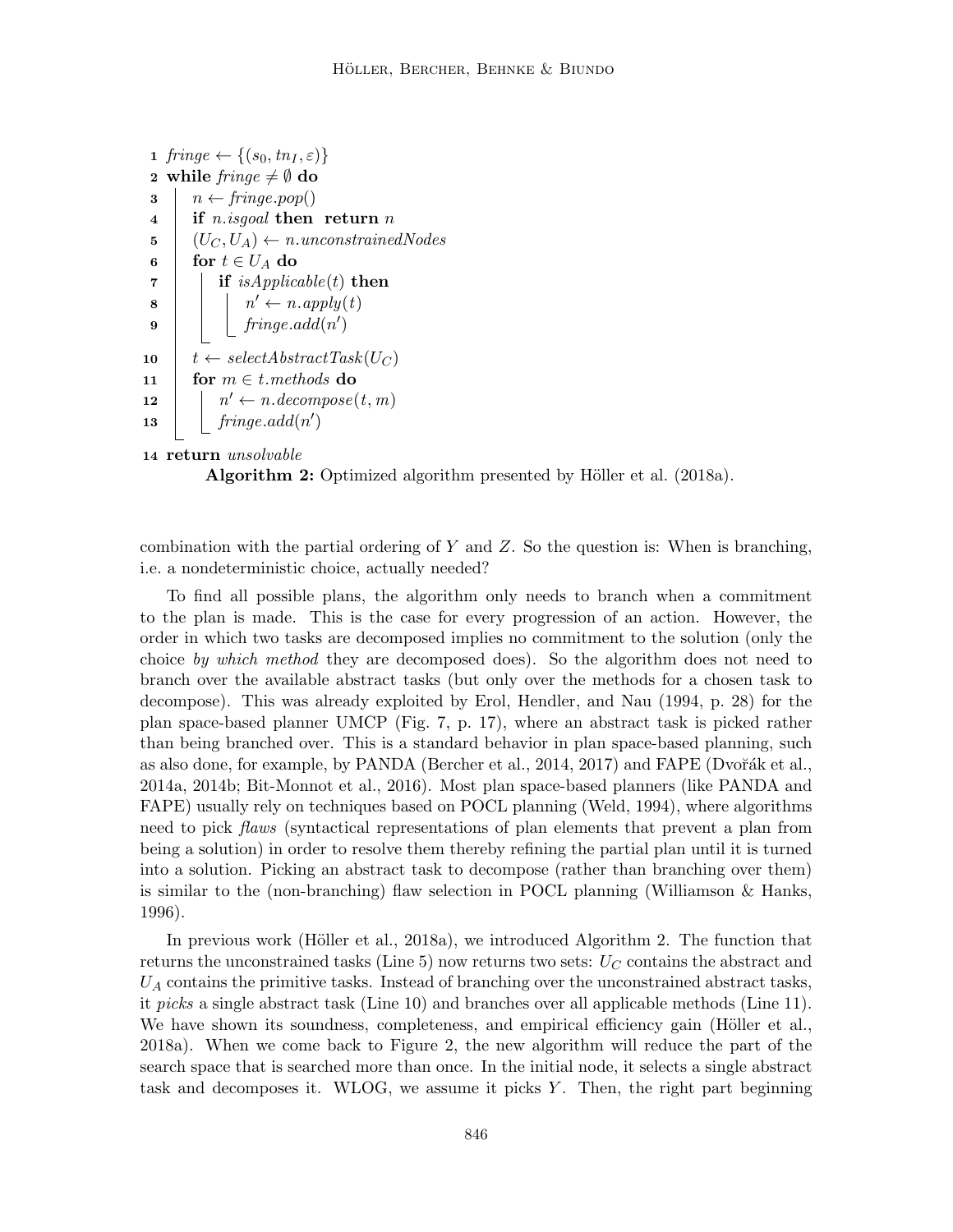```
1 fringe \leftarrow \{(s_0, tn_I, \varepsilon)\}\2 while fringe \neq \emptyset do
 3 \mid n \leftarrow fringe.pop()4 if n.isgoal then return n
 5 (U_C, U_A) \leftarrow n. unconstrainedNodes6 if U_C = \emptyset then
 7 | for t \in U_A do
 \bf{8} | | if isApplicable(t) then
 9 \vert \vert \vert \vert \vert \vert \vertn' \leftarrow n.appendy(t)\begin{array}{|c|c|c|c|c|}\n\hline\n\text{10} & & \text{fringe.add}(n')\n\end{array}11 else
12 t \leftarrow selectAbstractTask(U_C)13 for m \in t. methods do
\begin{array}{c|c|c|c} \hline \textbf{14} & & n' \leftarrow n-decompose(t, m) \\\hline \end{array}15 \int fringe.add(n')
```

```
16 return unsolvable
```
Algorithm 3: Novel progression algorithm.

with the edge that is labeled with an  $A$  is not explored. Though it searches a significantly smaller search space, it can be seen that there are still parts searched twice.

# 4.1.2 A Systematic Progression Algorithm

Here we present a progression algorithm that is still sound and complete, but it searches every part of the search space exactly once. It is given in Algorithm 3. In search nodes that contain at least one unconstrained abstract task, it does not progress any action, but first decomposes one of the abstract tasks. When we come back to Figure 2, the new algorithm "prunes" not only the edge labeled with an  $A$ , but also the one labeled  $B$ , and generates both solutions only once. Please be aware that it does not decompose all abstract tasks before progressing any action, but the *unconstrained* abstract tasks. It highly depends on the ordering of the problem at hand how many there are.

Before we come to the theoretical properties of the algorithms, we want to point out two lines of the algorithms that determine their behavior:

- 1. In Line 3 of the three algorithms, the data structure used as fringe determines the search behavior of the algorithm, e.g. a stack results in a Depth First Search, a queue in a Breadth First Search. Since we want to do heuristic search, we will mainly use a priority queue combined with different heuristics and weights to get the standard strategies like Greedy Best-First search, A<sup>∗</sup> search, or Weighted A<sup>∗</sup> search. Our heuristics are discussed in Section 5.
- 2. In Line 10 of Algorithm 2 and Line 12 of Algorithm 3, the algorithms have to pick a single abstract task that is decomposed. As argued before, the choice of the abstract task does not affect the success or failure of the search, but only its efficiency.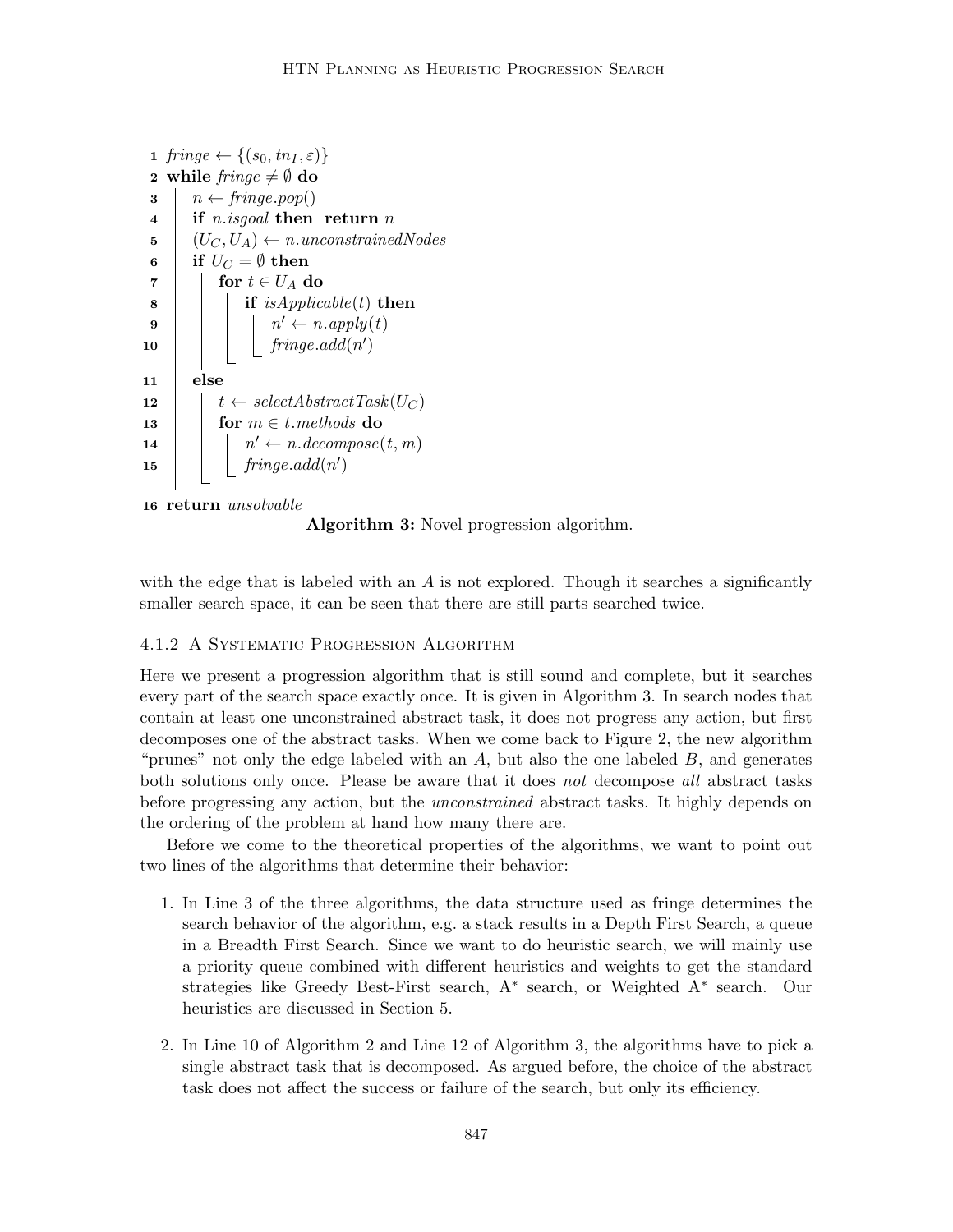# 4.2 Formal Properties

For the progression algorithm given in Algorithm 1 it is known that it is sound and complete (Ghallab et al., 2004, p. 243). This means that the soundness of our two improved algorithms Algorithm 2 and Algorithm 3 follows directly. However, there is no formal proof published for that, so we provide self-contained proofs for soundness and completeness of our algorithms.

In the following proofs, we need to show that a certain task network can be reached via decomposition of the initial task network. This can be done by showing that there is a valid decomposition tree (DT) for it (Geier & Bercher, 2011, Prop. 1). Please be aware that none of the algorithms actually builds the tree, it is only shown in the following proofs that this is possible. DTs are tree representations of sequences of method applications and the resulting task network (Ghallab et al., 2004). We use the formalization by Geier and Bercher (2011, Def. 7-9):

**Definition 5** (Decomposition Tree). Given an HTN planning problem  $P = (L, C, A, M, s_0,$  $t n_I, g, \delta$ , a Decomposition Tree (DT) is a tuple  $g = (T_q, E_q, \prec_q, \alpha_q, \beta_q)$  with the following elements:

- 1.  $T_g$  and  $E_g$  are nodes and (directed) edges that form a tree.
- 2.  $\prec_g$  is a strict partial order on its nodes.
- 3. The function  $\alpha_g$  labels each node of the tree with a task name:  $\alpha_g : T_g \to C \cup A$ .
- 4. The nodes  $N_C = \{n \mid \alpha_g(n) \in C\}$  are additionally labeled with methods that are assigned by the function  $\beta_q : N_C \to M$ .

**Definition 6** (Valid DTs). A DT is valid if and only if its root is labeled with the problem's initial task<sup>3</sup> and for any node  $t \in N_C$  with  $\beta_q(t) = (c, tn)$ , the following conditions hold:

- 1.  $\alpha_q(t) = c$  the node is mapped to the task decomposed by the method.
- 2. The task network induced in  $g$  by the children of  $t$  are isomorphic to  $t$ n.
- 3. Let  $ch(g, t)$  be the children of t in g. For all  $t' \in T_g$  and  $c' \in ch(g, t)$ , it holds that
	- (a) if  $(t, t') \in \prec_g$ , then  $(c', t') \in \prec_g$ , and
	- (b) if  $(t',t) \in \prec_g$ , then  $(t',c') \in \prec_g$

I.e., ordering constraints between the children of  $t$  in  $g$  are inherited as defined for decomposition.

 $4. \prec_q$  includes only ordering constraints necessary due to 2 or 3.

Definition 5 specifies the syntactical representation of decomposition trees, Definition 6 specifies the semantics by connecting a DT to a certain planning problem. We had to adapt the definitions to allow for empty subtask networks of methods (a feature not supported by

<sup>3.</sup> Please be aware of the equivalence of HTN planning problems with initial task and initial task network, which has been discussed in Section 3.2 on page 842.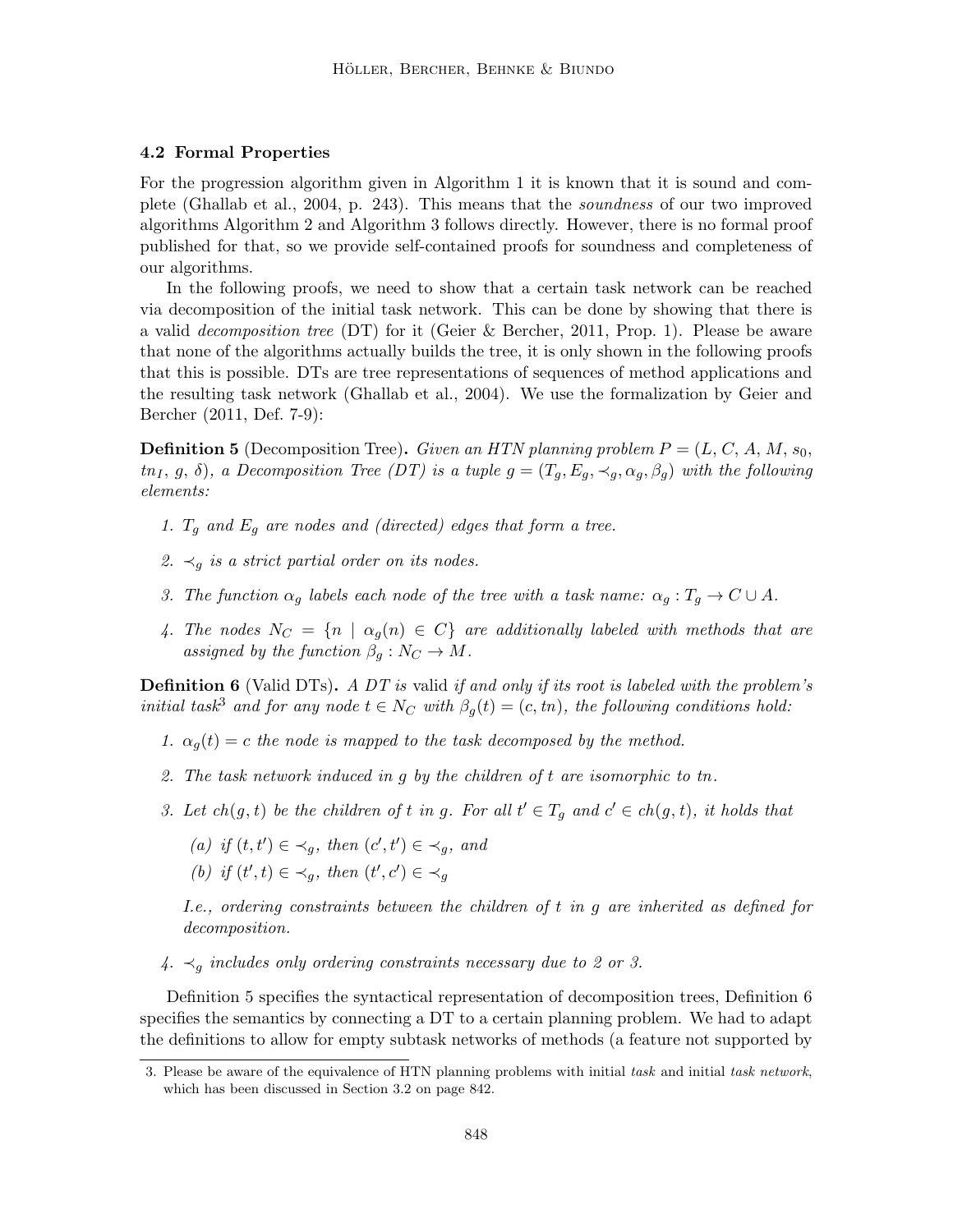Geier & Bercher,  $2011)^4$ . In the rest of this article, we will only discuss valid trees and – to improve readability – therefore just write decomposition tree.

**Definition 7** (Yield of DTs). The yield of a DT is a task network  $tn = (T, \prec, \alpha)$  that contains tasks represented by the nodes of the tree that are mapped to primitive tasks:  $T =$  $\{t_n \mid n \in N_P\}$  and  $\alpha = \{t_n \mapsto \alpha_g(n) \mid n \in N_P\}$  with  $N_P = \{n \mid n \in T_g, \alpha_g(n) \in A\}$ . Let  $\prec_g'$ be the transitive closure of  $\prec_g$ , then  $\prec = \{(t_n, t_m) \mid n, m \in N_P \text{ and } (n, m) \in \prec'_g\}.$ 

A DT is a witness for a valid decomposition leading to a task network, i.e., for a given planning problem, there is a valid decomposition tree g with  $yield(g) = tn$  if and only if  $tn_I \rightarrow^* tn$  (Geier & Bercher, 2011, Prop. 1).

We call two DTs to be *isomorphic* if they only differ in their identifiers:

**Definition 8** (Isomorphic DTs). Two DTs  $g = (T_g, E_g, \prec_g, \alpha_g, \beta_g)$  and  $g' = (T'_g, E'_g, \gamma_g, \beta_g)$  $\prec'_g$ , α'<sub>g</sub>, β'<sub>g</sub>) are called to be isomorphic (denoted  $g \cong g'$ ) if and only if there is a bijection  $\sigma: T_g \to T'_g$  such that

- $\forall t, t' \in T_g : [(t, t') \in E_g] \Leftrightarrow [(\sigma(t), \sigma(t')) \in E'_g],$
- $\forall t, t' \in T_g : [(t, t') \in \prec_g] \Leftrightarrow [(\sigma(t), \sigma(t')) \in \prec'_g],$
- $\alpha_g(t) = \alpha'_g(\sigma(t)),$
- $\beta_g(t)$  is defined if and only if  $\beta'_g(\sigma(t))$  is defined, and

• 
$$
\beta_g(t) = \beta'_g(\sigma(t)).
$$

## 4.2.1 Soundness

Now we can show that every path in the search space of the algorithm corresponds to a valid decomposition of the initial task, i.e. to the construction of a valid DT and that nodes that are returned also fulfill the other solution criteria that are concerned with executability and generation of a goal state.

The steps in the algorithms that change search nodes, i.e. those that step through the search space, are decomposition and progression. They are equal for the three algorithms, so the following proof holds for all of them.

## **Theorem 1.** The algorithms given in Algorithm 1, 2, and 3 are sound.

Proof. The tree can be maintained during search as follows: For the initial task, the tree is defined as  $g = (\{t\}, \emptyset, \emptyset, \{t \mapsto c_I\}, \emptyset)$ , where  $c_I$  is the initial task. For every decomposition, a new tree is generated as follows: Let  $g = (T_g, E_g, \prec_g, \alpha_g, \beta_g)$  be the tree of the current search node  $(s,(T,\prec,\alpha),\pi)$ . When a task  $t \in T$ ,  $\alpha(t) = c$  is decomposed using the method  $m = (c, (T_m, \prec_m, \alpha_m))$  the resulting tree of the new search node is defined as follows (where  $(T'_m, \prec'_m, \alpha'_m)$  is an isomorphic copy of the subtask network of m with  $T_m \cap T'_m = \emptyset$ :  $g = (T_g \cup T'_m, E_g \cup \{(t, t') \mid t' \in T'_m\}, \prec'_g, \alpha_g \cup \alpha'_m, \beta_g \cup \{t \mapsto m\})\)$ . The ordering relation

<sup>4.</sup> Geier and Bercher (2011) assume that exactly the leafs of the tree are mapped to primitive tasks, this is not the case when there are abstract tasks that are decomposed using a method without subtasks. So we have changed the definitions.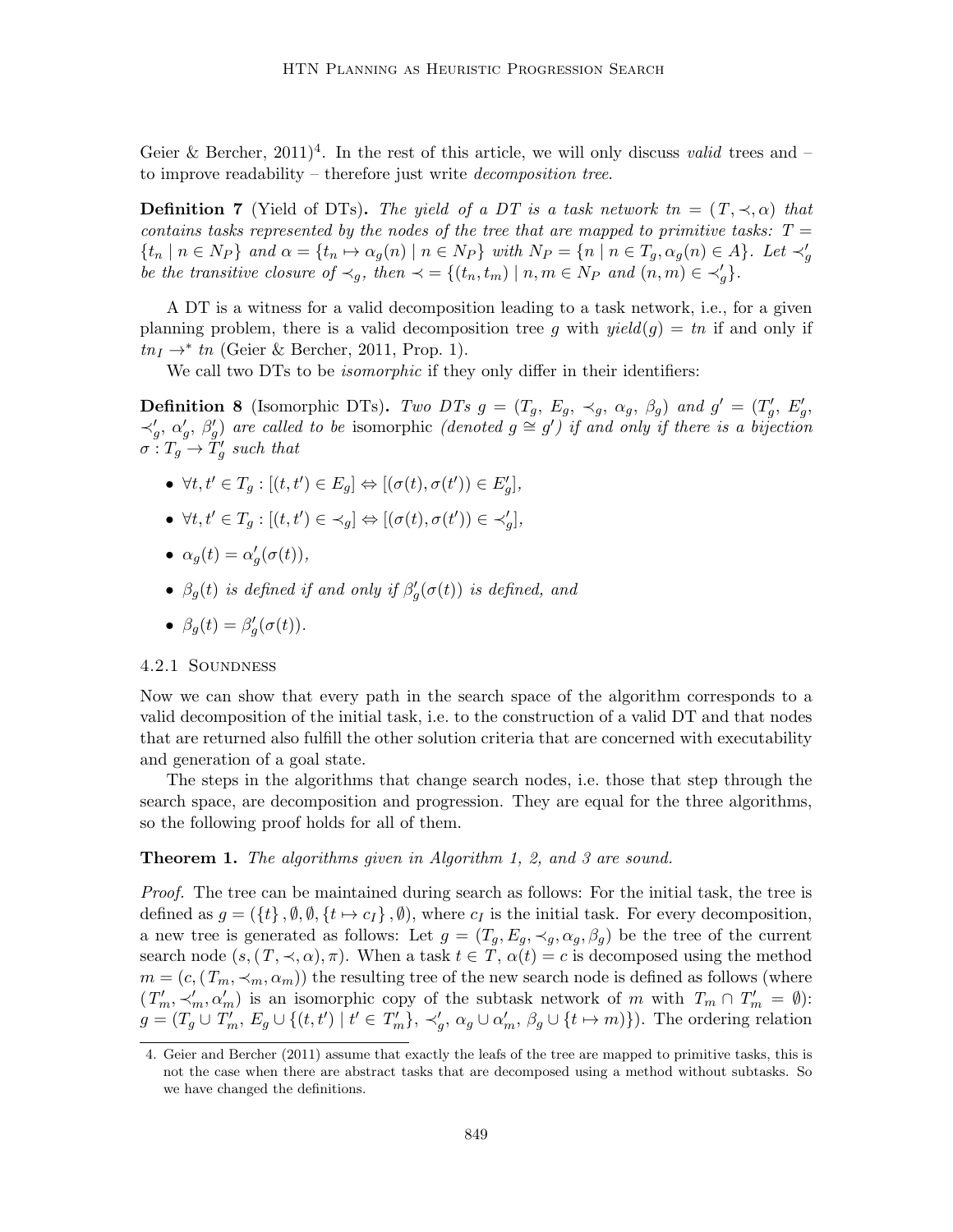$\prec'_{g}$  is maintained by adding new relations according to the definition of task decomposition to those of the current tree. In progression steps, the tree remains the same as in the parent node, i.e. progression does not change the DT.

When the algorithms return a node as solution the corresponding tree constructed according to that definition has the following properties:

- It has  $c_I$  as its root node,
- its mappings  $\alpha_g$  and  $\beta_g$  are consistent, i.e., for each node n it holds that  $\beta_g(n)$  =  $(\alpha_q(n), tn),$
- the children of a node *n* match its method  $\beta_q(n)$ .

The latter property follows from the fact that if any algorithm returns a solution, it has reached an empty task network (cf. Definition 1), i.e. it has decomposed every abstract task in the constructed tree. The order  $\prec_g$  of the tree is also correct with respect to the applied methods. Further, the ordering constraints that are present in the tree have been inserted into the task networks contained in the search nodes. They were inherited according to the definition of decomposition (cf. Section 3.2) and are only removed once a task to which they pertain is progressed.

What remains to be shown is that the yield of the tree  $q$  is executable. First, note that a primitive task can only be inserted into the task network of a search node via decomposition. Thus it is also contained in the yield of g. Similarly, every task in the yield was at one point inserted into the current task network of a search node. Since, whenever any of the algorithms returns a solution, the current task network is empty (cf. Definition 1), all of the primitive tasks in the yield will have been progressed at some point. Let the order in which the primitive tasks have been progressed be  $\pi$ . Since  $\pi$  was progressed successfully, it is an executable sequence of the actions in the yield of g. Lastly, we have to show that this order is a valid linearization of the yield of  $g$ . Assume that it is not. Then two primitive tasks  $p_i, p_j \in \pi$  where  $p_i$  occurs before  $p_j$  exist such that the yield of g contains the order  $p_j \prec p_i$ . Further, the algorithm progressed  $p_i$  before it progressed  $p_j$ . At the time at which  $p_i$  was progressed, either  $p_j$  or any of its ancestors in g must still have been in the search node's current task network. Since the forced order between  $p_i$  and  $p_j$  in the yield of g can only have been inserted by the decomposition method applied to their last common ancestor in g (Behnke, Höller, & Biundo, 2019b) and these methods must have already been applied, as  $p_i$  is already in the task network, this order is still present. Thus  $p_i$  was not an unconstrained task when it was decomposed, which is a contradiction. Thus  $\pi$  is a valid linearization of the order of the yield of  $g$ , and thus  $g$  is a valid witness that the constructed plan  $\pi$  is a solution.  $\Box$ 

### 4.2.2 Completeness

Each of the three algorithms is compatible with multiple different search strategies, such as Depth First Search (DFS), Breadth First Search (BFS), Uniform Cost Search, and heuristic search strategies like  $A^*$  or Weighted  $A^*$  search. Technically, the concrete strategy is determined by the behavior of the fringe.

The different strategies will lead to different properties regarding completeness. Depending on the given input model, a strategy like DFS might often fail to find a solution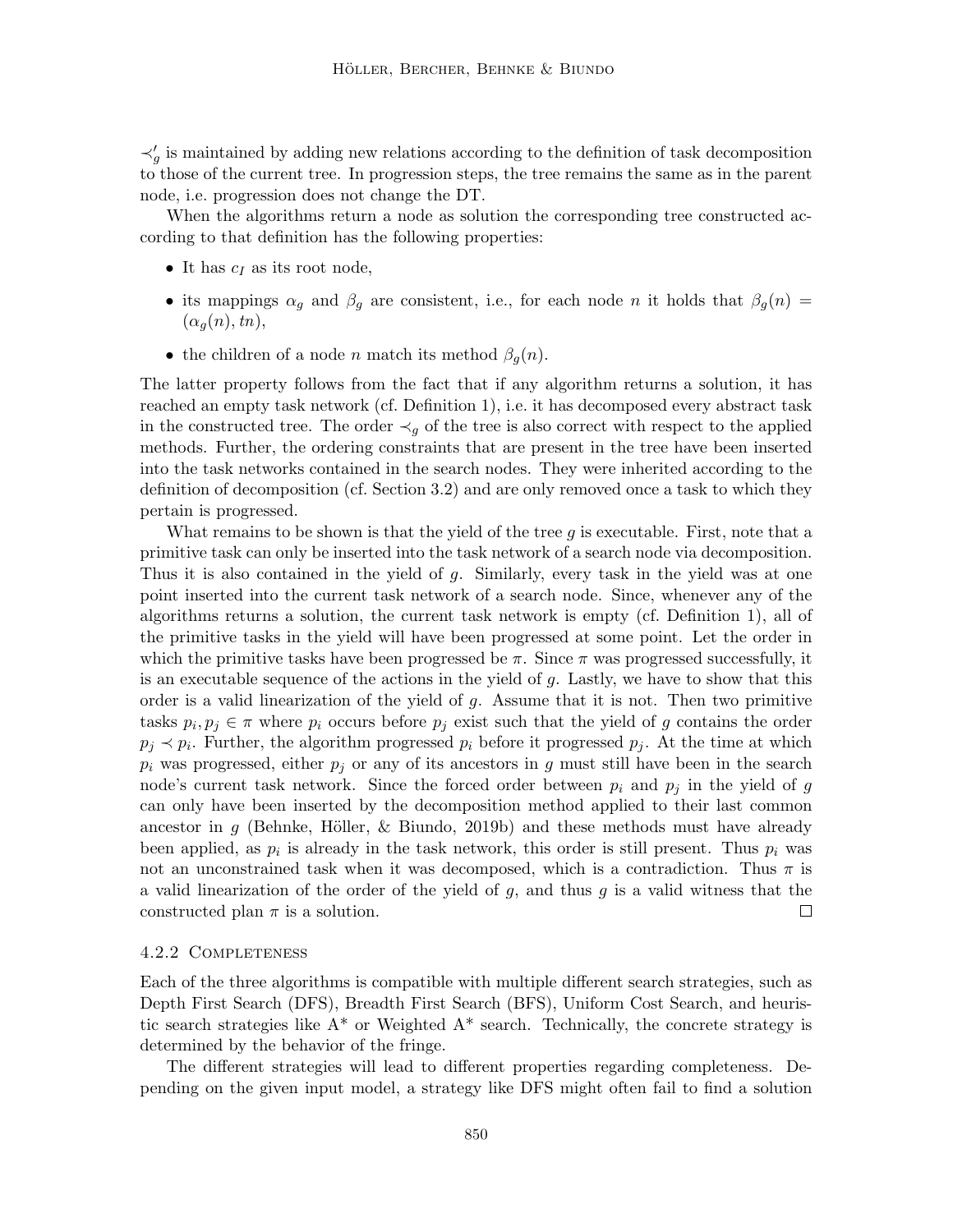(even though there is one). The following theorem will only hold for certain search strategies, because it must be guaranteed that a node that is put into the fringe is at some point given back for further expansion. We therefore assume the system to do a BFS.

# **Theorem 2.** The algorithms given in Algorithm 1, 2, and 3 are complete.

We prove the theorem for Algorithm 3. Since Algorithm 2 visits a subset of the search nodes visited by Algorithm 1, and Algorithm 3 a subset of Algorithm 2, their completeness follows directly.

*Proof.* Let  $t_n$  be an arbitrary but fixed solution of a planning problem at hand. We know that there is a valid decomposition tree  $g = (T_g, E_g, \prec_g, \alpha_g, \beta_g)$  that resulted in  $t n_S$ , i.e.  $yield(g) = tn_S$ . As given in the proof of Theorem 1, every path in the search space corresponds to a DT. We need to show that Algorithm 3 will eventually explore a path that corresponds to a tree isomorphic to g.

The algorithm uses two types of modification: decomposition and progression. But while there are unconstrained abstract tasks left, it does not use progression. When no unconstrained abstract task is left, i.e. all unconstrained tasks are primitive, the algorithm progresses a primitive task, which is added to the prefix of the solution. This procedure is continued until a solution has been found.

The search starts with a single node containing the initial task  $c_I$  that is also the label of the root node of g. While there is at least one unconstrained abstract task, Algorithm 3 selects one of them (Line 12). Let  $t$  be that task. The algorithm branches and applies all methods (one per branch) that are applicable to that task (Line 14). This means that there must be a resulting search node that is added to the fringe that resulted from applying the method  $\beta_q(t)$  used in the given solution (and since a BFS is used, this node will eventually be processed). Since  $t$  is decomposed by the same method as in the given solution, the tasks added by the decomposition are also the same as the subtasks in g.

Eventually, all unconstrained abstract tasks will be processed and the algorithm needs to progress primitive tasks from the network. Since we know that  $tn<sub>S</sub>$  is a solution, there must be a sequence  $\pi_S$  of its primitive tasks that is applicable and is in line with the ordering constraints introduced by the methods in  $\beta_g$ . Since there is a branch where the algorithm applied the same methods as given in the tree, there must be a search node where it ended up with the same set of tasks. Since no further decomposition is possible (i.e. the set of tasks available for progression will not increase anymore), the first task of the original solution must be in the set of available tasks. There is a prefix of one or more action(s) that equals the prefix of the solution  $\pi_S$ , and the algorithm can progress it. The algorithm will branch over the actions available for branching, i.e. all possible orderings are applied, and the one of the given solution will be included. After progressing the first action, one of the following cases holds:

- 1. There might be a newly unconstrained abstract task that had been ordered after the progressed task and the algorithm will start as given above.
- 2. Another progression is needed to make more abstract tasks unconstrained.
- 3. The given solution might be fully reconstructed, then the task network is empty, the algorithm will have processed all tasks using the same methods as in  $g$ , and it will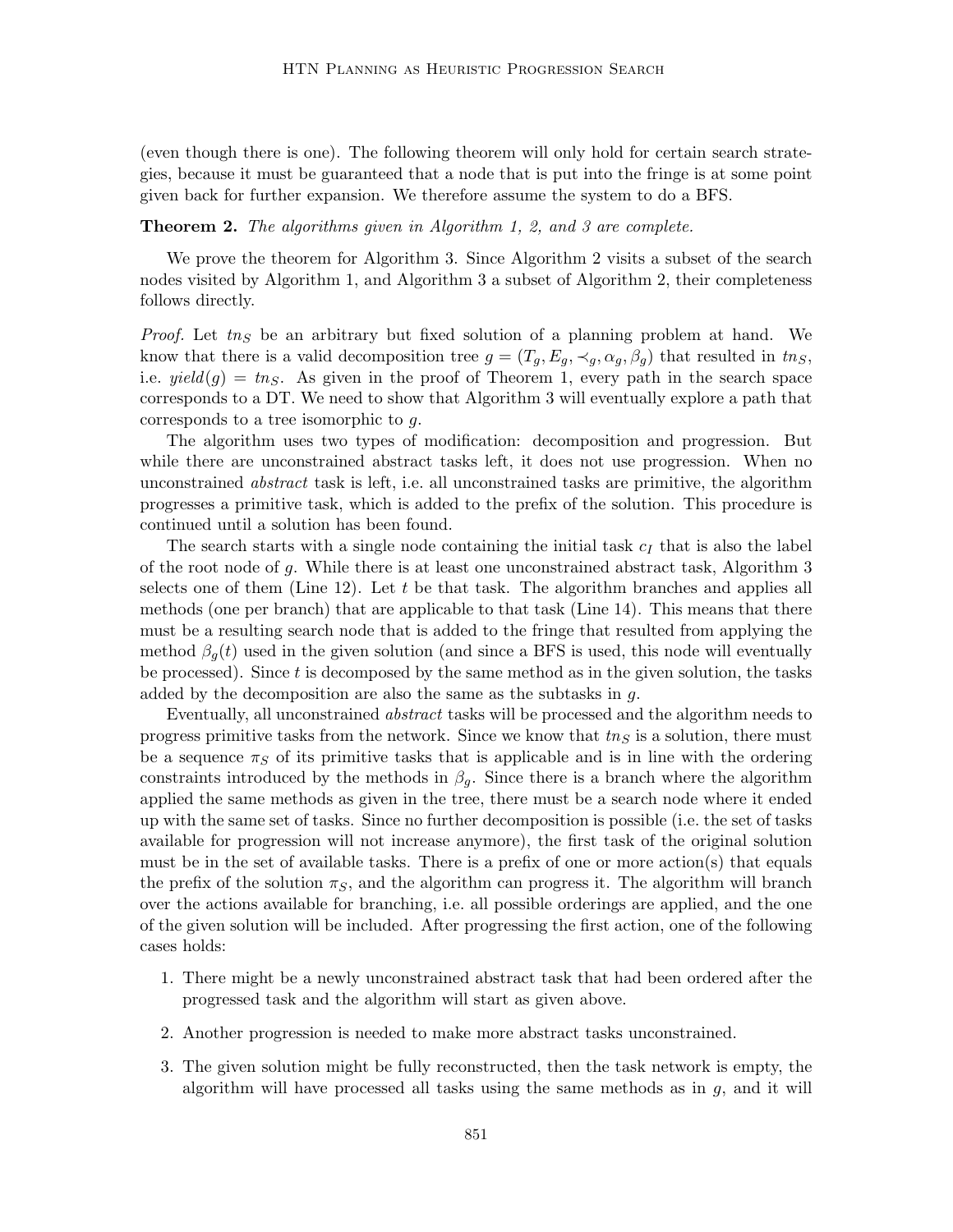have progressed the primitive tasks in the same order as in  $\pi<sub>S</sub>$ , and thus a goal state will be reached.  $\Box$ 

#### 4.2.3 Systematicity

From the small example given in Figure 2 we know that the Algorithms 1 and 2 search parts of the search space more than once. In this section, we show that this is not the case for Algorithm 3. This property is known as systematicity (Kambhampati, Knoblock, & Yang, 1995). In later work, this property was also discussed (and ensured) in the context of hierarchical planning (Kambhampati, Mali, & Srivastava, 1998), but in a setting different from typical HTN planning, because no initial task network is provided and instead the respective algorithm is allowed to insert primitive and abstract tasks. In their formalism, abstract tasks also possess preconditions and effects for this purpose. We first discuss some issues with defining systematicity in HTN planning and then propose a definition.

Consider a second example domain with two abstract tasks  $W$  and  $X$  and two primitive tasks c and d. W and X are included in the initial task network (and are not ordered with respect to each other). There are two methods for each abstract task: one decomposing it into c and one decomposing it into  $d$ . The preconditions and effects of the primitive tasks c and d enforce that there must always be a c before d is executable. By decomposing W into c and X into d, we get (due to the preconditions/effects) a single solution cd. By decomposing W into d and X into c, we get, again, the same solution  $cd$ .

Such symmetry in a model leads to solution (multi-)sets that contain a single sequence of actions more than once. The decomposition steps leading to duplicates may, of course, be less obvious than in this example. Due to the solution criteria, systems are forced to process the tasks in a task network and using only a subset of all decomposition methods may lead to incomplete algorithms. In such cases all algorithms given here (including Algorithm 3) will generate duplicate solutions.

However, this is *not* what we have seen in the first example given in Figure 2. There, the same task was decomposed multiple times, i.e. the same search node has been explored more than once. So how can we distinguish the two cases (symmetry in the model versus search nodes reached multiple times)? This can be done by taking the decomposition tree leading to the solution into account.

Figure 3 shows our initial example, but now the search nodes are not represented by the task network and the plan prefix (like in Figure 2), but by representations of the corresponding decomposition tree. In each depicted decomposition tree, the nodes are labeled with tasks and the edges leading from an abstract task to another task are labeled with the applied method. When an action is progressed, it is labeled with its index in the generated solution.

We will denote a decomposition tree where primitive tasks may be labeled with their position in an executable task sequence position-labeled DT. This representation includes witnesses for our HTN solution criteria: the tree is a proof (i.e., a witness) that there is a decomposition leading to a certain set of actions, the position labels indicate the correct execution ordering.

**Definition 9** (Valid Position-Labeled DTs). A position-labeled DT is a tuple  $g = (T_g, E_g, \ldots)$  $\prec_g$ ,  $\alpha_g$ ,  $\beta_g$ ,  $\gamma_g$ ) where  $(T_g, E_g, \prec_g, \alpha_g, \beta_g)$  forms a valid Decomposition Tree and  $\gamma_g$  is a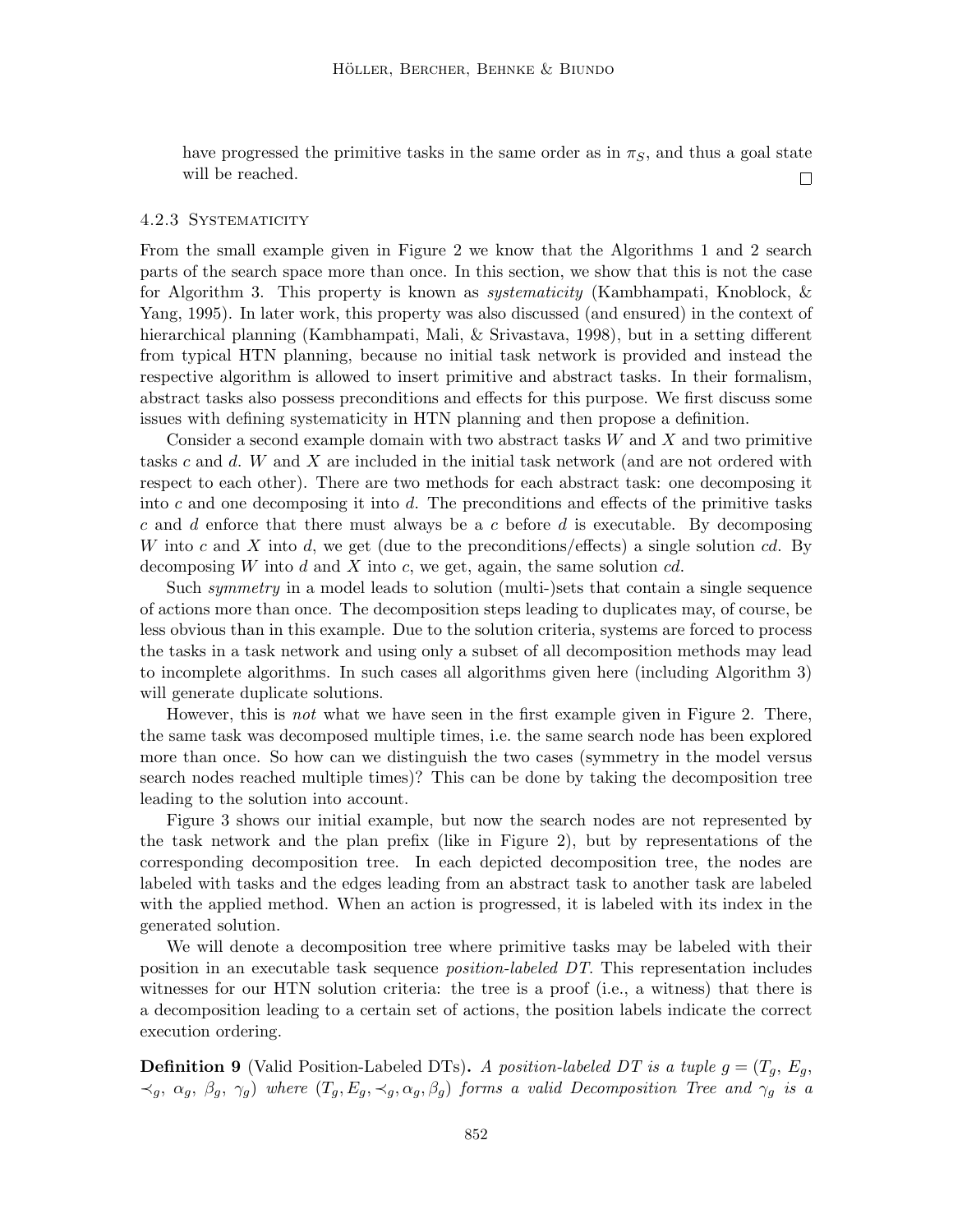

Figure 3: Example given in Figure 2, but now each node shows the decomposition tree generated so far. When an action has already been progressed, it is marked with its index in the solution prefix (e.g.,  $a_1$  indicates that  $a$  is the first action in the solution).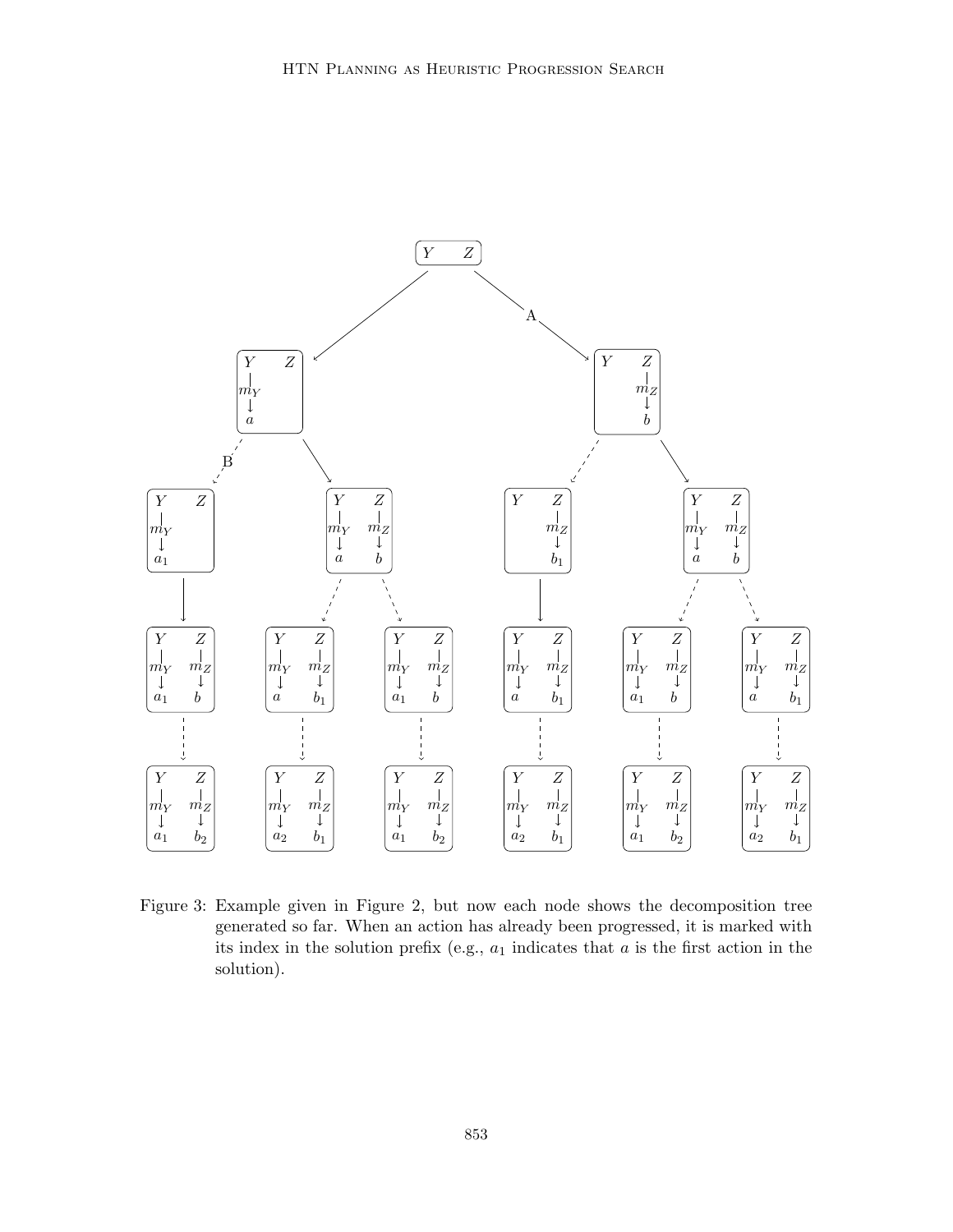surjective function that maps the set  $N_P = \{n \mid \alpha_q(n) \in A\}$  of nodes to a number out of  $\{1 \dots |N_P|\}.$ 

Every search node represents a certain set of position-labeled DTs – exactly those that can be generated from it. Analog to Definition 6 of Kambhampati et al. (1995) for nonhierarchical planning, we propose the following definition of systematicity in HTN planning:

**Definition 10** (Systematicity in HTN Planning). An HTN search is systematic if and only if for any two nodes  $n_1$  and  $n_2$  such that  $n_1$  is no ancestor of  $n_2$  and  $n_2$  is no ancestor of  $n_1$  in the search tree, there is no pair of position-labeled DTs pdt<sub>1</sub> and pdt<sub>2</sub> with

- pdt<sub>1</sub>  $\cong$  pdt<sub>2</sub> (pdt<sub>1</sub> is isomorphic to pdt<sub>2</sub>),
- pdt<sub>1</sub> is in the set of position-labeled DTs represented by  $n_1$ , and
- pdt<sub>2</sub> is in the set of position-labeled DTs represented by  $n_2$ .

WLOG, we make the following assumptions about the input HTN problem:

**Assumption 1** (No Isomorphic Methods). The model does not contain two distinct methods  $(c, tn_1)$  and  $(c, tn_2)$  with  $tn_1 \cong tn_2$ .

**Assumption 2** (No Equal Subtasks). There is no method  $(c, (T, \prec, \alpha))$  with  $t_1, t_2 \in T$ ,  $t_1 \neq t_2$ , and  $\alpha(t_1) = \alpha(t_2)^5$ .

Given the preceding assumptions, the following theorem holds:

**Theorem 3.** The search defined by Algorithm 3 is systematic according to Definition 10.

*Proof.* Given an arbitrary search node  $n$ , we show the following two points:

- 1. The position-labeled DTs represented by its children are more constrained than the position-labeled DT belonging to n.
- 2. The sets of position-labeled DTs belonging to search nodes with the parent node  $n$ are disjunct.

Transitions between a search node and its children can be caused by two modifications: (a) decomposition or (b) progression. Both commit to an element in the represented position-labeled DTs. In case (a), a method label is added to an abstract task and child nodes are added. In case (b), some primitive task is labeled with an index. These are the only possible modifications – there is no way to remove some element from a position-labeled DT. This shows point 1.

The sets of position-labeled DTs belonging to search nodes with the same parent node are disjunct. A new search node may have been generated by a decomposition or the progression of an action. When the task network of a given search node n includes at least

<sup>5.</sup> This assumption is made to have at least one criterion to distinguish two subtrees in the overall tree. If there is such a method  $(c, (T, \prec, \alpha))$  with two task ids  $t_1$  and  $t_2$  mapped to the same task name  $c_1$ , one could make them distinguishable, e.g. by compiling the planning problem into a new one by introducing a new task name  $c_2$ , changing the mapping of  $t_1$  to  $c_2$ , and introducing a new method  $(c_2, (\{t\}, \emptyset, \{(t \mapsto c_1)\}))$  that decomposes the new task  $c_2$  back into  $c_1$ .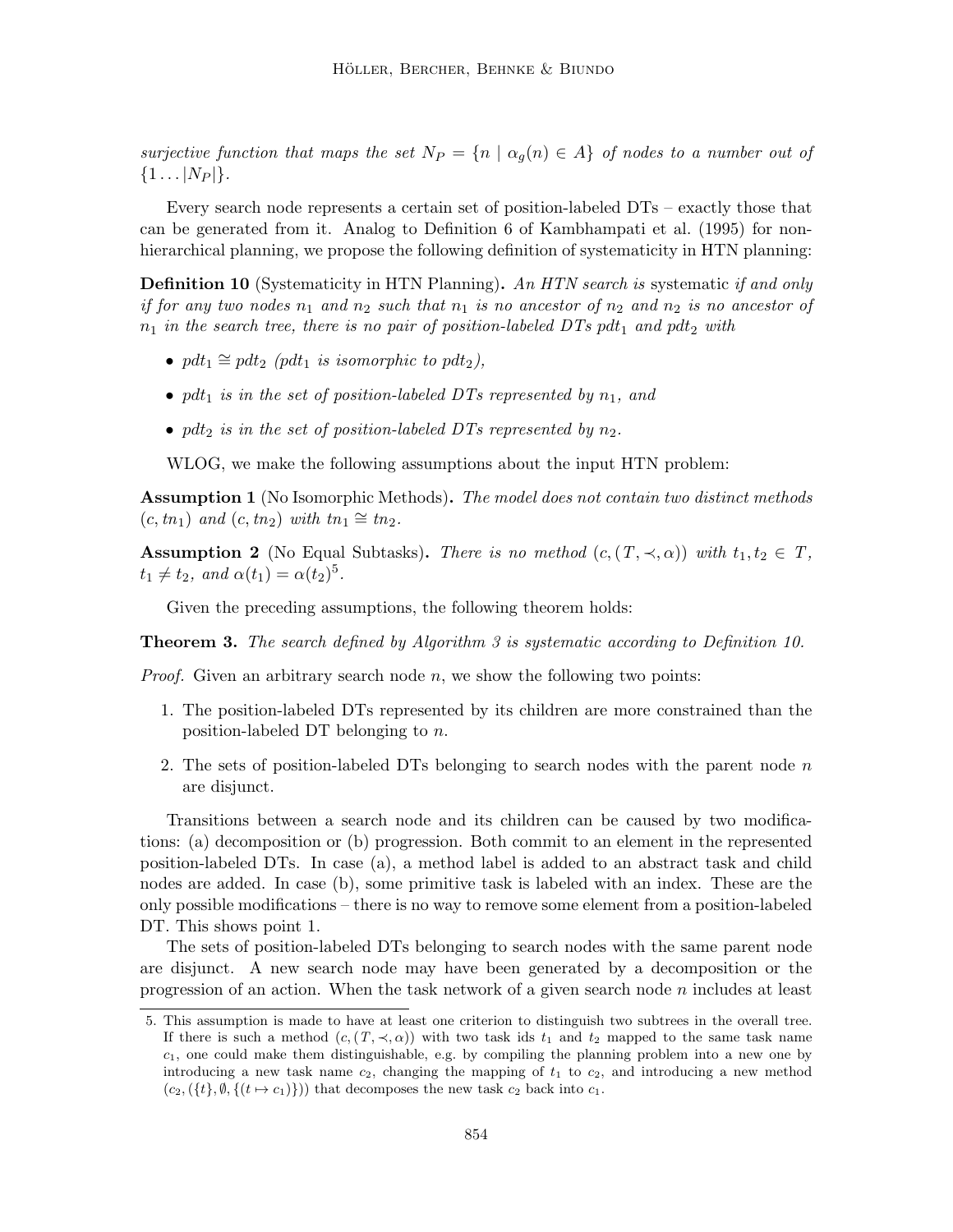one unconstrained abstract task, Algorithm 3 does not progress a task, but selects one abstract task that is decomposed. When there is no abstract task left, it iterates over the unconstrained actions and progresses all of them. I.e. children of a single search node are either

- 1. decompositions of the same abstract task using different methods applicable to that particular task, or
- 2. progressions of different actions in the current task network.

In the first case, we know that the position-labeled DTs represented by the nodes differ due to Assumption 1.

In the second case, some action is labeled with a position in the solution. Nodes that are siblings are labeled with the same position in the prefix. When the primitive task names that are progressed differ, the represented position-labeled DTs can be distinguished by the task name. However, a certain task network may include the same action more than once. So there may be siblings that annotate tasks with the same primitive task name with the same position in the prefix. The question is now if such siblings can result in the same position-labeled DT. The answer is no. To have such a situation, it is necessary that the subtrees that lead to the equal task names are isomorphic. But due to Assumption 2, we know that they differ at least in one position: in the layer directly below the least common ancestor. The least common ancestor is an abstract task that was decomposed into (at least) two tasks that are the root nodes of the subtrees we want to distinguish. Assumption 2 assures that these root nodes are different, i.e. we can distinguish the two subtrees and the position-labeled DTs represented by these siblings are disjunct.

Taking (1) and (2) together, we have shown that the position-labeled DTs represented by the children of a search node are more constrained than the position-labeled DTs represented by the node itself and that the sets of position-labeled DTs represented by siblings are disjunct. From that, it follows that Theorem 3 holds.  $\Box$ 

# 4.3 Discussion

We have seen that the three algorithms differ in their behavior when there is more than one unconstrained task, i.e. more than one option for which task is processed next.

- Algorithm 1 branches over all unconstrained primitive and abstract tasks, and for the latter – over applicable decomposition methods.
- Algorithm 2 branches over all unconstrained primitive tasks and a *single* (unconstrained) abstract task to decompose. For the latter it branches over the applicable decomposition methods.
- Algorithm 3 first decomposes a single (unconstrained) abstract task, branching over applicable decomposition methods. Only if no unconstrained abstract task is left, it branches over all (unconstrained) primitive tasks.

Consider the case of totally ordered HTN planning. Here, there is a single unconstrained task in each search node, and the behavior of all three algorithms will be the same. In an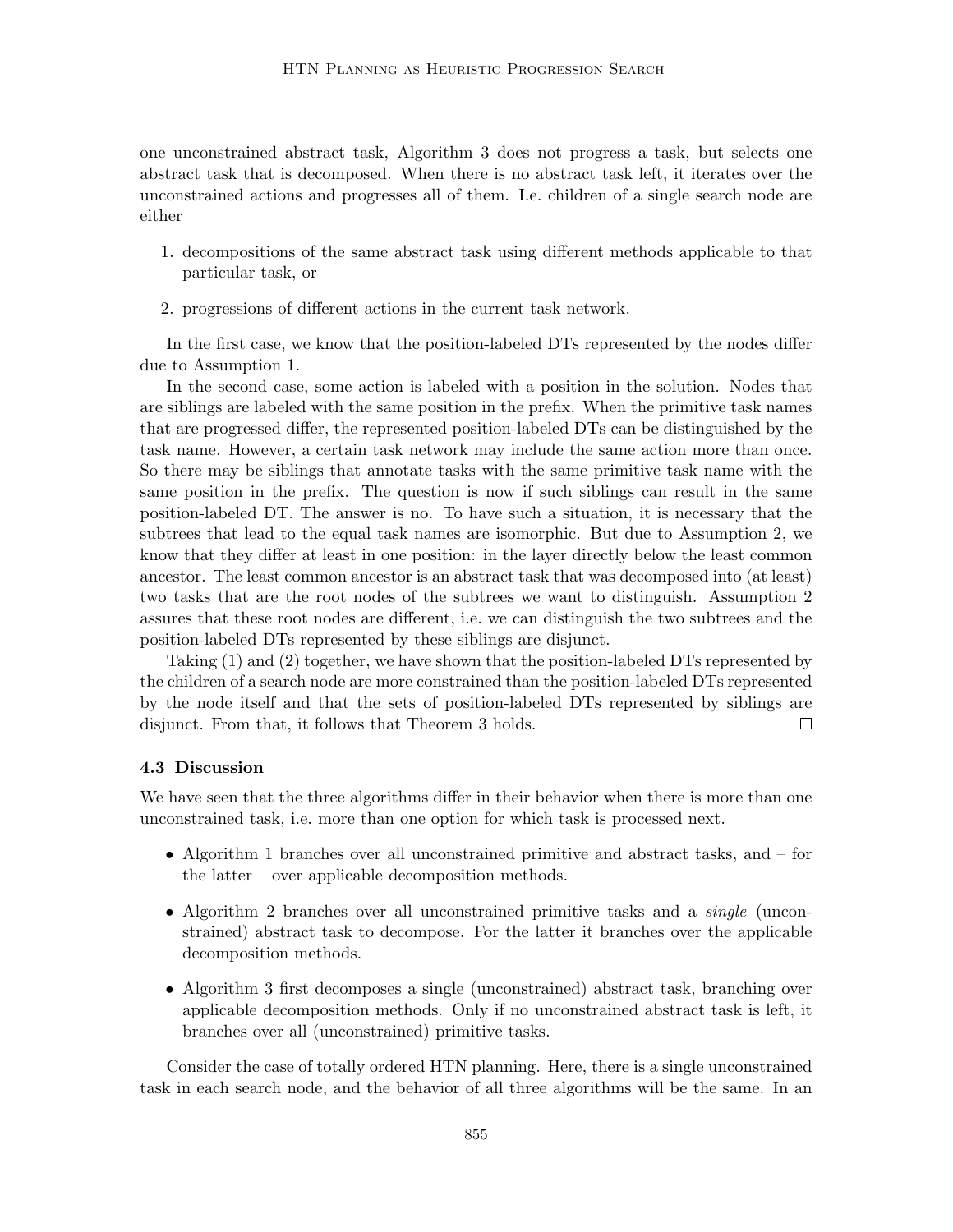empirical evaluation, the performance of all algorithms should therefore be similar (though there might be differences due to effects of randomness). When comparing the three algorithms on partially ordered problems, Algorithm 2 should always perform better than Algorithm 1. When comparing Algorithm 2 and Algorithm 3, the systematicity comes with a potential drawback that might lead to worse performance in certain domains/problems. Our main argument to use a progression-based search instead of a plan space-based search was to have the current state at hand to calculate heuristics, but when we postpone progression as in Algorithm 3, the state update is also postponed. There might be planning problems with a certain structure where the advantage of having an up-to-date state that comes with Algorithm 2 compensates for the non-systematic search. In such cases, Algorithm 2 might perform better. Therefore only an empirical evaluation can show which algorithm should be used in practice.

In general, systematicity is especially interesting in HTN planning since testing if two search nodes are isomorphic is as hard as the graph isomorphism problem, while testing whether the ordering constraints of a node are a subset of the ordering constraints of a second node is NP-complete (Behnke et al., 2015). So it is preferable to avoid equivalent search nodes in the first place.

The SHOP2 algorithm (Nau et al., 2003, Fig. 5) differs from the algorithms given here<sup>6</sup>. The closest resemblance is given to Algorithm 1, because it branches over all tasks (i.e. primitive and abstract ones) when an action has been progressed, but when a method has been applied, it only branches over the subtasks of that specific method (this differs from Algorithm 1). As a result, the choice of an abstract task is a commitment to the generated solution, because the next action that is progressed must be a subtask of that specific task. The decomposition trees will therefore always differ (at least) in the position labels. Therefore, the SHOP2 algorithm fulfills our definition of systematicity except from the following special case: For models that contain methods with empty subtask networks, the selection of the abstract task is no commitment to the solution and the algorithm generates duplicate search nodes.

# 5. Guiding Search in HTN Planning with Classical Heuristics

In classical planning there are many domain-independent heuristics available that might be interesting for HTN planning, too. When adapting classical heuristics to the HTN setting, one has to handle two main problems:

- The hierarchy may have large impact on the set of valid solutions, i.e. heuristics must be informed on both – the hierarchy and the state.
- Naturally, classical planning heuristics depend on a description of a state-based goal to reach. In HTN planning, there is (usually) no such goal definition.

A common way to create planning heuristics is to relax the problem to a simpler one that can be solved efficiently. The goal distance for the original problem is then approximated based on the solution to the simpler problem. In (grounded) classical planning, the plan

<sup>6.</sup> This means that our system configurations given by Höller et al. (2018a) did not simulate the SHOP2 algorithm, but instead the canonical algorithm.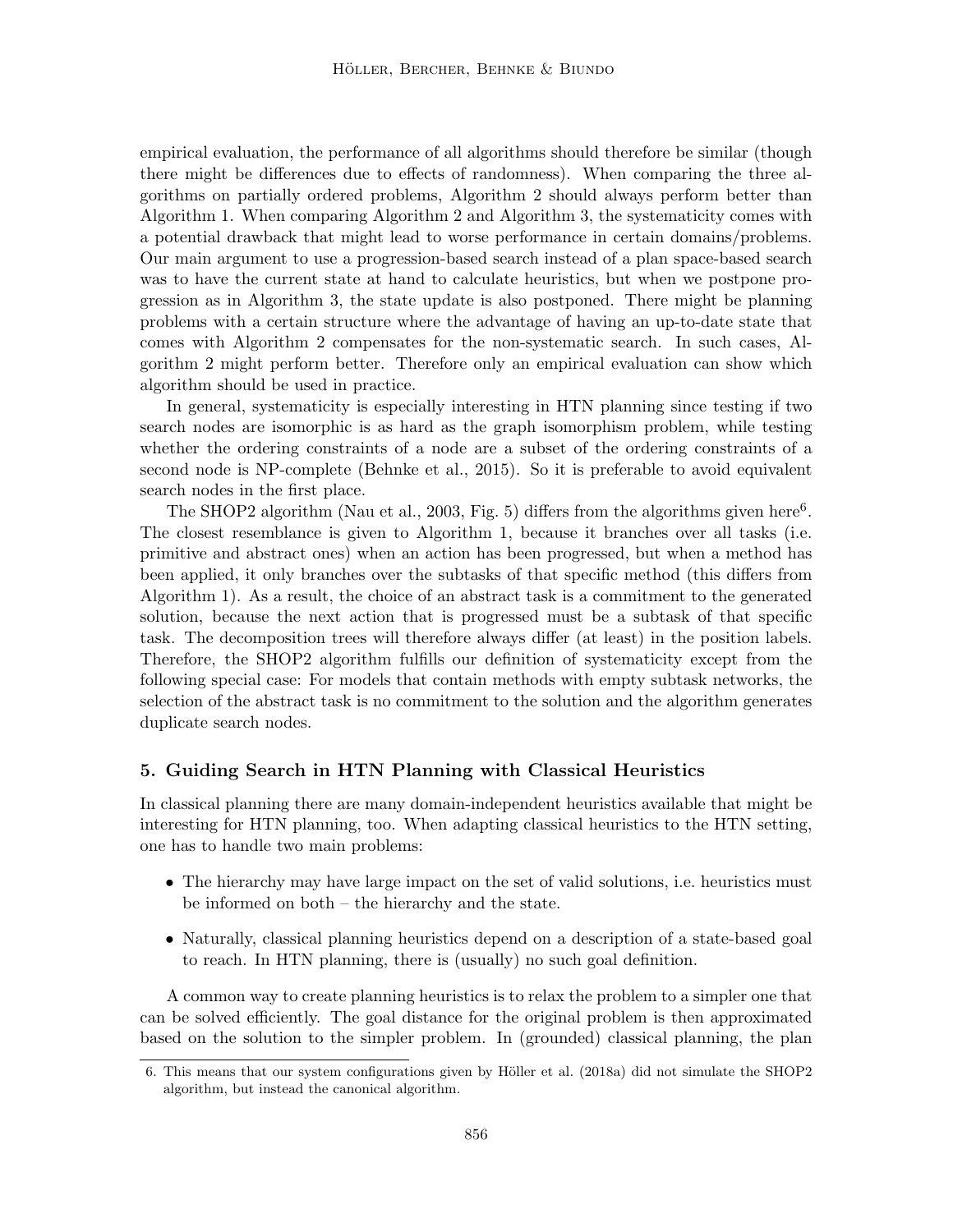

Figure 4: Schema of our overall approach to guide the HTN search with classical heuristics as given by Höller et al.  $(2019)$ .

existence problem is PSPACE-complete (Bylander, 1994) and the commonly used heuristics are computed in polynomial time. There are several relaxations used in classical planning, but a direct adaptation to HTN planning is difficult. Maybe the best known relaxation is delete-relaxation, i.e. ignoring the delete effects of actions, but in HTN planning, the resulting problem is still NP-complete (Alford, Shivashankar, Kuter, & Nau, 2014). Since a direct adaptation of classical heuristics to HTN planning is difficult, we decided to have a two-stage process:

We introduce a transformation that relaxes the HTN planning problem to a classical planning problem. Since this classical model is used to calculate heuristics, we will call it the *heuristic model*. It is based on the actions and state description of the original HTN problem, but additionally incorporates reachability information from the hierarchy. This already relaxed problem is then passed on to an arbitrary classical heuristic to generate goal distance estimations. The resulting goal distance is then used in the HTN planning system. The schema of the overall approach is depicted in Figure 4.

We first introduce the transformation into the heuristic model, then we give its theoretic properties, and then we discuss how it is implemented efficiently.

### 5.1 Heuristic Model

We explain our transformation based on the running example given in Figure 5. It is a simple transport domain that divides the overall task of delivering a package into four steps:

- 1. Get a transporter to the package.
- 2. Pick-up the package.
- 3. Get the transporter to the goal destination.
- 4. Drop the package there.

There are three methods to decompose the get-to task. One results in a no-op action. It is e.g. helpful when there is more than one package at the same location because the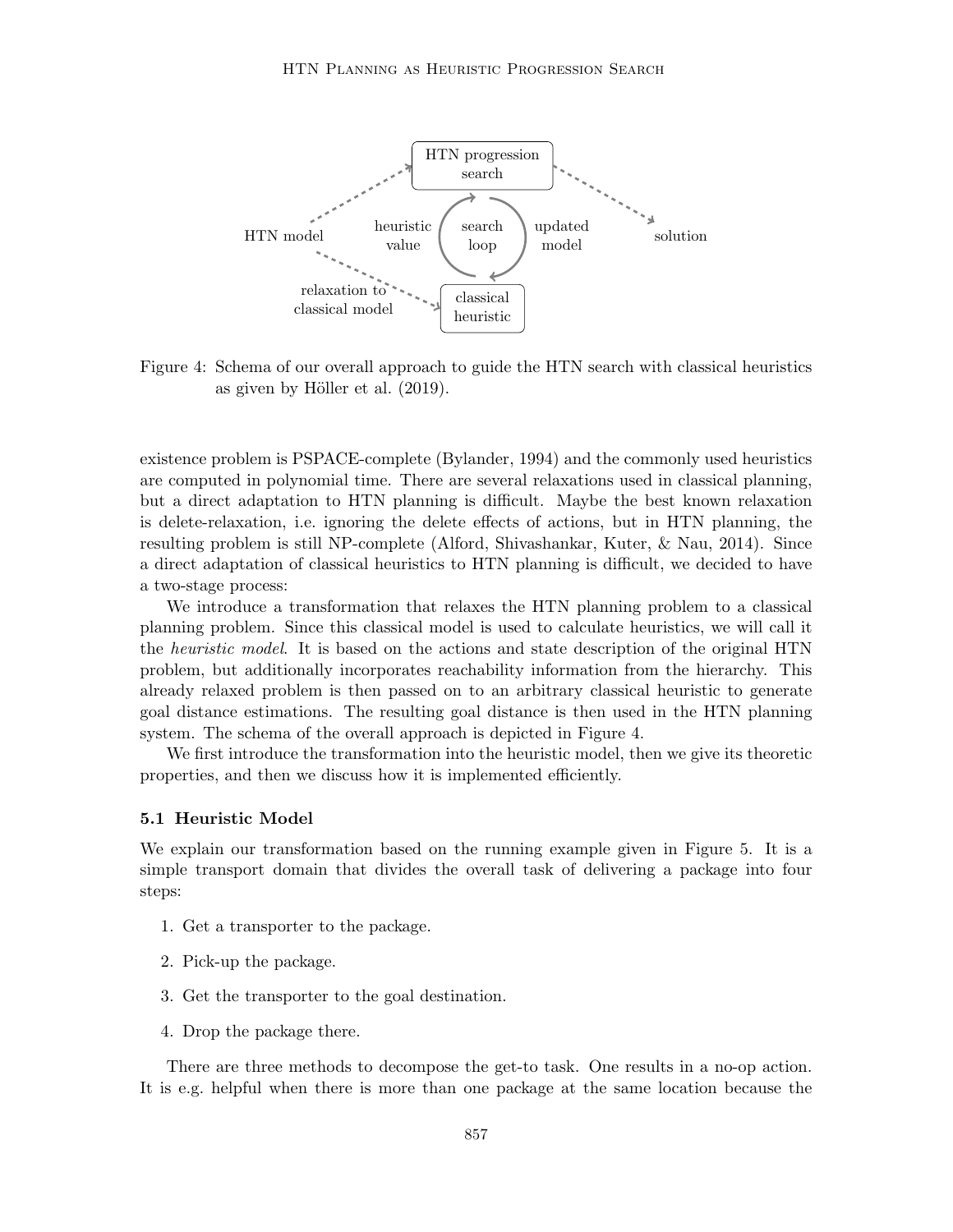

Figure 5: Example domain modeling a transport problem. Abstract tasks are non-boxed. Boxed tasks are primitive. Arrows indicate decomposition by methods. Names as well as parameters of each method are given below the definitions. The parameter p represents packages, v vehicles, and  $l, l_1, l_2$  locations. The method  $m\text{-}via(v, l_1, l_2)$  decomposes e.g. the (abstract) task  $get\text{-}to(v, l_2)$  into the abstract task get-to $(v, l_1)$  followed by the primitive task (i.e. action) drive $(v, l_1, l_2)$ .



Figure 6: Schema of HTN decomposition as given by Höller et al. (2019).

transporter is already at the location, it needs to pick up the second package after picking up the first one. The second method results in a direct drive action. It can be used when there is a direct connection between the current position of the transporter and its destination. The last one is recursive and decomposes the overall task into a new get-to task and a drive action that is ordered afterwards. The objective of the overall task, i.e. that the package is at its destination, is enforced by the hierarchy, there is no state-based goal definition.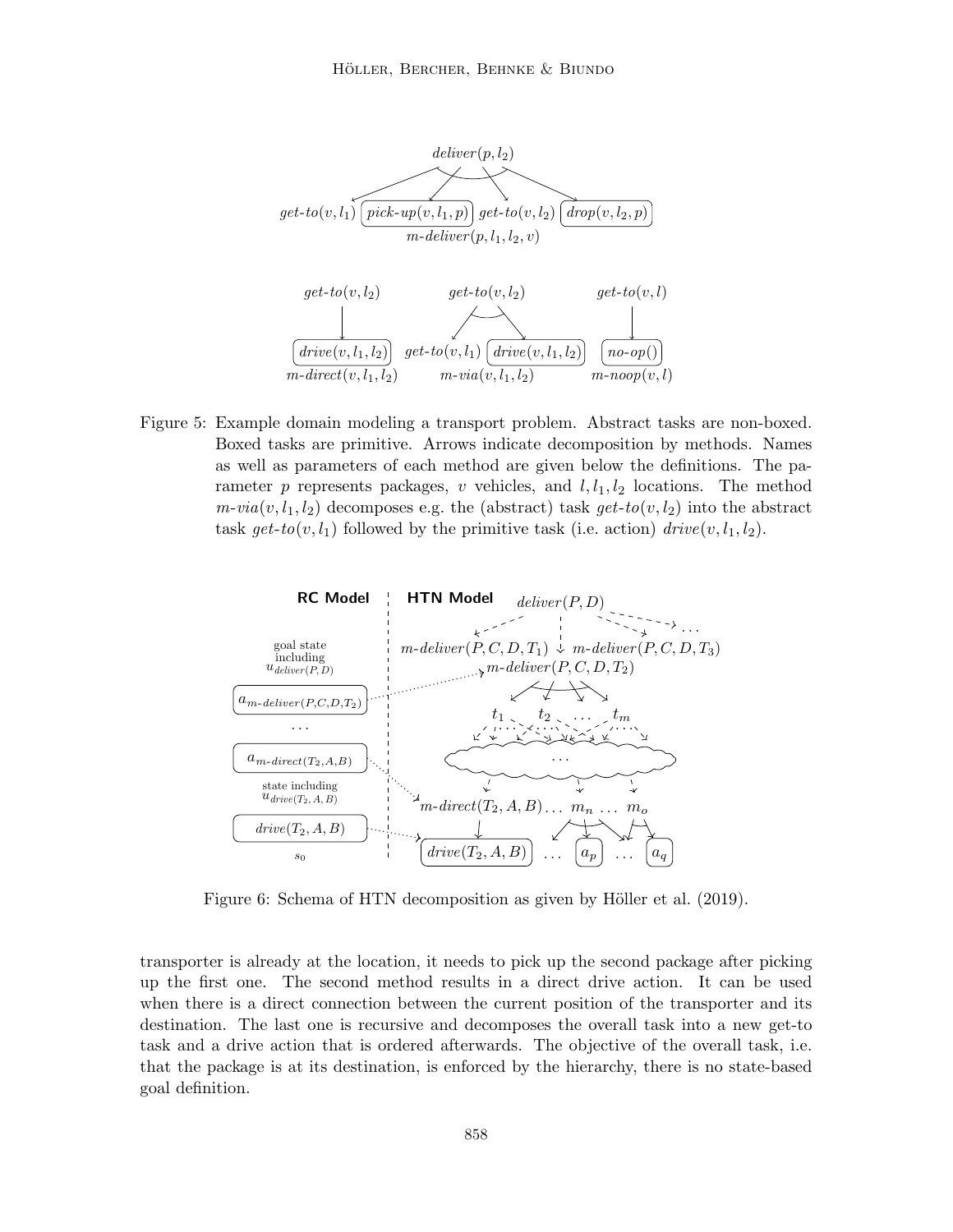The right part of Figure 6 shows a schema of the HTN decomposition process: In the given example, it starts with a single deliver task at the top. There might be more than one possibility to decompose this task. In the figure, there is e.g. more than one transporter  $(T_1, T_2, \ldots)$  to deliver the package and the planner has to choose one (in the example,  $T_2$ is chosen). The corresponding method has several subtasks that all need to be processed. If one of the subtasks is abstract, the planner needs, again, to choose a method. This is done until all tasks are primitive. Then, a sequence of the resulting actions needs to be found that is executable in the initial state.

The resulting tree can be regarded an AND/OR tree (Ghallab et al., 2004, Chapter 11), where the method nodes are AND nodes (all subtasks need to be done) and tasks are OR nodes (a single method needs to be applied). We encode the process of building that tree in a bottom-up manner into a classical planning problem. The new problem contains two kinds of actions, one represents the actions from the original HTN model (with slightly changed preconditions and effects) and one simulates method application.

We first add a new part to the state that stores which tasks are part of the tree. The actions from the HTN domain get a new effect that marks the action to be part of the tree. For each method, a new action is introduced. It is applicable when all its subtasks are already part of the tree and it adds the abstract task that it decomposes to the tree. The goal of the problem is to make the tasks contained in the current task network part of the tree.

Our approach builds the AND/OR tree in a bottom-up manner, we therefore denote the new state features with the letter u (bottom-up reachability), when the action drive(T, A, B) is e.g. part of the tree,  $u_{drive}(T,A,B)$  holds.

Consider the deliver method given at the top of Figure 5. In the new model, it results in an action  $a_{m\text{-}deliver(?p,?l_1,?l_2,?v)}$  with four preconditions and a single add effect:

$$
prec(a_{m\text{-}deliver}(?p,?l_1,?l_2,?v)) = \{u_{get\text{-}to}(?v,?l_1), u_{pick\text{-}up}(?v,?l_1,?p), u_{get\text{-}to}(?v,?l_2), u_{drop}(?v,?l_2,?p)\}
$$
  

$$
add(a_{m\text{-}deliver}(?p,?l_1,?l_2,?v)) = \{u_{deliver}(?p,?l_2)\}
$$
  

$$
del(a_{m\text{-}deliver}(?p,?l_1,?l_2,?v)) = \emptyset
$$

The transformation of all methods and all actions is given in Figure 7 and Figure 8, respectively. In the latter, the bold preconditions and effects are those from the original domain, the non-bold have been added during the transformation. Please ignore the newly added preconditions in Figure 8 for a moment, they result from an optimization that is introduced later on.

When a classical planning system is applied to the heuristic model, the actions in the solution belong to the choice points in the AND/OR tree. This is depicted at the left part of Figure 6. Starting in the initial state of the HTN planning problem (at the left bottom), the classical plan marks certain tasks to be part of the tree, until the deliver task at the top is reached.

Be aware that the classical planner would have to find an applicable sequence of all the original actions from the HTN domain that are marked as part of the tree. This makes our heuristics informed about the state transition in the original problem. It needs to compose (apply the decomposition methods in a reverse manner) the tree to reach the top, so our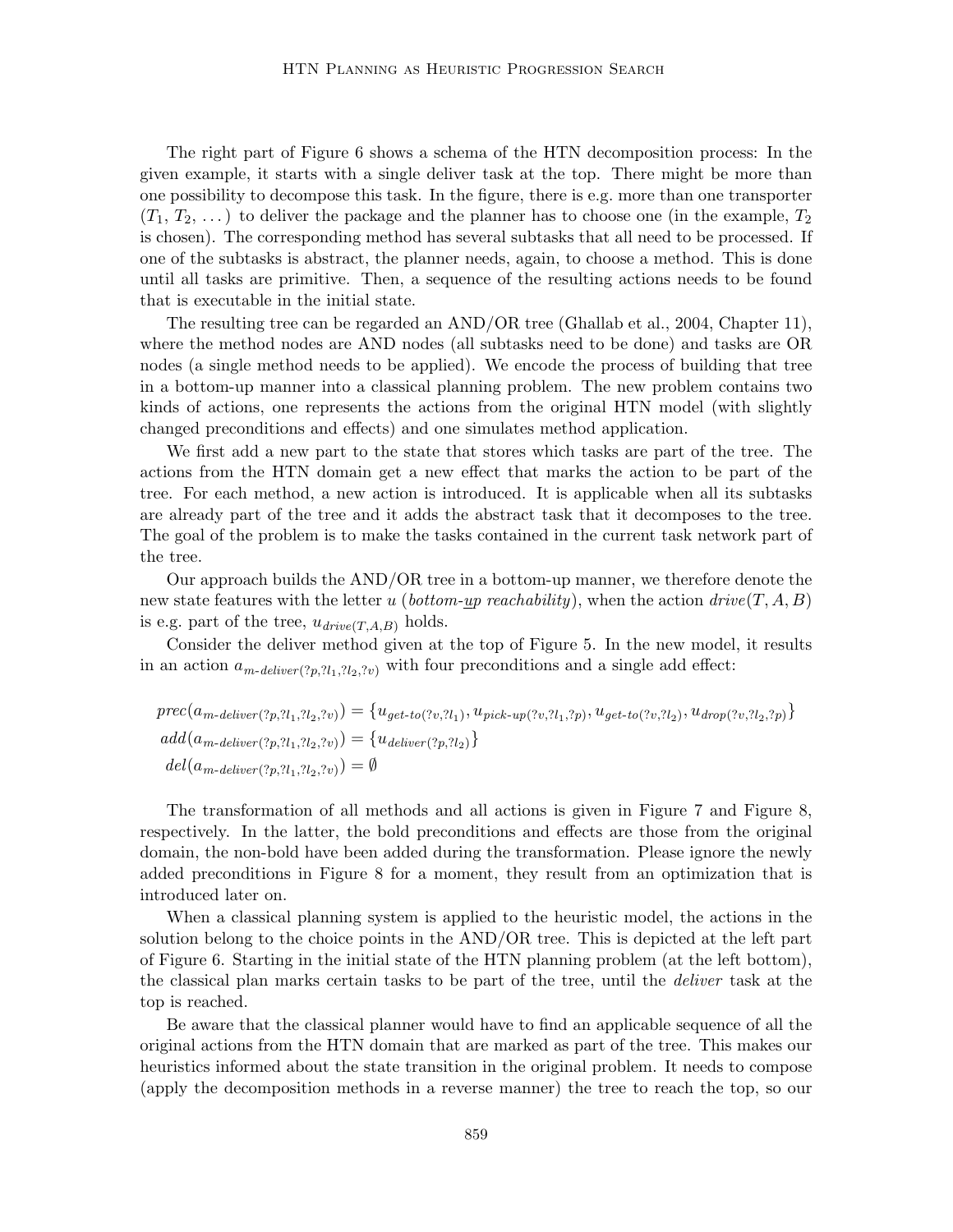

Figure 7: Actions derived from the methods given in Figure 5. Each action has as many preconditions as the respective method has subtasks that enforce the respective tasks to be in the tree. The application of the actions causes the task that the method decomposes to be part of the tree.



Figure 8: Basic actions from the domain. The preconditions and effects that are depicted bold are those from the original HTN planning problem. The non-bold preconditions and effects are introduced by the transformation.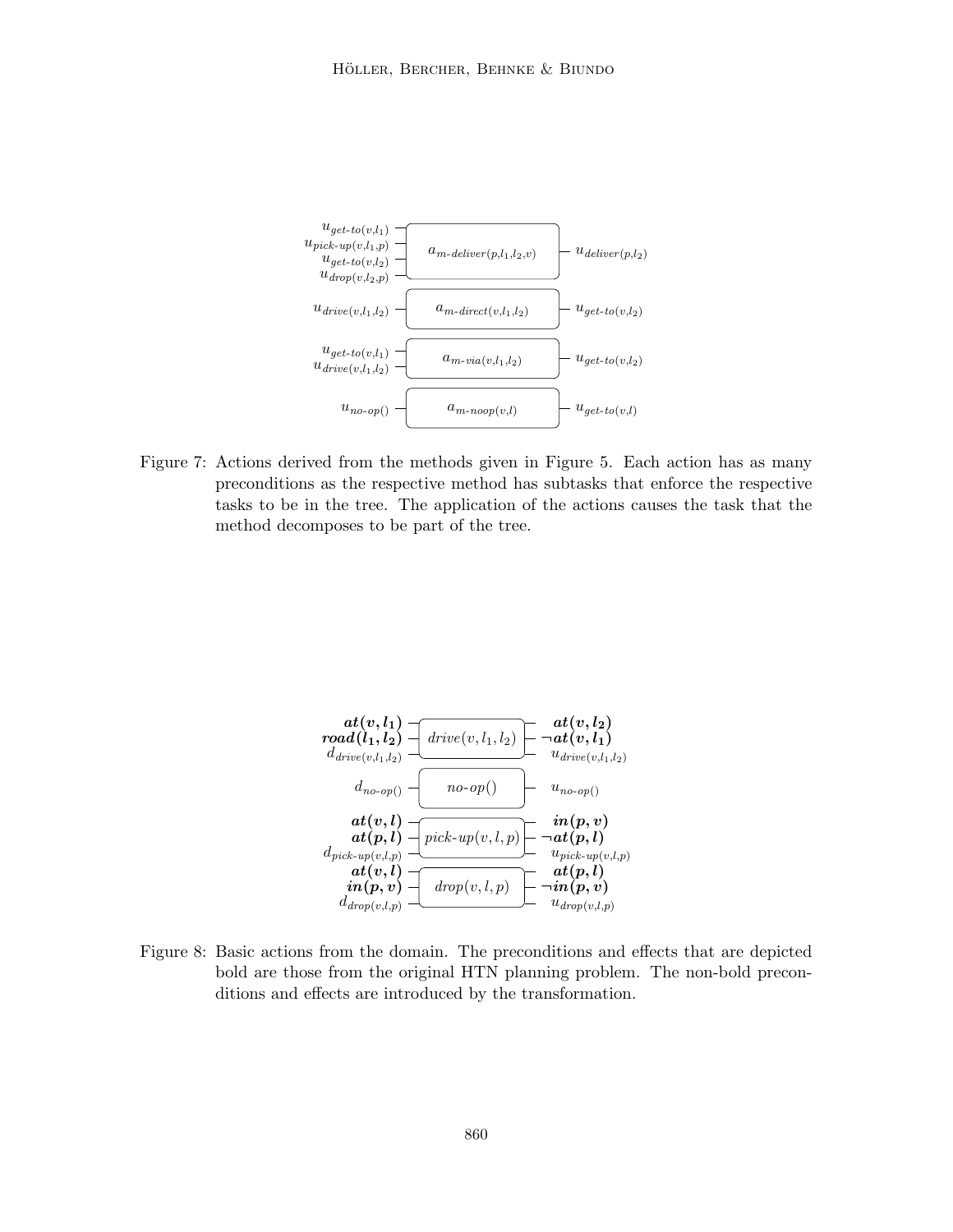heuristics are also informed about the hierarchy. However, the transformation makes three relaxations:

- 1. Tasks may be inserted apart from the decomposition hierarchy even those that are not reachable anymore from the tasks in the current task network. This can be seen as a kind of HTN planning with task insertion (Geier & Bercher, 2011; Alford et al., 2015a). It may have two reasons: First, it can be done to fulfill preconditions of tasks that have to be inserted due to the hierarchy. Second, when having an additional state-based goal, it might be done to fulfill this state-based goal.
- 2. Ordering constraints introduced by the used decomposition methods are entirely ignored.
- 3. Since there is a single state feature for each task, every task needs to be processed only once, regardless of how often it is introduced by the hierarchy. This can be seen as a kind of HTN planning with task sharing (Alford et al., 2016).

In our actual system, we do not apply a classical planner to the heuristic model, but a classical heuristic. Since actions in the classical model represent nodes in the tree, the heuristic estimates the number of nodes in the tree. We will see in Section 5.2.2 that this number is exactly the goal distance in our search space.

As a next step, we want to reduce the set of tasks that the system is free to insert to those that are actually still reachable from the current task network. From a given task network  $tn$ , a task n is reachable via the hierarchy if and only if there is a task network  $tn' = (T', \prec', \alpha')$  with  $tn \to^* t n'$  and  $\exists t \in T'$  with  $\alpha'(t) = n$ . Since tasks are inserted to fulfill preconditions or state-based goals, it is sufficient to determine this reachability information for primitive tasks (and not for abstract tasks). To make the information available for any applied heuristic, we decided to add it to the state of the transformed problem and to the preconditions of every action. We denote the state feature indicating that a task n is reachable as  $d_n$  (the task is top-down reachable). Figure 8 shows the added (non-bold) preconditions. The same optimization could also be made by changing the set of actions that is available for the heuristic function. By encoding it into the problem, we just have to adapt the initial state (that is updated anyway), but neither the rest of the model nor the heuristic function.

Now we have motivated all parts of our heuristic model and we give the formal definition. Since it mimes a relaxed *composition* of tasks, we denote it Relaxed Composition Model (RC).

**Definition 11** (Relaxed Composition Model). Given an HTN planning problem  $P = (L,$ C, A, M, s<sub>0</sub>, tn<sub>I</sub>, g, (prec, add, del)) with  $tn_I = (T_I, \prec_I, \alpha_I)$ , we define our RC model as the following classical planning problem  $P'$  that we will denote  $\operatorname{RC}(P)$ :

$$
P' = (L', A', s'_0, g', (prec', add', del'))
$$
  
\n
$$
L' = L \cup L_d \cup L_u
$$
  
\n
$$
L_u = \{u_n \mid n \in A \cup C\}, \text{ with } L \cap L_u = \emptyset
$$
  
\n
$$
L_d = \{d_n \mid n \in A\}, \text{ with } (L \cup L_u) \cap L_d = \emptyset
$$
  
\n
$$
A' = A \cup A_M, A_M = \{a_m \mid m \in M\}, \text{ with } A \cap A_M = \emptyset
$$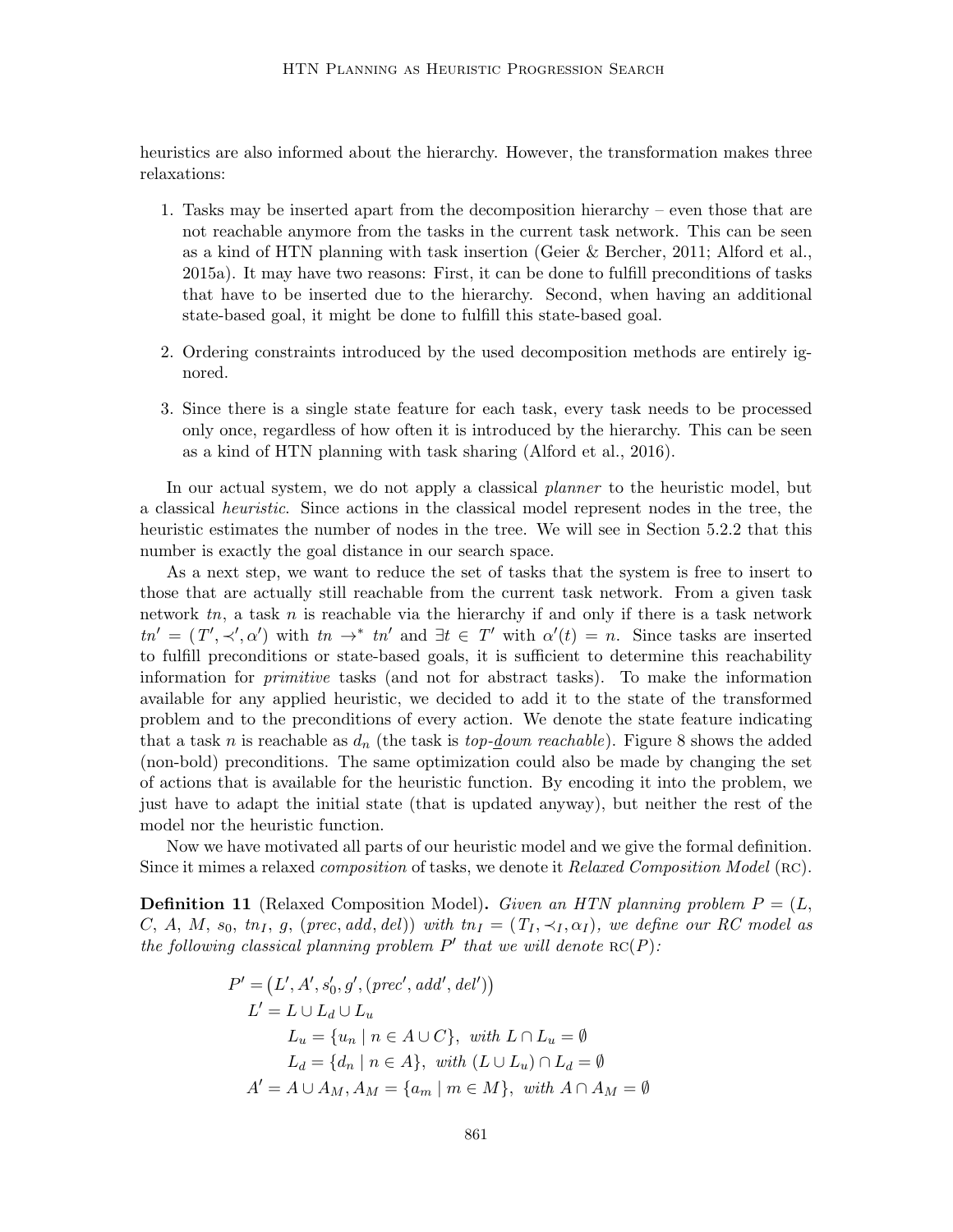

Figure 9: Schema of our example problem.

$$
s'_0 = s_0 \cup \{d_n \mid \exists tn' : tn_I \to^* tn' = (T', \prec', \alpha'), t \in T', \alpha'(t) = n\}
$$
  

$$
g' = g \cup \{u_n \mid t \in T_I, \alpha_I(t) = n\}
$$

The actions  $a \in A'$  of the new problem have the following preconditions and effects:

$$
prec'(a) = \begin{cases} \nprec(a) \cup \{d_a\}, & \text{iff } a \in A \\ \{u_n \mid t \in T, \alpha(t) = n\}, & \text{iff } a \in A_M, a = a_m \text{ with } m = (c, (T, \prec, \alpha)) \text{ and } d'(a) = \begin{cases} \nadd(a) \cup \{u_a\}, & \text{iff } a \in A \\ \nu_c\}, & \text{iff } a \in A_M \text{ with } a = a_m \text{ and } m = (c, tn) \n\end{cases}
$$
\n
$$
del'(a) = \begin{cases} \ndel(a), & \text{iff } a \in A \\ \n\emptyset, & \text{else} \n\end{cases}
$$

In principle, we can use the resulting heuristic model with any classical heuristic to create new HTN heuristics.

**Definition 12** (RC-based HTN heuristic  $(\text{RC}^h)$ ). Let P be an HTN planning problem and h a classical heuristic. We define an RC-based HTN heuristic  $\mathop{\rm RC}\nolimits^h$  as  $h(\mathop{\rm RC}\nolimits(P))$ .

Before we come to theoretical properties of the heuristic model, we want to give a full example that shows how the solution to it could look like. We do this based on a simple transport problem including the methods given in Figure 5 and the actions given in Figure 8. A schema of the initial state of the problem is given in Figure 9. The package  $P$  is initially located at position  $C$  and a transporter  $T$  at position  $A$ .  $P$  has to be delivered at position D. This is guaranteed by the hierarchy, the state-based goal definition is empty. More formally, initial state, initial task network, and state-based goal are defined as follows:

$$
s_0 = \{at(T, A), at(P, C),
$$
  
\n
$$
road(A, B), road(B, A), road(B, C), road(B, D), road(C, B), road(D, B)\}
$$
  
\n
$$
tn_I = (\{t\}, \emptyset, \{t \mapsto deliver(P, D)\})
$$
  
\n
$$
g = \emptyset
$$

The transformed problem is given by the actions shown in Figure 7 and 8. Initial state and goal definition of the transformed problem are defined as follows:

$$
s_0 = \{road(A, B), road(B, A), road(B, C), road(B, D), road(C, B), road(D, B), at(T, A), at(P, C), d_{drive(T, A, B)}, d_{drive(T, B, A)}, \ldots, d_{drive(T, D, B)}, d_{no-op(),} d_{pick-up(T, A, P)}, \ldots, d_{pick-up(T, D, P)}, d_{drop(T, A, P)}, \ldots, d_{drop(T, D, P)} \}
$$
  

$$
g = \{u_{deliver(P, D)}\}
$$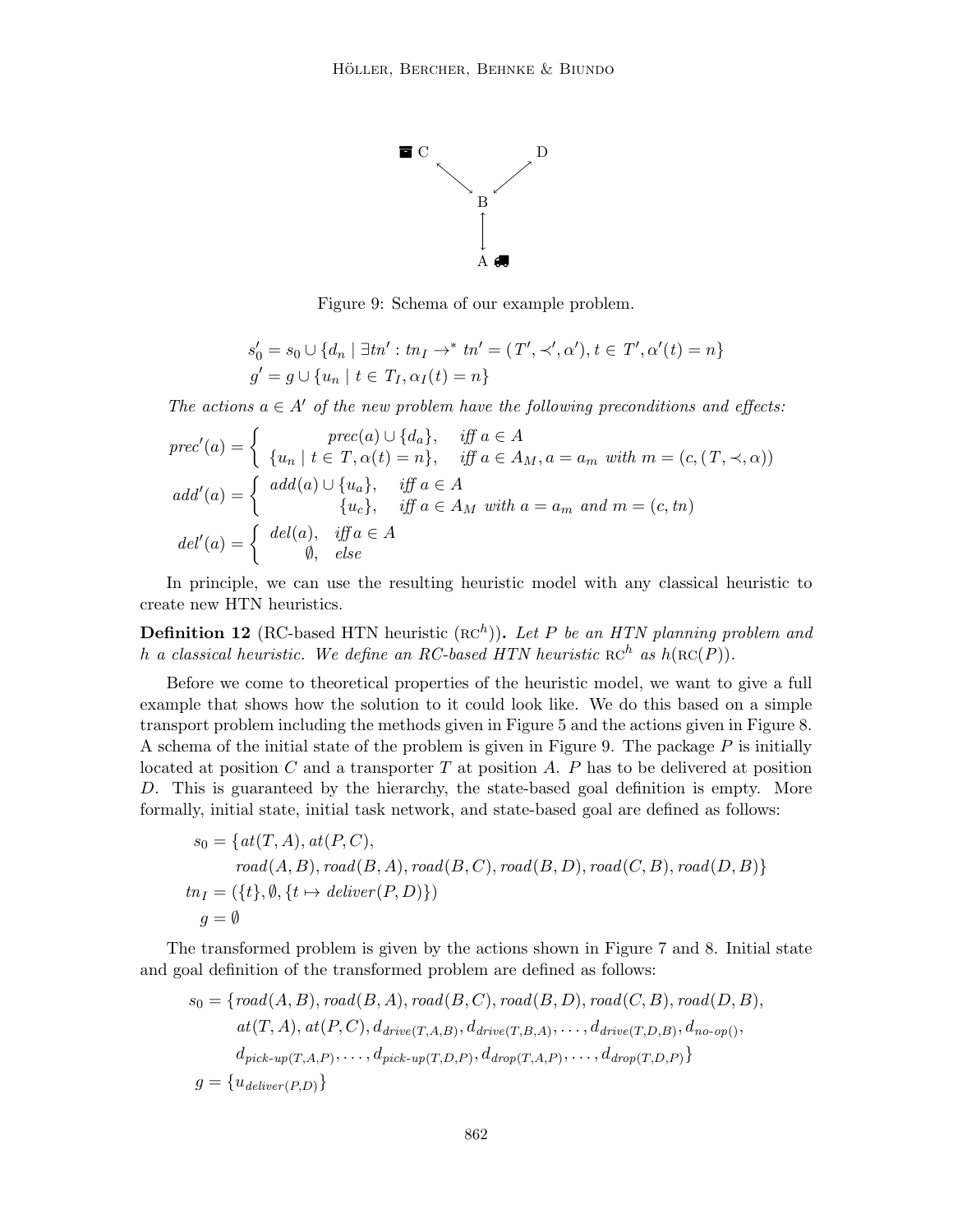

Figure 10: Solution to the transformed problem as it might be generated by a classical planning system and all intermediate states (top left to bottom right). Facts defining top-down reachability and the road network are omitted.

Figure 10 gives a solution to the transformed problem as it might be generated by a classical planning system.

### 5.2 Formal Properties

In this section we show that our heuristic model is linear in the size of the input HTN model and that it can be used to create safe, goal-aware, and admissible HTN heuristics.

### 5.2.1 Properties of the Heuristic Model

The transformation is based on the actions and state features of the original HTN planning problem. It adds one state feature for each abstract task and two state features for each action. One precondition and one effect is added to the actions of the original problem. There is a single new action per method that simulates its application. Such an action has as many preconditions as the method has subtasks and a single effect.

The number of state features is increased (compared to the size of the one of the input HTN planning problem) by a linear factor (two times the number of actions plus the number of abstract tasks), the sets of preconditions and effects of the original actions as well (two times the number of actions). The method encoding is as large as the set of methods in the input. Thus, for the entire heuristic model, the following theorem holds:

**Theorem 4** (Size of the Heuristic Model). The size of  $\text{RC}(P)$  is linear in the size of the input problem P.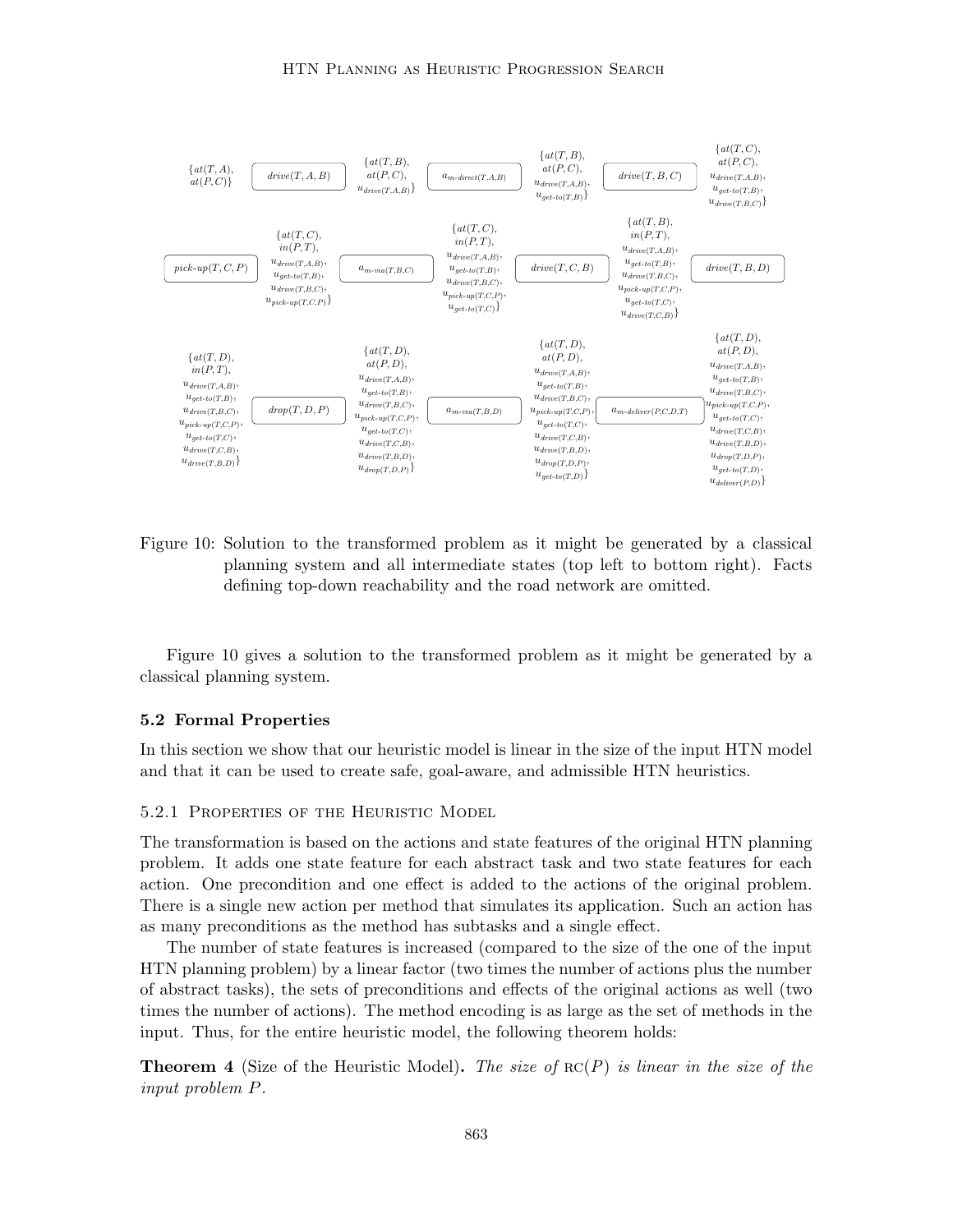The model can be created in polynomial time. For most parts this is straightforward, the only part where it is less obvious is the top-down reachability. We will explain how to calculate it in Section 5.3. Since it only calculates the hierarchical reachability ignoring state transition, it can be computed in lower polynomial time. Therefore the following theorem holds:

Theorem 5 (Computational Complexity of Creating the Heuristic Model). The heuristic model can be created in polynomial time.

Further, we will see later on in Section 5.3 that the model does not need to be recreated in every search node, but that it can be updated.

This means that the calculation of the HTN heuristic will usually<sup>7</sup> be as hard as calculating the underlying classical heuristic. However, there is an issue that needs to be considered when selecting the classical heuristic. In classical planning, there is only one part of the model that changes from search node to search node: the current state. In our model, there are two parts that change: the current state and the goal definition. For some classical heuristics this is no problem, but others (like abstraction heuristics) use a computation-intensive preprocessing that depends on the goal definition and needs to be redone. This means that, though the combination with our encoding is possible, it might lead to poor results.

### 5.2.2 Properties of the Resulting HTN Heuristics

We have pointed out the relationship of progression-based search to forward search in a state space in classical planning. However, there is a difference that we want to emphasize: In state space search in classical planning, the estimation of the remaining costs to complete a plan corresponds to the distance in the state transition system to find a search node that is a goal node. This does, e.g., not hold in a plan space search in classical planning, because there are modifications that need to be done (inserting ordering constraints, causal links, etc.) that increase the distance in the search space, but are not reflected in the solution costs. When defining new heuristic functions, this leads to the question whether it should estimate the distance to a goal node or the costs of the resulting solution.

The first aim of our approach is to guide the search to find a solution. Therefore we do not want to estimate the costs of the actions in a solution, but the number of transitions between search nodes. In progression search, there are two kinds of modifications that cause such a transition between search nodes: progression of actions and decomposition of abstract tasks. Every abstract task on the way from the initial node in the search space causes exactly one transition; every action that is progressed also causes a single transition. Therefore the following lemma holds:

Lemma 1 (Goal Distance in Progression Search Space). The goal distance in HTN progression search equals the sum of decompositions and applied actions.

For some HTN planning problem  $P$ , let  $h_m^*$  be the perfect goal distance estimation.

When a solution to an HTN planning problem is represented as decomposition tree, there is exactly one node for every abstract task that has been decomposed and exactly one node for every primitive task in the primitive plan. Therefore the following lemmas hold:

<sup>7.</sup> I.e. when the calculation of the classical heuristic takes at least polynomial time.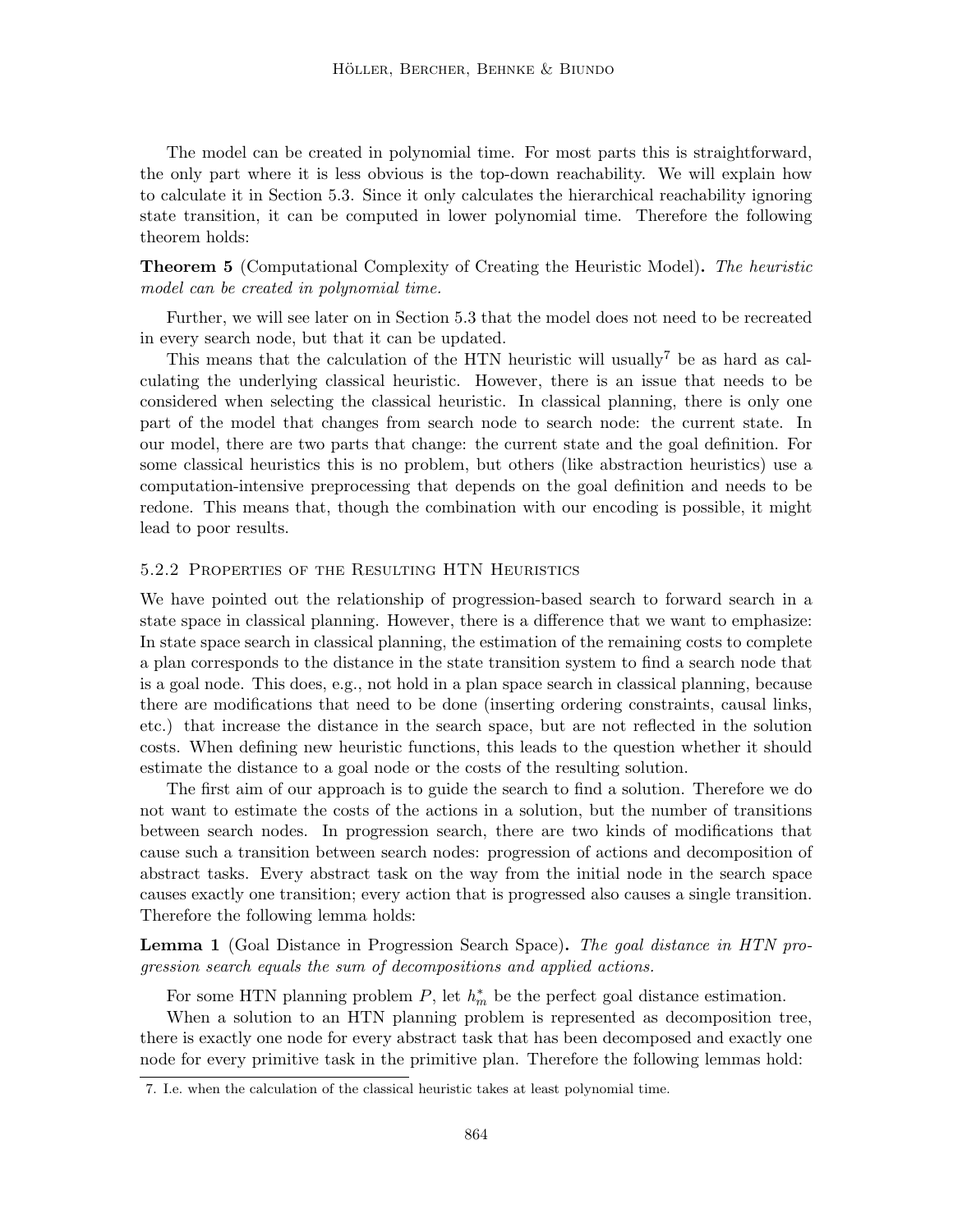Lemma 2 (Number of Nodes in a DT). The number of nodes in a decomposition tree equals the sum of decompositions and applied actions to find the solution.

Taking Lemma 1 and Lemma 2 together, we get:

Lemma 3 (The Number of Nodes in a DT Equals the Goal Distance). The number of nodes in a decomposition tree equals the goal distance in progression search.

For some classical planning problem  $P_c$ , let  $h^*(P_c)$  be the perfect goal distance estimation, i.e., the number of actions that need to be inserted to find a goal.

**Theorem 6** ( $\text{RC}^{h^*} \leq h_m^*(P)$ ). The perfect (classical) heuristic value computed on the RC heuristic model is smaller or equal to the actual goal distance in progression search.

Proof. For this proof we treat the current search node as new planning problem. WLOG, we assume that there is at least one solution. Let  $g^* = (T_g, E_g, \prec_g, \alpha_g, \beta_g)$  be a decomposition tree belonging to the solution with the minimal distance from the current search node. According to Lemma 3,  $|T_g|$  is equal to the goal distance. We show that  $h^*(\text{RC}(P)) \leq |T_g|$ by showing that there is always a solution to  $\text{RC}(P)$  with exactly  $|T_g|$  actions. We will denote the corresponding plan  $\pi^*$ .

Since  $g^*$  represents a solution, we know that all tasks are reachable via decomposition, i.e., the preconditions related to the top-down reachability are fulfilled. We know that there is a linearization of the primitive tasks in  $g^*$  that is applicable and fulfills the state-based goal. By construction, this sequence is also applicable in the transformation; the original preconditions and effects are unchanged, i.e., the application results in a goal state. Let  $\pi^*$  start with this sequence. Since  $g^*$  contains no loops, we can go up the tree and will find some node *n* such that all its subtasks are already contained in  $\pi^*$ . Let  $m = \beta_g(n)$ be the method that has been applied to  $n$ . When all subtasks are executed, they will have fulfilled the preconditions belonging to  $a_m$ , the action representing m. We add this action to  $\pi^*$ . The action fulfills  $\alpha_g(n)$ . We repeat the procedure until all tasks are processed. The top-most tasks belonging to  $t_{II}$  fulfill the newly introduced state-based goal of the transformation.  $\Box$ 

From Theorem 6, the following corollaries follow directly:

**Corollary 1** (RC Preserves Safety). For any safe classical heuristic h, i.e., if  $(h(P<sub>c</sub>)$  $\infty$   $\Rightarrow$   $(h^*(P_c) = \infty)$ , holds that  $(h(\text{RC}(P)) = \infty) \Rightarrow (h_m^*(P) = \infty)$ .

**Corollary 2** (RC Preserves Goal-Awareness). For any goal-aware classical heuristic h, i.e., if  $h(P_c) = 0$  when the goal is fulfilled, holds that  $h(RC(P)) = 0$  when the goal in P is fulfilled.

The properties shown so far are interesting to control the search towards a goal node effectively. However, by setting the costs of all actions in  $A_M$  to 0, we can also create admissible heuristics to find optimal solutions. Let  $h_{ac}^{*}(P)$  be the optimal HTN heuristic accumulating action costs.

Corollary 3 (RC Preserves Admissibility). For any admissible classical heuristic h it holds that  $h(\operatorname{RC}(P)) \leq h_{ac}^*(P)$ .

For a more detailed description on how to make our system find cost-optimal solutions as well as benchmark results, we refer to Behnke et al. (2019b, Section 4).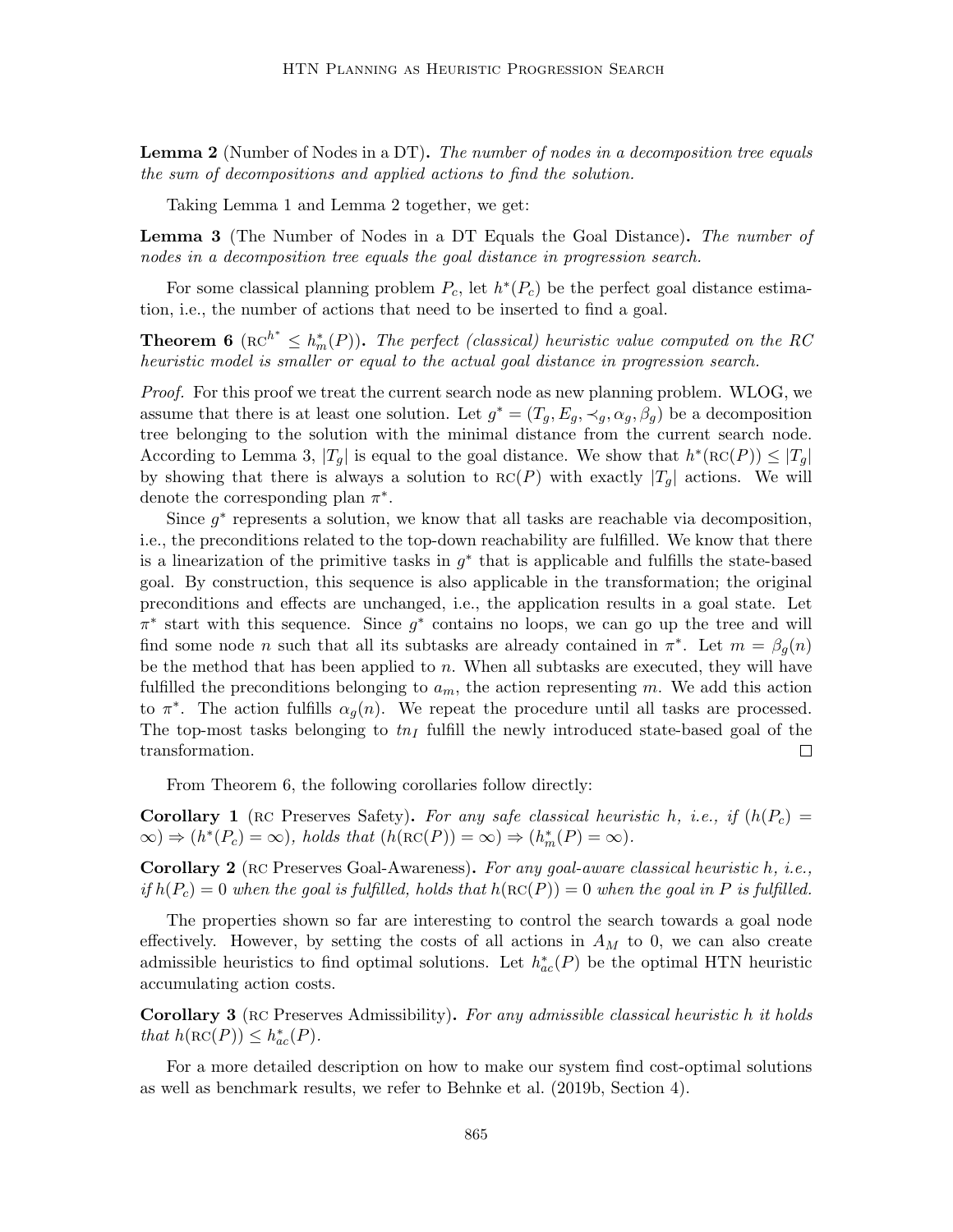#### 5.3 Efficient Implementation of RC Heuristics

Most parts of the heuristic model can be precomputed. The only parts that need to be updated are the initial state and the goal description. The initial state includes information on the state in the HTN search and top-down reachability information. The goal state represents the tasks in the current task network.

The reachability analysis is fully based on the hierarchy and does not analyze the interplay with state transition. It checks whether a certain task is reachable by decomposing the tasks in the current task network. This information can be precomputed in the following way: Given an HTN planning problem  $P = (L, C, A, M, s_0, tn_I, g, \delta)$ , it is determined based on a directed graph  $G = (N, E)$  that includes as nodes the problem's task names:  $N = C \cup A$ . The set of edges is defined as  $E = \{(c, c') | (c, (T, \prec, \alpha)) \in M \text{ with } \exists t \in T \text{ s.t. } \alpha(t) = c' \},\$ i.e. two nodes are connected when there is a method decomposing the first node into a network including the second node. We compute the strongly connected components (SCCs) of this graph and contract nodes in the same SCC. The reachability of all tasks in the same SCC is equal. Now we have a directed acyclic graph and can compute reachability in a single bottom-up pass of the graph. We define the set of reachable tasks of nodes representing a primitive task a as  $\{a\}$ . For every other node, we define it as the union of the reachability sets of the children.

Reachability is stored for each task before search and needs to be accumulated over the tasks in a task network during search. For a certain search node, the reachability information as well as the goal definition can be calculated incrementally based on its parent nodes.

# 5.4 Discussion

In Section 2 we have already given a short introduction to Alford et al.'s work (2009, 2016) that – like our approach – encodes an HTN planning problem as a classical planning problem. However, instead of using heuristic values calculated on the classical model in the HTN search, the actual search is also done in the classical planning system.

The first encoding (Alford et al., 2009) is restricted to totally ordered problems, but the more recent one (Alford et al., 2016) could also be used as heuristic model in our overall approach. It simulates an HTN progression search in the state of a classical planning problem. Therefore the task network of a search node is stored in the state of that problem. To be able to represent the undecidable HTN problem in a decidable formalism the encoding needs a bound – that is denoted the *progression bound* – as input that determines the maximum number of tasks that can be stored in a task network. That way, tasks and ordering relations of a task network can be stored in the finite state of a classical problem. Newly introduced actions simulate method application and change the part of the state that represents the current task network according to the rules of task decomposition. The actions from the original domain are only applicable when they are contained in the current task network and are unconstrained. When an action is applied, it is deleted from the task network and the position it was stored before is not occupied anymore. The goal in the classical planning problem is to find an empty task network, i.e., to make all positions free.

While our encoding relaxes the problem (increasing the set of solutions), the encoding of Alford et al. (2016) does not. The set of solutions to the classical problem contains exactly these solutions to the HTN problem that can be generated with progression search with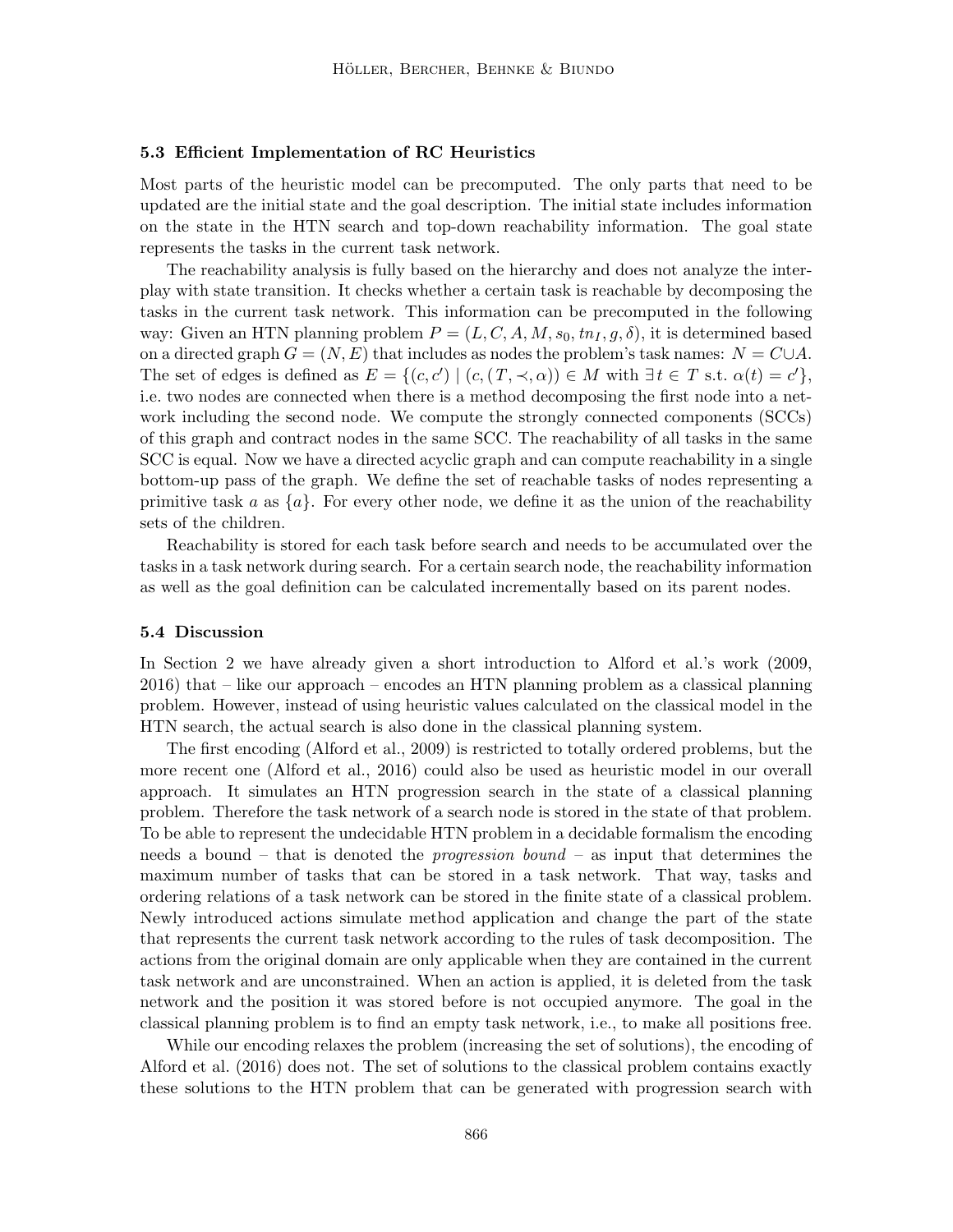the given bound in task network size. When it is used in a system like ours to calculate heuristics and the bound is chosen too low, the resulting heuristic is not safe, i.e. it might come up with infinite heuristic values even when the problem is still solvable. When the bound is increased, the model gets too large to extract heuristic values efficiently, because the size of the model is bounded by  $b^{st}$ , where b is the progression bound and st is the number of subtasks of the largest method. Besides the size of the resulting problem, the combination with delete-relaxed heuristics causes problems. The bound determines the maximum number of tasks that can be stored in a task network. When the bound is  $n$ , there are  $n$  positions where a task can be stored. When using a delete-relaxed heuristic, positions are not becoming occupied (because the state variable representing that it is free is not deleted). Together with the fact that most positions are initially free, this would lead to rather uninformed HTN heuristics when combining this encoding with delete-relaxed classical heuristics.

Another approach that is similar from a more abstract point of view is the work by Bercher, Geier, and Biundo (2013) (though the actual encoding it uses is quite different from ours). It is concerned with solving classical planning problems using POCL planning. During search, the POCL search nodes are translated into classical planning problems to calculate heuristic values on that translation by using standard heuristics from classical planning. Since the setting is classical planning, they can do this without relaxation.

The FAPE system (Bit-Monnot et al., 2016) uses a reachability analysis to prune search nodes that is based on a transformation of the hierarchical model into a temporal model. The used formalism defines abstract actions that are associated with a certain task and include the definition of subtasks as well as ordering constraints between them (like methods in HTN planning). FAPE's abstract actions are applied to tasks in a current plan and replace them with their subtasks. For the reachability analysis, each abstract action is translated into a temporal (non-hierarchical) action with an at-start condition that the corresponding task is required, i.e. necessary due to some other abstract action or the goal tasks (that correspond to the initial task network in HTN planning) and effects causing that the task it is associated with has been started (at the beginning of the action) and ended (at its end). The *required* condition ensures that actions can only be executed if they are part of the decomposition hierarchy, i.e. it prevents task insertion. Additional timed conditions enforce that the subtasks are *started* and *ended* at the positions they are ordered while timed effects cause them to be required. With this encoding, FAPE relaxes the condition that a task may be decomposed only once, i.e. any occurring abstract task can be decomposed multiple times with different methods. As such it is e.g. possible to execute two tasks that are mutex to each other due to restrictions introduced via the hierarchy. Notably, the two decompositions of the same task can be used to make each other executable, which is ordinarily not possible, hence it is a relaxation. FAPE's encoding contains the domain's ordering constraints, but the started and ended conditions can be fulfilled with different decompositions. This allows to ignore the ordering for a decomposition used to satisfy the *ended* condition and to arrange the subtasks before preceding tasks as the ordering constraint restricts only the time at which ended is made true. The same holds for the started conditions.

Based on the resulting temporal model, a reachability analysis is done by first optimistically applying the actions, i.e. without knowing if at-end conditions are fulfilled at the time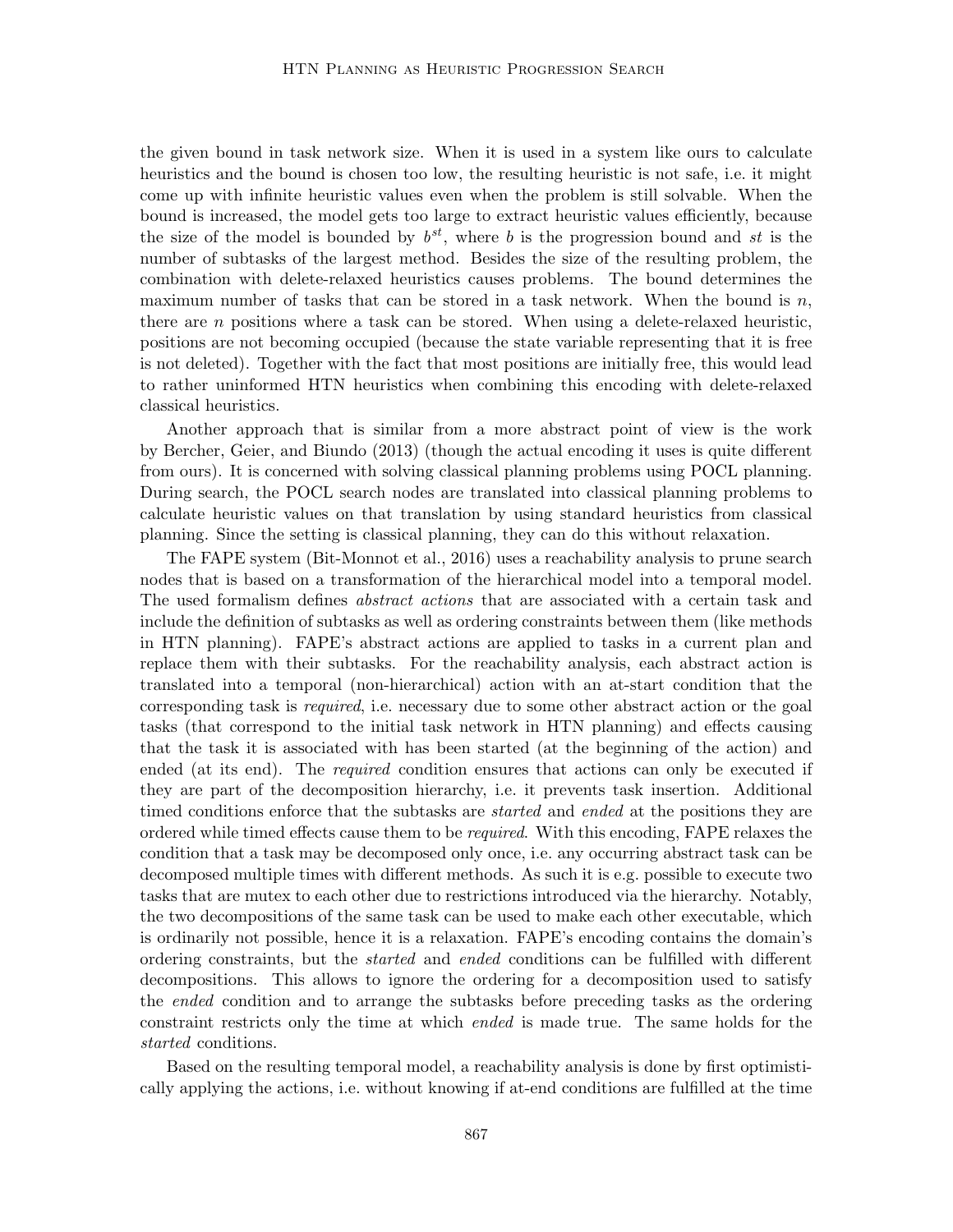they have to be; and then recursively removing those actions that do not become reachable until a fix point is reached. The reachability analysis is performed in each search node. Based on its results, search nodes are pruned and the set of modifications is restricted.

The TDG-based work on heuristics by Bercher et al. (2017) is the most related approach to the one given here. Heuristic calculation starts with the primitive tasks and assigns each of them its own costs as heuristic value. It then proceeds with methods where the heuristic value of the subtasks has already been assigned. The heuristic value of methods is defined as the sum of the heuristic values of their subtasks. The heuristic value of abstract tasks is set to the minimum of the one of the methods that can be used to decompose it. When there are cycles, this procedure has to be done until it has converged (though this can be done efficiently, as described in the paper).

When we switch from a bottom-up to a top-down view, the calculation of the heuristic for a certain task can be seen as a tree with min nodes and sum nodes. To improve the heuristic, a reachability analysis (based on planning graph techniques) has been added, such that only primitive tasks are included that are still reachable and abstract tasks and methods of the HTN are deleted when they necessarily include unreachable actions. The resulting heuristic value is the sum of the effort<sup>8</sup> of tasks that are enforced by the hierarchy to be in the solution where all preconditions can be fulfilled using all primitive tasks still reachable via the hierarchy (similar to our top-down reachability). However, these additional actions that might be necessary to make other actions executable have no (direct) impact on the heuristic value.

Our heuristic model makes the classical heuristic build a similar tree (more precisely, it needs to estimate the size of the tree) implicitly by applying the actions that simulate method application. But by using an encoding in a classical model, we can combine it with arbitrary classical heuristics. A second advantage – that is maybe even more important – is that the actions added to ensure the applicability of other actions are incorporated in our heuristic value. Another interesting difference concerns task sharing: in our heuristic, every task name needs to be processed only once. The TDG-based heuristics can deal with multiple instances of the same task and increase the overall heuristic value according to the number of instances included in the solution. Therefore it can – in principle – even come up with heuristic values that are exponential in the size of the input model (which we can not when using common and unchanged classical heuristics).

# 6. Evaluation

Our search is based on a fully grounded model. Like the implementation used in previous work (Höller et al., 2018a), we realized it based on the preprocessing, i.e. grounding and reachability analysis, of the PANDA planning system (see Behnke et al., 2020). However, we reimplemented the search engine for this article that is now based on  $C_{++}$  instead of  $Java<sup>9</sup>$ .

<sup>8.</sup> This might e.g. be action costs to plan cost-sensitive or the number of modifications to estimate the goal distance in the search space.

<sup>9.</sup> We call our new system PANDApro (indicating the progression search). The source code of the PANDA planners and all domains and problems are available online at www.uni-ulm.de/in/ki/panda.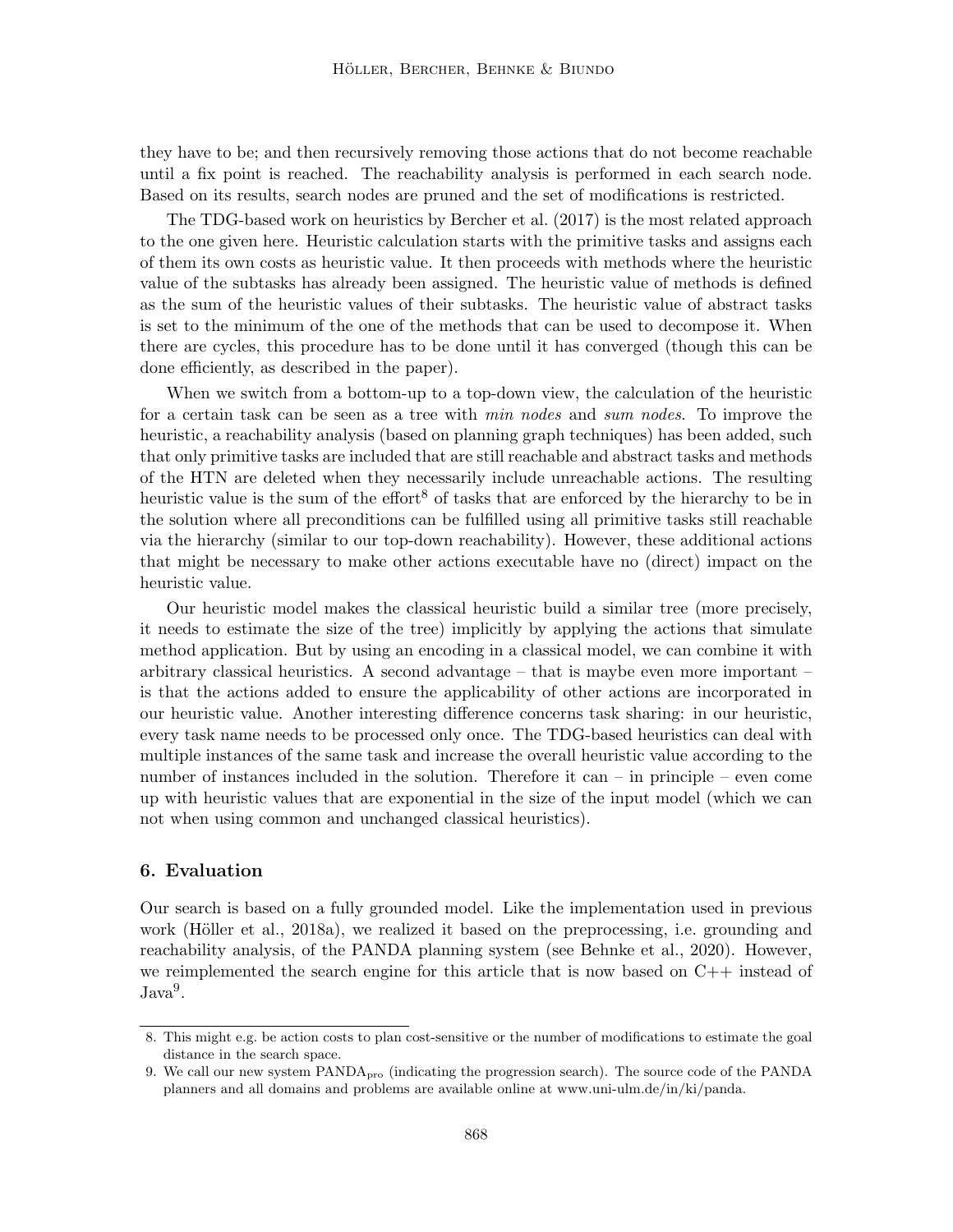Since we are interested in a satisficing planner, we make an early goal test (as discussed on page 843), i.e. placed it before inserting a search node into the fringe. We included the  $h^{add}$ , the  $h^{FF}$ , and the  $h^{LM-Cut}$  as classical heuristics (see Bonet and Geffner (2001), Hoffmann and Nebel (2001), and Helmert and Domshlak (2009), respectively).

## 6.1 Experiment Setup

All experiments ran on Xeon E5-2660 v3 CPUs with a base frequency of 2.60 GHz, a memory limit of 4 GB and time limit of 10 minutes.

### 6.1.1 Planning Systems

We included the following HTN planners into our evaluation. In the following, we will use the abbreviations G, A<sup>∗</sup> , and WA<sup>∗</sup> for Greedy Best-First search, A<sup>∗</sup> search and Weighted A∗ search (with a weight of 2), respectively.

- We included 27 heuristic search configurations of our system: {Alg. 1, Alg. 2, Alg. 3}  $\times \{RC^{add}, RC^{FF}, RC^{LM-Cut}\}\times \{G, A^*, WA^*\}.$  We further included DFS with the three algorithms, and a special filter "heuristic" that will be explained below.
- $T_{\text{DG}_{\text{M}}-R}$  and  $T_{\text{DG}_{\text{C}}-R}$  The plan space-based PANDA system with its most recent heuristics (Bercher et al., 2017) and G, A<sup>\*</sup>, WA<sup>\*</sup> search. We have included the variants of the heuristic recomputing the TDG. Since our implementation uses the preprocessing of PANDA, the two systems are started with the same grounding of the model as search input.
- 2ADL The approach introduced by Alford et al. (2016). It translates the HTN planning problem into a series of classical problems until a solution has been found. The given time is the accumulated time over the runs. We tested the ADL translation with the best-performing planning system of the original paper (Jasper) and with the following other planning systems from the agile and satisficing tracks of the International Planning Competition 2018:
	- $-$  2adl Jasper combination with the Jasper planning system (Xie, Müller, & Holte, 2014) as used in the original paper.
	- 2adl FDSS combination with the Fast Downward Stone Soup planning system (Seipp  $\&$  Röger, 2018).
	- $-$  2ADL SAARPLAN combination with the SaarPlan planning system (Fickert, Gnad, Speicher, & Hoffmann, 2018).
	- $-$  2ADL LAPKT combination with the LAPKT-BFWS-Preference planning system (Francès, Geffner, Lipovetzky, & Ramírez, 2018).
- JSHOP2 The JSHOP2 HTN planning system. The system is the only one in this evaluation that plans in a lifted manner. So we tested it with the original lifted input models. However, we found that starting it with the grounding generated by our grounder leads to a better performance, so we included these results in the evaluation instead. The better performance is not surprising. The domains are intended to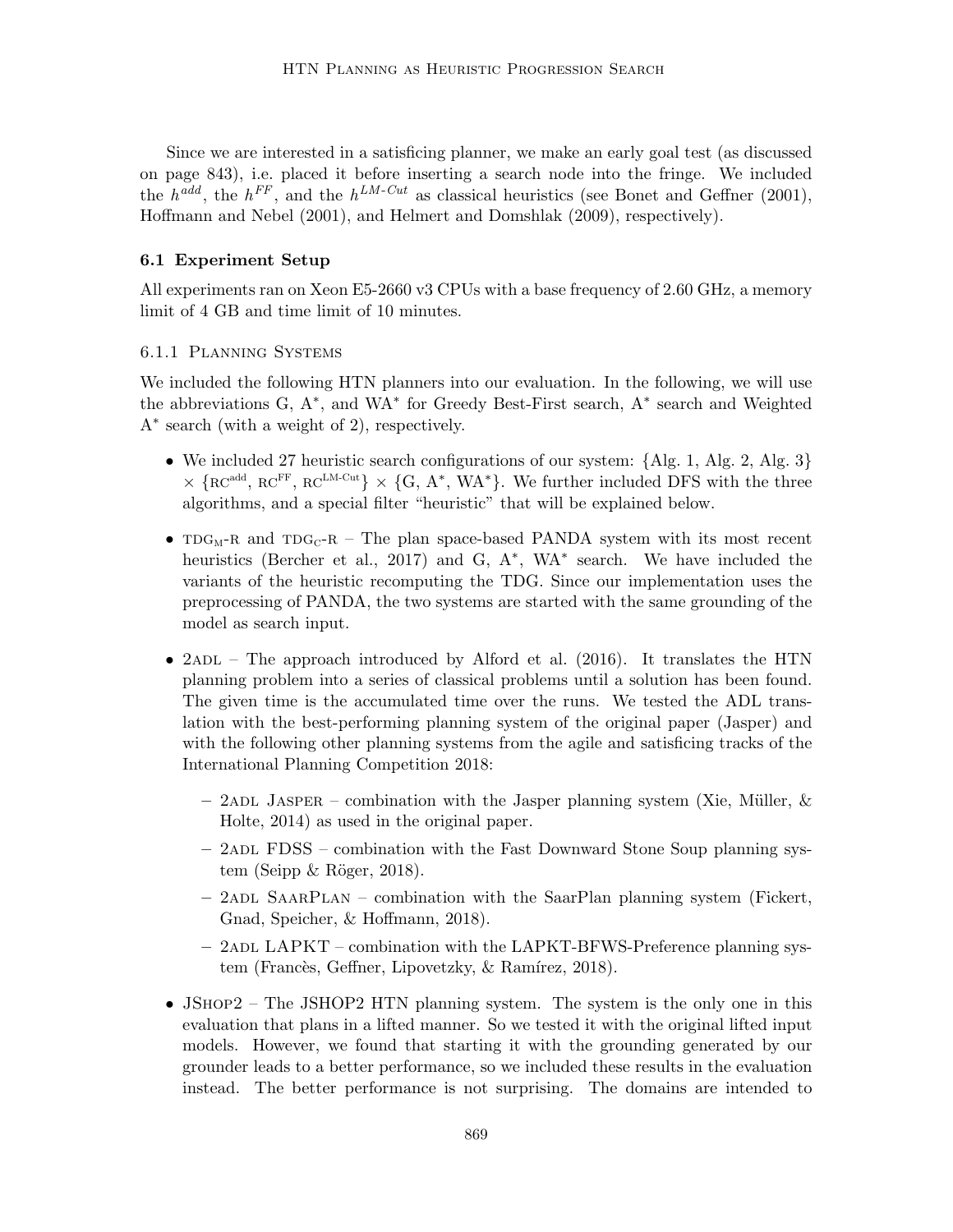|                      |          | Weighted A* Search |    |     |          |    |                                    |    |          |                                      | $A^*$ Search |    |                    |          |    |                             |          |    |                             |          | Greedy Best-First Search |                             |                |                |                             |          |          |    |  |
|----------------------|----------|--------------------|----|-----|----------|----|------------------------------------|----|----------|--------------------------------------|--------------|----|--------------------|----------|----|-----------------------------|----------|----|-----------------------------|----------|--------------------------|-----------------------------|----------------|----------------|-----------------------------|----------|----------|----|--|
|                      | đ.       | Alg. $3$           |    |     | Alg. $2$ |    | Alg. $1$                           |    | Alg. $3$ |                                      | Alg. $2$     |    |                    | Alg. $1$ |    |                             | Alg. $3$ |    |                             | Alg. $2$ |                          |                             | Alg. $1$       |                |                             |          |          |    |  |
|                      | #instanc |                    | 잁  | ≚   | 잁        | 잁  | $\mathbf{R}\mathbf{C}^{\text{FF}}$ | é  | ≆        | $\mathrm{R}\mathrm{C}^{\mathrm{FF}}$ |              | 8  | FC <sup>EE</sup>   | 잁        | 넕  | $\mathrm{RC}^{\mathrm{FF}}$ |          | 넕  | $\mathrm{RC}^{\mathrm{FF}}$ | ್ಲ       | 2                        | $\mathrm{RC}^{\mathrm{FF}}$ | 잁              | 으              | $\mathrm{RC}^{\mathrm{FF}}$ | RCLA     | ≍        | ≆  |  |
| <b>UM-TRANSLOG</b>   | 22       | 22                 | 22 | 22  | 22       | 22 | 22                                 | 22 | 22       | 22                                   | 22           | 22 | 22                 | 22       | 22 | 22                          | 22       | 22 | 22                          | 22       | 22                       | 22                          | 22             | 22             | 22                          | 22       | 22       | 22 |  |
| <b>SATELLITE</b>     | 25       | 23                 | 24 | 25  | 24       | 23 | 24                                 | 21 | 21       | 24                                   | 23           | 24 | 24                 | 21       | 24 | 24                          | 16       | 22 | 2i                          | 23       | 24                       | 24                          | 23             | 24             | 23                          | 23       | 21       | 22 |  |
| <b>WOODWORKING</b>   | 11       | 10                 | 10 | 10  | 10       | 9  | 10                                 | 8  | 9        | 9                                    | 8            | 10 | 10                 |          | Q  | 9                           | в        |    |                             | 9        | 9                        | Q                           | 8              | 9              | 10                          | 8        | 10       | 10 |  |
| <b>SMARTPHONE</b>    |          | ÷.                 | 5  |     | ÷.       | 5  | 5                                  | 5. | 5        | 5                                    | n.           | 5  | 4                  | 5        |    | 5                           | 5        | 5  | 5                           | 5        |                          | 5                           | 5              | 5              | 5.                          | Ð.       | 5        | 5  |  |
| PCP                  | 17       | 13                 | 14 | 13  | 9        | 12 | 11                                 | 5. | 11       | 6                                    | 13           | 13 | 13                 |          |    | 5                           |          | Q  | $\Omega$                    | $\Omega$ | $\Omega$                 | $\Omega$                    | $\Omega$       | $\Omega$       | $\Omega$                    | $\Omega$ | $\Omega$ |    |  |
| <b>ENTERTAINMENT</b> | 12       | . .                |    |     |          |    |                                    |    |          | 11                                   | 8.           |    | $\mathbf{\hat{z}}$ |          |    | 11                          | 8        |    |                             | 12       | 12                       | 12                          | 12             | 12             | 12                          | 12       | 12       | 12 |  |
| <b>ROVER</b>         | 20       |                    |    |     |          |    |                                    |    |          | 3                                    |              |    | $\Omega$           |          |    |                             |          |    |                             |          |                          |                             |                |                |                             |          |          |    |  |
| TRANSPORT            | 30       | 13                 |    |     |          | Ь  | 10                                 | a. | 8        | 13                                   |              |    |                    |          | 8  | 3                           |          |    |                             |          |                          | $\Omega$                    | $\overline{2}$ | $\overline{2}$ | $\Omega$                    |          |          |    |  |
| total                | 144      | 101                | 97 | 102 | 96       | 91 | 97                                 | 77 | 91       | 93                                   | 82           | 96 | 84                 | 72       | 94 | 79                          | 61       | 84 | 71                          | 78       | 78                       | 80                          | 78             | 81             | 81                          | 78       | 78       | 78 |  |



be solved with domain-independent planning systems and are not optimized towards the planner. The grounding process includes a reachability analysis that combines hierarchical and state-based techniques that simplifies the search.

# 6.1.2 Domains

We included the following domains into our evaluation:

- The UM-TRANSLOG, SATELLITE, and WOODWORKING domains are HTN versions of the corresponding domains known from classical planning. They are further described by Bercher et al. (2014).
- SMARTPHONE A domain describing the task of operating a smartphone. A description is also given by Bercher et al. (2014).
- ROVER A version of the SHOP2 domain that makes no use of the SHOP2-specific features but only the standard HTN features.
- TRANSPORT An HTN version of the transport domain. In this version of the model, the hierarchy restricts the set of solutions to improve the solutions (it is, e.g., impossible to pick-up or drop a single package more than once), but the main physics are fully given by the actions.
- ENTERTAINMENT It describes the problem of assembling a home entertainment system (see Bercher, Biundo, Geier, Hoernle, Nothdurft, Richter, and Schattenberg (2014) for details on the real-world problem). This is a hierarchical model of the domain where signal flow between devices, e.g. a DVD player and a TV, is not represented in state, but via the hierarchy.
- PCP A domain that models Post's Correspondence Problem. Since this is an undecidable problem, it can (in general) not be represented in classical planning, but in HTN planning. However, we know for all instances that there is a solution.

# 6.2 Results

First we want to compare the three algorithms. Especially the comparison between Algorithm 2 and 3 is interesting. As discussed in Section 4.3, the systematicity of the search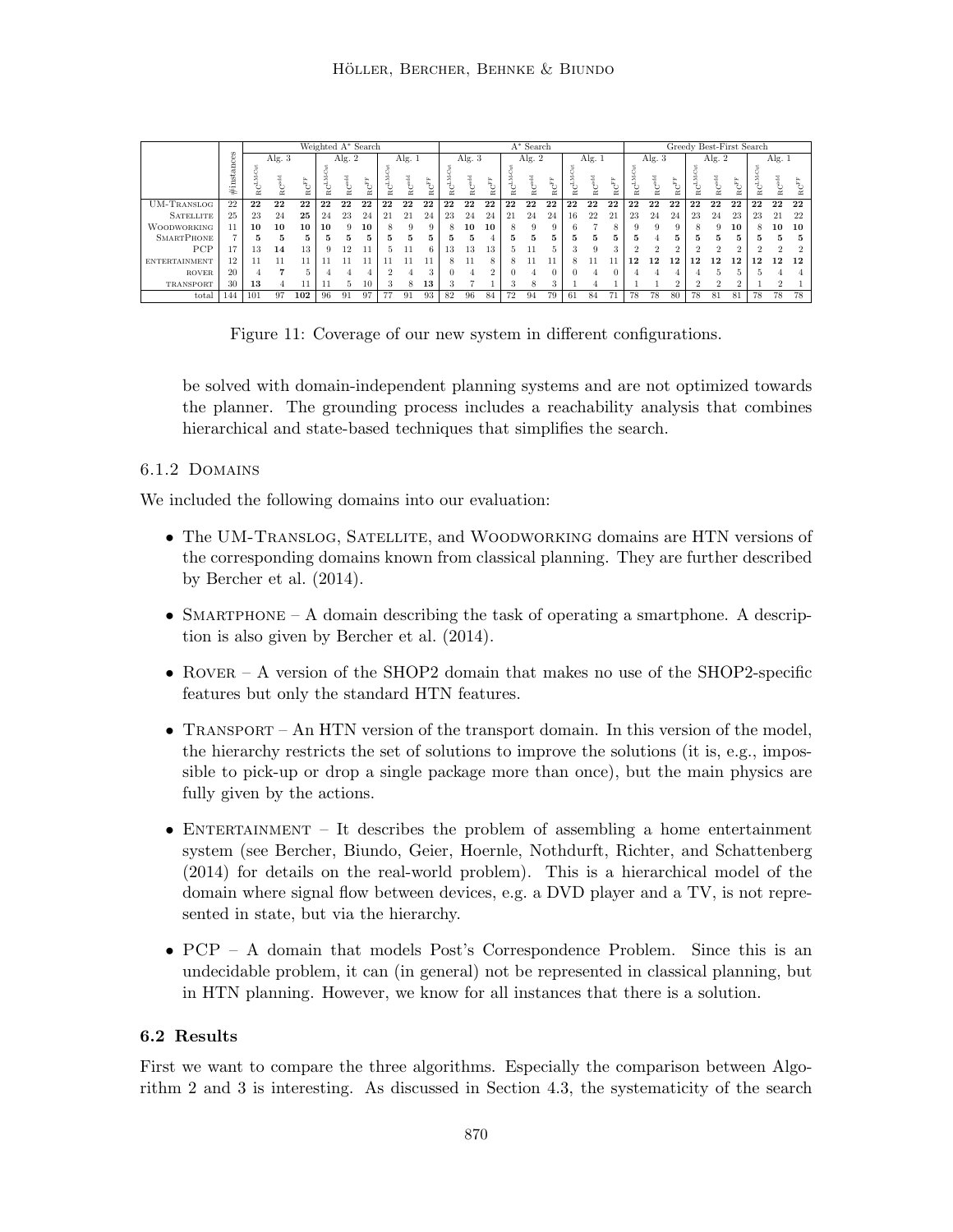

Figure 12: Totally ordered instances. Each point stands for the search nodes needed by two of the three algorithms on a single combination of problem instance, search strategy, and heuristic. The left plot compares Algorithm 1 and 2, the plot in the middle Algorithm 1 and 3, and the right plot Algorithm 2 and 3.

comes with the drawback of postponing the state update, which might result in less informed heuristic values. Figure 11 shows the coverage of the heuristic search configurations of our system. When we compare the three algorithms, we can see that the results are similar for all algorithms in Greedy Best-First search. Here it seems that the systematicity has no effect on the performance. In Weighted A<sup>\*</sup> search, the search strategy with the highest coverage, it can be seen that all configurations benefit from the improved algorithms. The greatest effect can be seen in the  $RC^{LM-Cut}$  configuration, this might be due to the high computational effort to calculate the heuristic. The  $RC<sup>add</sup>$  configuration shows the smallest effect. An even greater relative improvement between the algorithms can be seen in A<sup>∗</sup> search and especially in the  $RC^{LM-Cut}$  and  $RC^{FF}$  configurations.

When we compare the overall performance of all configurations, it seems that the search contains too many dead ends that are not detected by our system to use a Greedy Best-First search. All algorithms and heuristics benefit from including the costs of already applied modifications into the overall evaluation of a search node. For  $RC^{FF}$  and  $RC^{LM-Cut}$ , a higher influence of the heuristic value as given by the Weighted A<sup>∗</sup> search (compared to A<sup>∗</sup> ) has a positive effect on the performance.

So far we have only seen the coverage of the three algorithms. Next we want to compare the number of search nodes necessary to find a solution. To see whether the postponed state update has a negative effect, we do this also by using the heuristic search algorithms, i.e. G, A<sup>∗</sup>, and WA<sup>∗</sup> search. As discussed in Section 4.3, on instances that are totally ordered, the performance of all algorithms should be the same except for random effects. Figure 12 shows the performance on these instances. Each point represents the search nodes needed by two of the three algorithms on a single combination of problem instance, search strategy  $(G, A^*)$ , and WA<sup>\*</sup> search), and heuristic  $(RC^{add}, RC^{FF})$ , and  $RC^{LM-Cut}$ ). In the left plot, the x-axis shows the number of search nodes of Algorithm 1 and the y-axis the number of search nodes of Algorithm 2. Points on the diagonal result from instances where the compared algorithms need a similar number of nodes. The plot in the middle compares Algorithm 1 and 3, and the right plot Algorithm 2 and 3. The instances at the top margin indicate instances where one of the algorithms did not find a solution while the other one has. It can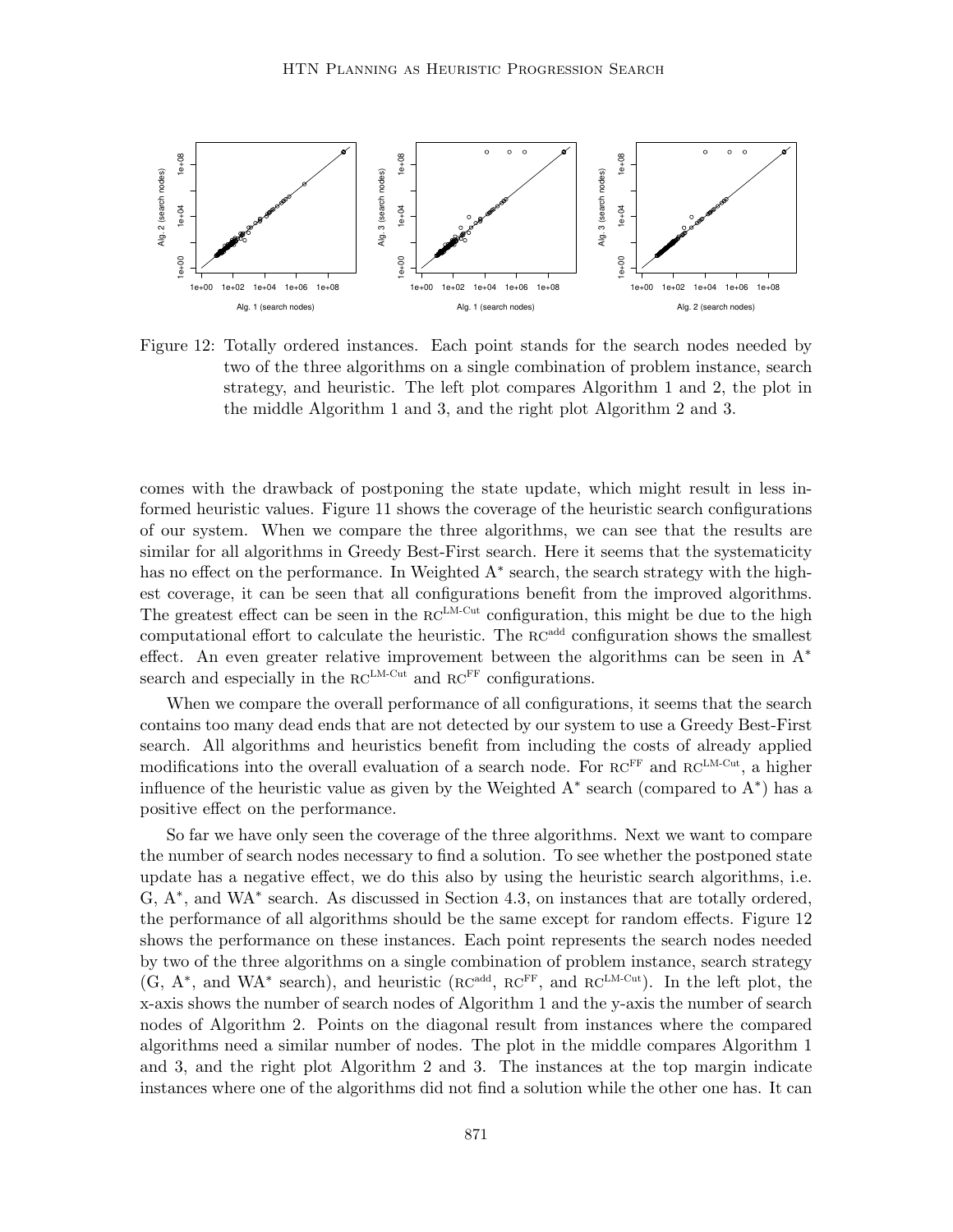

Figure 13: Search nodes needed to find a solution in partially ordered problem instances. Each row contains a comparison between Algorithm 1 and 2 (left), Algorithm 1 and 3 (middle) and Algorithm 2 and 3 (right). The rows show the different search strategies: from top row to bottom row, these are G, A<sup>\*</sup>, and WA<sup>\*</sup> search. The different heuristics are indicated by the different symbols. The p-values of the Wilcoxon signed rank test are (from top to bottom and from left to right):  $1.4 \times 10^{-4}$ ,  $5.0 \times 10^{-7}$ ,  $0.033$ ,  $1.7 \times 10^{-15}$ ,  $1.3 \times 10^{-14}$ ,  $7.0 \times 10^{-6}$ ,  $2.7 \times 10^{-11}$ ,  $1.4 \times 10^{-7}$ , 0.423.

be seen that the performance on totally ordered problem instances is similar for all three algorithms.

Next we want to have a look at partially ordered planning instances. These are given in Figure 13. Each row contains a comparison between Algorithm 1 and 2 (left), Algorithm 1 and 3 (middle) and Algorithm 2 and 3 (right). The rows contain the different search strategies: the top-most row shows the results for Greedy Best-First search, the row in the middle those for A<sup>∗</sup> search, and the row at the bottom the results for Weighted A<sup>∗</sup> search. The different heuristics are indicated by the different symbols: cycles stand for  $RC^{LM-Cut}$ , triangles for  $\mathrm{RC}^{\mathrm{FF}}$ , and crosses for  $\mathrm{RC}^{\mathrm{add}}$ .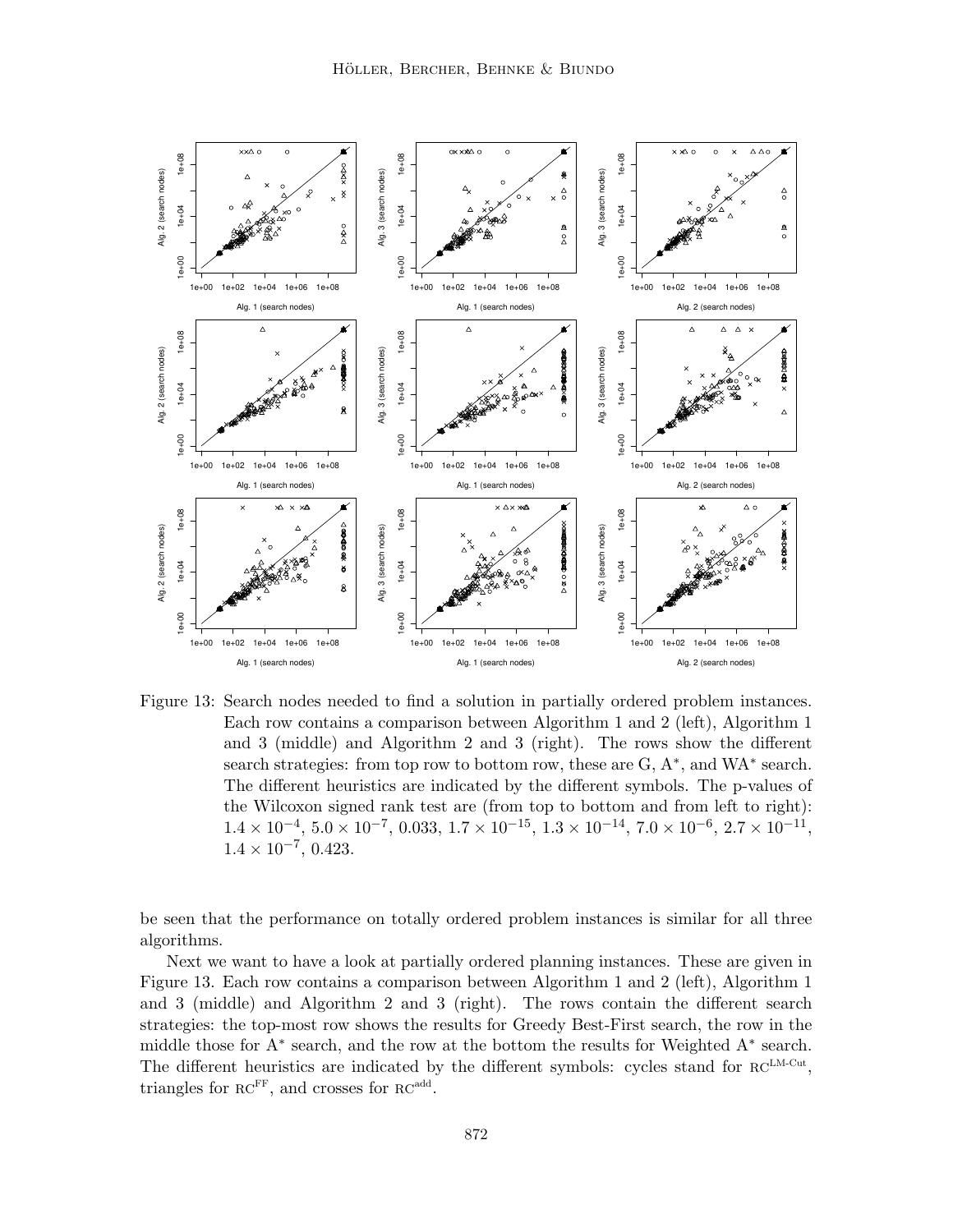

Figure 14: Accumulated number of solved planning problems (on the y-axis) for a given number of generated search nodes (on the x-axis). Please be aware of the logscale of the x-axis.

Points below the diagonal indicate that a change of the algorithm has a positive effect on the performance, points above indicate a negative effect. For Greedy Best-First search the difference between the original algorithm and the two others is limited (as seen in the coverage table) and Algorithm 2 and 3 have a similar performance. In Weighted A<sup>∗</sup> search (in the bottom row), it can be seen that both new algorithms have a positive effect on the performance, though the comparison of Algorithm 2 and 3 shows that there are several outliers (first of all from the  $RC^{FF}$  and  $RC^{add}$  heuristics), where the former algorithm needs less search nodes. But especially the instances at the right side of the diagram (where Algorithm 3 found a solution while Algorithm 2 did not) show the improvement. Like in coverage, the effect of the improvements can be seen best in A<sup>∗</sup> search. Here, both improvements have a positive effect on the performance. However, it can be seen that especially the RC<sup>add</sup> heuristic leads to several outliers.

We tested whether there is an statistical significant improvement between two algorithms using the Wilcoxon signed rank test on those instances that are solved by the respective algorithms (for the top-left diagram, this would e.g. be Algorithm 1 and 2, for the bottomright diagram Algorithm 2 and 3), the p-values are given in the caption of the figure. Only the comparison of Greedy Best-First search using Algorithm 2 and 3 does not result in a significant improvement. However, this is the configuration where the heuristic has the highest impact.

Next we want to have a closer look at our heuristics. Figure 14 shows the accumulated number of solved planning problems (on the y-axis) for a given number of generated search nodes (on the x-axis). When comparing equal search strategies, a more informed heuristic will lead to a steep rising curve, a perfect result would be one leading from the left bottom to the left top corner of the diagram. Please be aware of the log-scale of the x-axis.

All heuristic search systems are close together, though the  $RC<sup>FF</sup>$  shows the best performance in this evaluation. In DFS we can see the benefit of both algorithm changes. We tested whether this improvement is statistical significant using the Wilcoxon signed rank test on those instances that are solved by the respective algorithms. The p-value of the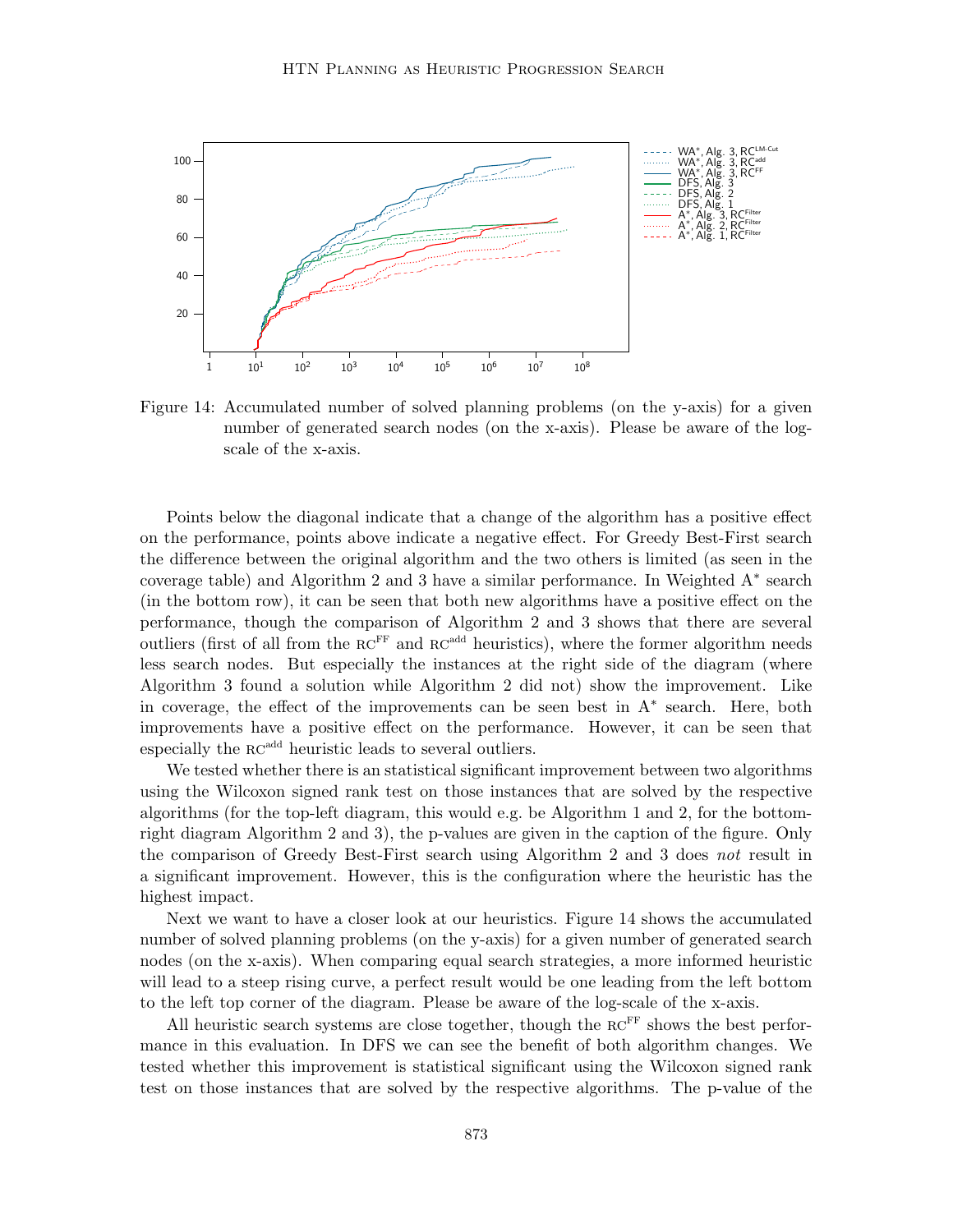|                      |                | WA*             |                   |                                      | $A^*$            |                   |                             |    | G                                     |                                      | <b>DFS</b>      |          |               |    | $WA^*$ |      | $A^*$ |      | G    |              |                     |                 |        |                  |
|----------------------|----------------|-----------------|-------------------|--------------------------------------|------------------|-------------------|-----------------------------|----|---------------------------------------|--------------------------------------|-----------------|----------|---------------|----|--------|------|-------|------|------|--------------|---------------------|-----------------|--------|------------------|
|                      | $\#$ instances |                 | Alg. $3$          |                                      |                  | Alg. $3$          |                             |    | Alg. $3$                              |                                      | ಌ               | $\sim$   |               | ≃  | ≃      | ř    | ≃     | ř    | Ĕ    | asp<br>Ę     | <b>FDSS</b><br>2ADL | SaarPla<br>2ADL | ā      | $\sim$<br>JSHOP? |
|                      |                | RC <sup>L</sup> | RC <sup>add</sup> | $\mathrm{R}\mathrm{C}^{\mathrm{FF}}$ | RC <sup>LM</sup> | RC <sup>add</sup> | $\mathrm{RC}^{\mathrm{FF}}$ |    | $\mathbf{R}\mathbf{C}^{\mathrm{add}}$ | $\mathbf{R}\mathbf{C}^{\mathrm{FF}}$ | $\overline{AB}$ | Alg.     | $\frac{1}{2}$ | Ξ  | Ĕ      | TDG, | Ã     | TDG, | TDG. | $\mathbf{C}$ |                     |                 | $\sim$ |                  |
| UM-TRANSLOG          | 22             | 22              | 22                | 22                                   | 22               | 22                | 22                          | 22 | 22                                    | 22                                   | 22              | 22       | 22            | 22 | 22     | 22   | 22    | 22   | 22   | 19           | 17                  | 17              | 17     | 22               |
| <b>SATELLITE</b>     | 25             | 23              | 24                | 25                                   | 23               | 24                | 24                          | 23 | 24                                    | 24                                   | 24              | 23       | 22            | 24 | 21     | 21   | 24    | 25   | 24   | 23           | 19                  | 14              | 12     | 22               |
| <b>WOODWORKING</b>   | 11             | 10              | 10                | 10                                   | 8                | 10                | 10                          | 9  | 9                                     | 9                                    | 8               | 6        |               | 8  | 10     | 8    | 8     | 8    | 9    | h.           | Ð.                  | b.              |        | 8                |
| <b>SMARTPHONE</b>    | 5              |                 | 5                 | 5                                    | 5                | 5                 | 4                           |    | 4                                     | 5                                    |                 | 4        |               | 6  | 5      |      | 6     | 6    | 6    | 6            | 6                   | 5.              |        |                  |
| PCP                  | 17             | 13              | 14                | 13                                   | 13               | 13                | 13                          |    | $\overline{2}$                        | $\overline{2}$                       |                 |          |               | 8  | 8      |      | 8     | 8    |      | 3            | 3                   | 3               |        |                  |
| <b>ENTERTAINMENT</b> | 12             | 11              | 11                | 11                                   | 8                | 11                | 8                           | 12 | 12                                    | 12                                   | 6               | 6        |               | 9  |        |      | 9     | g    | 9    | h            | 5                   |                 |        | 5                |
| <b>ROVER</b>         | 20             |                 | 7                 | 5                                    |                  | 4                 | $\overline{2}$              |    |                                       |                                      | 3               | 3        | $\Omega$      |    | 6      |      | 5     | 3    | 3    |              | 5                   |                 |        | 3                |
| TRANSPORT            | 30             | 13              | 4                 | 11                                   | 3                | Ð                 |                             |    |                                       | 2                                    | C               | $\Omega$ |               |    |        |      |       |      |      | 19           |                     | 13              | 13     |                  |
| total                | 144            | 101             | 97                | 102                                  | 82               | 96                | 84                          | 78 | 78                                    | 80                                   | 68              | 65       | 64            | 82 | 84     | 74   | 83    | 82   | 74   | 85           | 77                  | 66              | 63     | 64               |

Figure 15: Coverage of several search-based HTN planning systems (including some configurations of our system already given in Figure 11).

comparison of Algorithm 1 and 2 is 0.0044, of Algorithm 1 and 3 it is 0.0005, and that of Algorithm 2 and 3 is 0.0003. I.e. all improvements are significant<sup>10</sup>.

An interesting question is whether it is actually possible to estimate the goal distance based on our heuristic model, or if the classical heuristics only do a reachability analysis and prune search nodes that can not lead to solutions anymore. Therefore we have included a fourth "heuristic" into our evaluation that checks whether the goal of the heuristic model is reachable in the planning graph and returns a heuristic value of 0 if it is, or  $\infty$ , if it is not (denoted  $RC^{filter11}$ ). By comparing the configurations based on  $RC^{filter}$  to the other heuristics, it can be seen that our RC heuristics do not only prune the search space, but are able to guide the search based on the heuristic model. When we compare the performance of the three algorithms using the RC<sup>filter</sup> heuristic we can, again, see the positive effect of the reduction of the search space. Since the search equals a BFS with dead end pruning, the effect is even greater than in DFS.

Figure 15 shows the coverage table including the results of several systems from related work as well as the three WA<sup>∗</sup> configurations of our new algorithm (Algorithm 3). The configurations of our system have the highest coverage. The second best is reached by the approach of Alford et al. (2016), but the (plan space-based) PANDA system shows similar performance when using WA<sup>∗</sup> search.

Figure 16 shows the number of planning problems solved within a given time. It can be seen that our overall system does not only reach the highest coverage, but does also need less time than the other systems. However, the preprocessing of the Jasper planner (that is based on the Fast Downward system) seems to be much faster than the one of the PANDA system. When we compare the figure with these given in previous work (Höller et al.,  $2018a$ , Figure 4), it can be seen that the preprocessing did take more time. This is caused by a reengineering of the parser to support more languages features. Another difference is that

<sup>10.</sup> Please be aware that the test included instances where both algorithms included in the particular test returned a solution, i.e., the set of pairs included in the test of Algorithm 1 and 3 is a different one than included in the test of Algorithm 2 and 3.

<sup>11.</sup> Please be aware that we want to increase the impact of the heuristic on the search and therefore show WA<sup>\*</sup> configurations. For the RC<sup>filter</sup> heuristic, however, this search strategy is equal to an A<sup>\*</sup> search because the heuristic values are either 0 or  $\infty$ .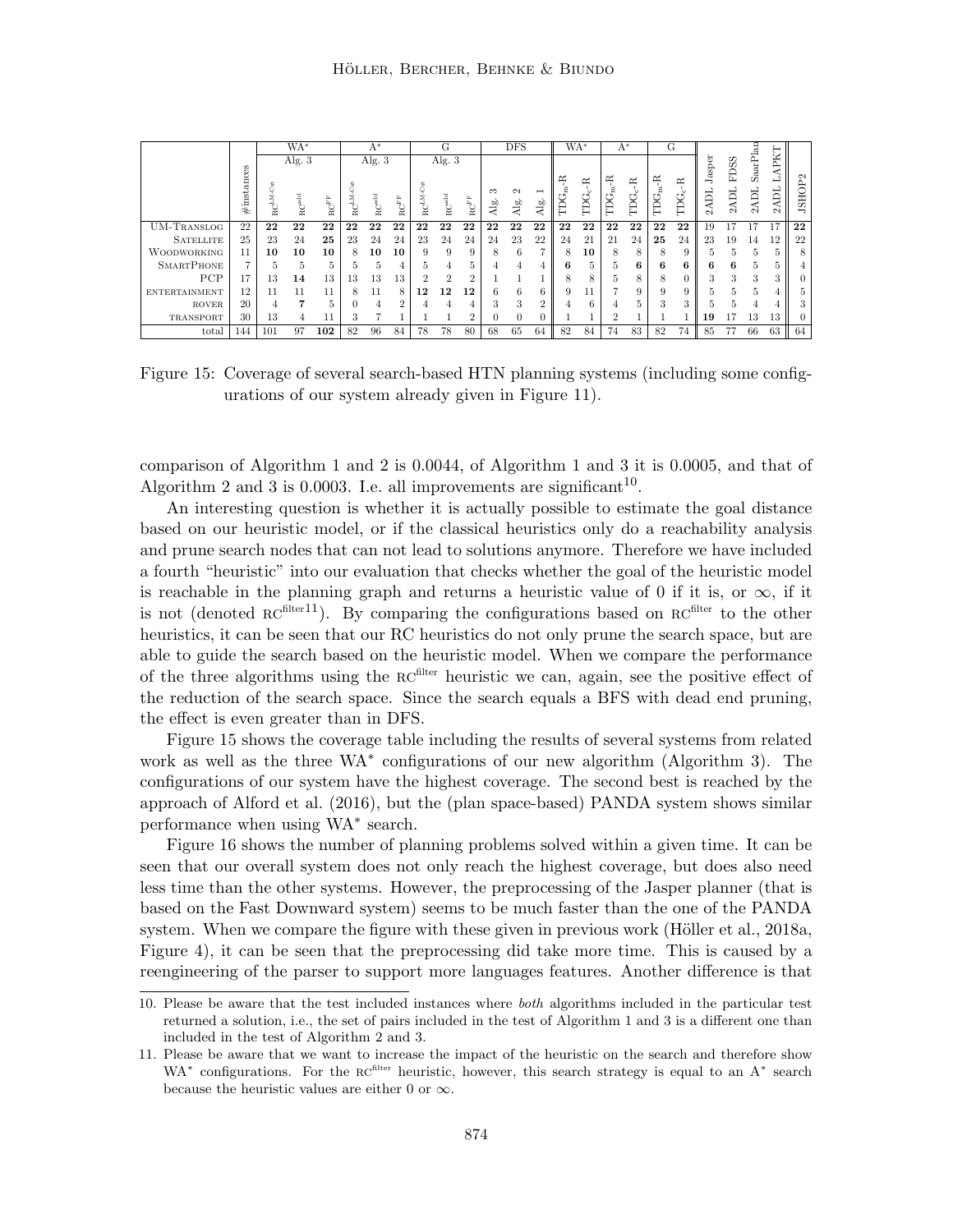

Figure 16: Accumulated number of solved planning problems (on the y-axis) for a time (on the x-axis, given in seconds). Please be aware of the log-scale of the x-axis.

the TDG-based heuristics solve the simplest problems more quickly than our system. This is caused by the transmission of the grounded model between the (Java-based) preprocessing and the (C++-based) reimplementation of our progression search engine.

When we sum up the results we see that both new progression algorithms improve the performance of the overall system – though there are configurations where all three algorithms perform equally well. Though the algorithm newly introduced in this article postpones the state update, it shows the best performance in the evaluation. The evaluation showed that the three classical heuristics are able to guide the search based on the heuristic model. The overall system outperforms the state of the art in search-based HTN planning.

# 7. Conclusion

In this article we propose progression-based heuristic search to solve HTN planning problems. We contribute two novel search algorithms and a family of heuristics.

We show that the canonical progression algorithm searches parts of the search space more than once. This is especially a problem in HTN planning, since checking whether a search node has been visited before is infeasible. We introduce two novel algorithms to avoid this, one that has been presented before in a conference paper, and one that is presented here for the first time. We show that both are sound and complete. We discuss systematicity in HTN planning, propose a definition, and show that our new algorithm introduced in this article is systematic according to this definition.

We further introduce a generic method to use arbitrary classical heuristics to guide the search. This is done by relaxing the HTN planning problem into a classical problem that is only used to calculate the heuristics. Heuristics calculated on that model are informed about hierarchical reachability and the state transition caused by actions. We show how the model can be updated efficiently during search and that it can be used to create safe, goal-aware, and admissible heuristic functions for HTN planning.

Our empirical evaluation shows that both algorithms have a positive effect on the performance of the overall system. It can be seen that classical heuristics calculated on the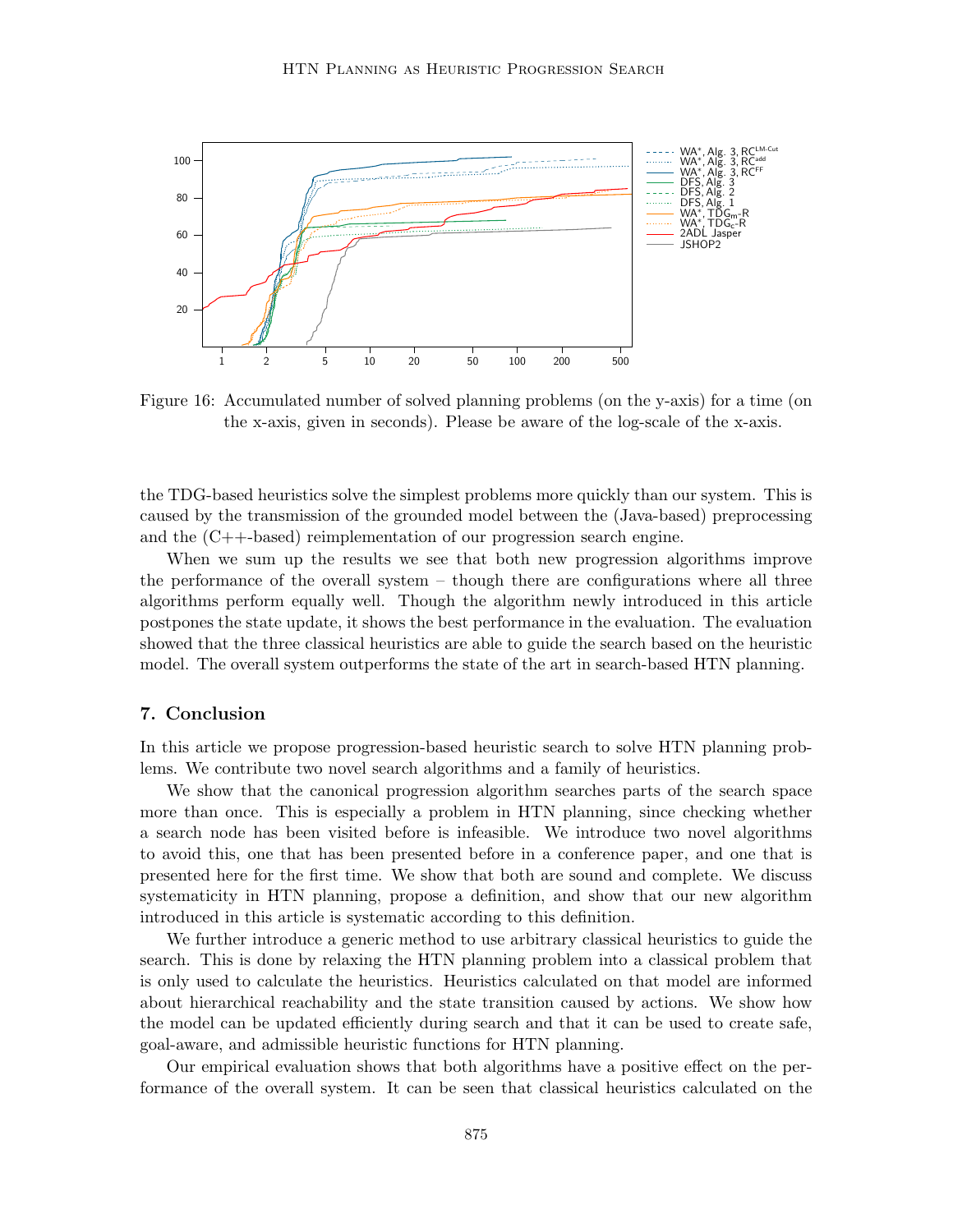heuristic model do not only prune dead ends from the search space, but that they provide goal distance estimations capable of guiding the search. The evaluation shows that our overall system outperforms the state of the art in search-based HTN planning.

# Acknowledgements

The authors want to thank the anonymous reviewers of ICAPS 2018, IJCAI 2019, and JAIR for their valuable suggestions that helped to improve our work.

This work was partly funded by the technology transfer project "Do it yourself, but not alone: *Companion*-Technology for DIY support" of the Transregional Collaborative Research Centre SFB/TRR 62 "Companion-Technology for Cognitive Technical Systems" funded by the German Research Foundation (DFG). The industrial project partner is the Corporate Research Sector of the Robert Bosch GmbH.

## References

- Alford, R., Behnke, G., Höller, D., Bercher, P., Biundo, S., & Aha, D. W. (2016). Bound to plan: Exploiting classical heuristics via automatic translations of tail-recursive HTN problems. In Proceedings of the 26th International Conference on Automated Planning and Scheduling (ICAPS), pp. 20–28. AAAI Press.
- Alford, R., Bercher, P., & Aha, D. (2015a). Tight bounds for HTN planning with task insertion. In Proceedings of the 25th International Joint Conference on Artificial Intelligence (IJCAI), pp. 1502–1508. AAAI Press.
- Alford, R., Bercher, P., & Aha, D. W. (2015b). Tight bounds for HTN planning. In Proceedings of the 25th International Conference on Automated Planning and Scheduling  $(ICAPS)$ , pp. 7–15. AAAI Press.
- Alford, R., Shivashankar, V., Roberts, M., Frank, J., & Aha, D. W. (2016). Hierarchical planning: Relating task and goal decomposition with task sharing. In Proceedings of the 25th International Joint Conference on Artificial Intelligence (IJCAI), pp. 3022– 3029. AAAI Press.
- Alford, R., Kuter, U., & Nau, D. S. (2009). Translating HTNs to PDDL: A small amount of domain knowledge can go a long way. In *Proceedings of the 21st International Joint* Conference on Artificial Intelligence (IJCAI), pp. 1629–1634. AAAI Press.
- Alford, R., Shivashankar, V., Kuter, U., & Nau, D. S. (2012). HTN problem spaces: Structure, algorithms, termination. In Proceedings of the 5th Annual Symposium on Combinatorial Search (SoCS), pp. 2–9. AAAI Press.
- Alford, R., Shivashankar, V., Kuter, U., & Nau, D. S. (2014). On the feasibility of planning graph style heuristics for HTN planning. In Proceedings of the  $24$ th International Conference on Automated Planning and Scheduling (ICAPS), pp. 2–10. AAAI Press.
- Bechon, P., Barbier, M., Infantes, G., Lesire, C., & Vidal, V. (2014). HiPOP: Hierarchical partial-order planning. In Proceedings of the 7th European Starting AI Researcher Symposium (STAIRS), pp. 51–60. IOS Press.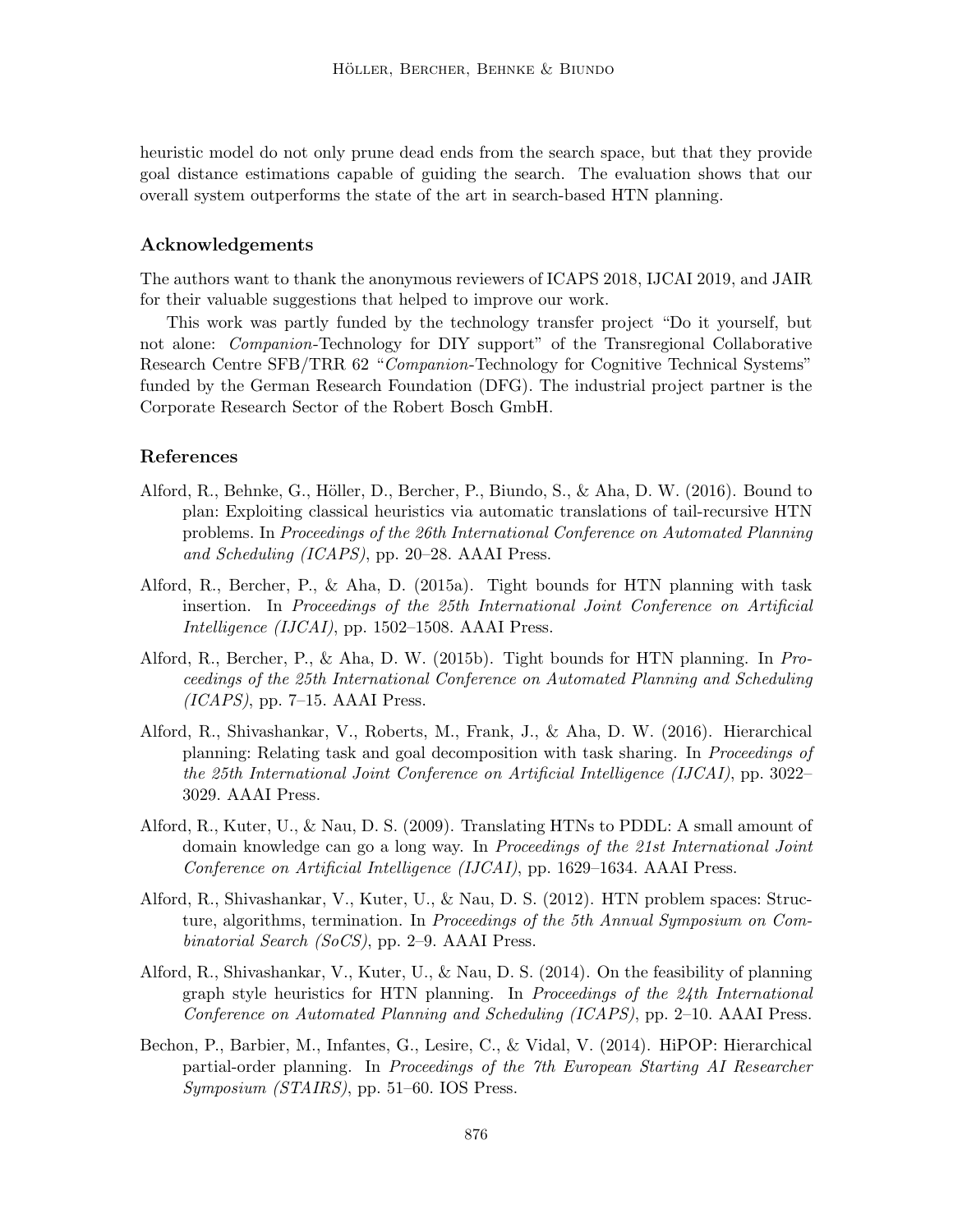- Behnke, G., Höller, D., & Biundo, S.  $(2015)$ . On the complexity of HTN plan verification and its implications for plan recognition. In Proceedings of the 25th International Conference on Automated Planning and Scheduling (ICAPS), pp. 25–33. AAAI Press.
- Behnke, G., Höller, D., & Biundo, S. (2018). totSAT Totally-ordered hierarchical planning through SAT. In Proceedings of the 32nd AAAI Conference on Artificial Intelligence  $(AAAI)$ , pp. 6110–6118. AAAI Press.
- Behnke, G., Höller, D., & Biundo, S. (2019a). Bringing order to chaos  $-$  A compact representation of partial order in SAT-based HTN planning. In *Proceedings of the 33rd* AAAI Conference on Artificial Intelligence (AAAI), pp. 7520–7529. AAAI Press.
- Behnke, G., Höller, D., & Biundo, S. (2019b). Finding optimal solutions in HTN planning – A SAT-based approach. In Proceedings of the 28th International Joint Conference on Artificial Intelligence (IJCAI), pp. 5500–5508. ijcai.org.
- Behnke, G., Höller, D., Schmid, A., Bercher, P., & Biundo, S. (2020). On succinct groundings of HTN planning problems. In Proceedings of the 34th AAAI Conference on Artificial Intelligence (AAAI). AAAI Press.
- Bercher, P., Alford, R., & Höller, D. (2019). A survey on hierarchical planning One abstract idea, many concrete realizations. In Proceedings of the 28th International Joint Conference on Artificial Intelligence (IJCAI), pp. 6267–6275. ijcai.org.
- Bercher, P., Behnke, G., Höller, D., & Biundo, S. (2017). An admissible HTN planning heuristic. In Proceedings of the 26th International Joint Conference on Artificial Intelligence (IJCAI), pp. 480–488. AAAI Press.
- Bercher, P., Biundo, S., Geier, T., Hoernle, T., Nothdurft, F., Richter, F., & Schattenberg, B. (2014). Plan, repair, execute, explain – How planning helps to assemble your home theater. In Proceedings of the 24th International Conference on Automated Planning and Scheduling (ICAPS), pp. 386–394. AAAI Press.
- Bercher, P., Geier, T., & Biundo, S. (2013). Using state-based planning heuristics for partialorder causal-link planning. In Proceedings of the 36th Annual German Conference on  $AI (KI)$ , pp. 1–12. Springer.
- Bercher, P., Höller, D., Behnke, G., & Biundo, S.  $(2016)$ . More than a name? On implications of preconditions and effects of compound HTN planning tasks. In Proceedings of the 22nd European Conference on Artificial Intelligence (ECAI), pp. 225–233. IOS Press.
- Bercher, P., Keen, S., & Biundo, S. (2014). Hybrid planning heuristics based on task decomposition graphs. In Proceedings of the 7th Annual Symposium on Combinatorial Search (SoCS), pp. 35–43. AAAI Press.
- Bit-Monnot, A., Smith, D. E., & Do, M. (2016). Delete-free reachability analysis for temporal and hierarchical planning. In Proceedings of the 22nd European Conference on Artificial Intelligence (ECAI), pp. 1698–1699. IOS Press.
- Blum, A. L., & Furst, M. L. (1997). Fast planning through planning graph analysis. Artificial Intelligence, 90, 281–300.
- Bonet, B., & Geffner, H. (2001). Planning as heuristic search. Artificial Intelligence, 129(1-2), 5–33.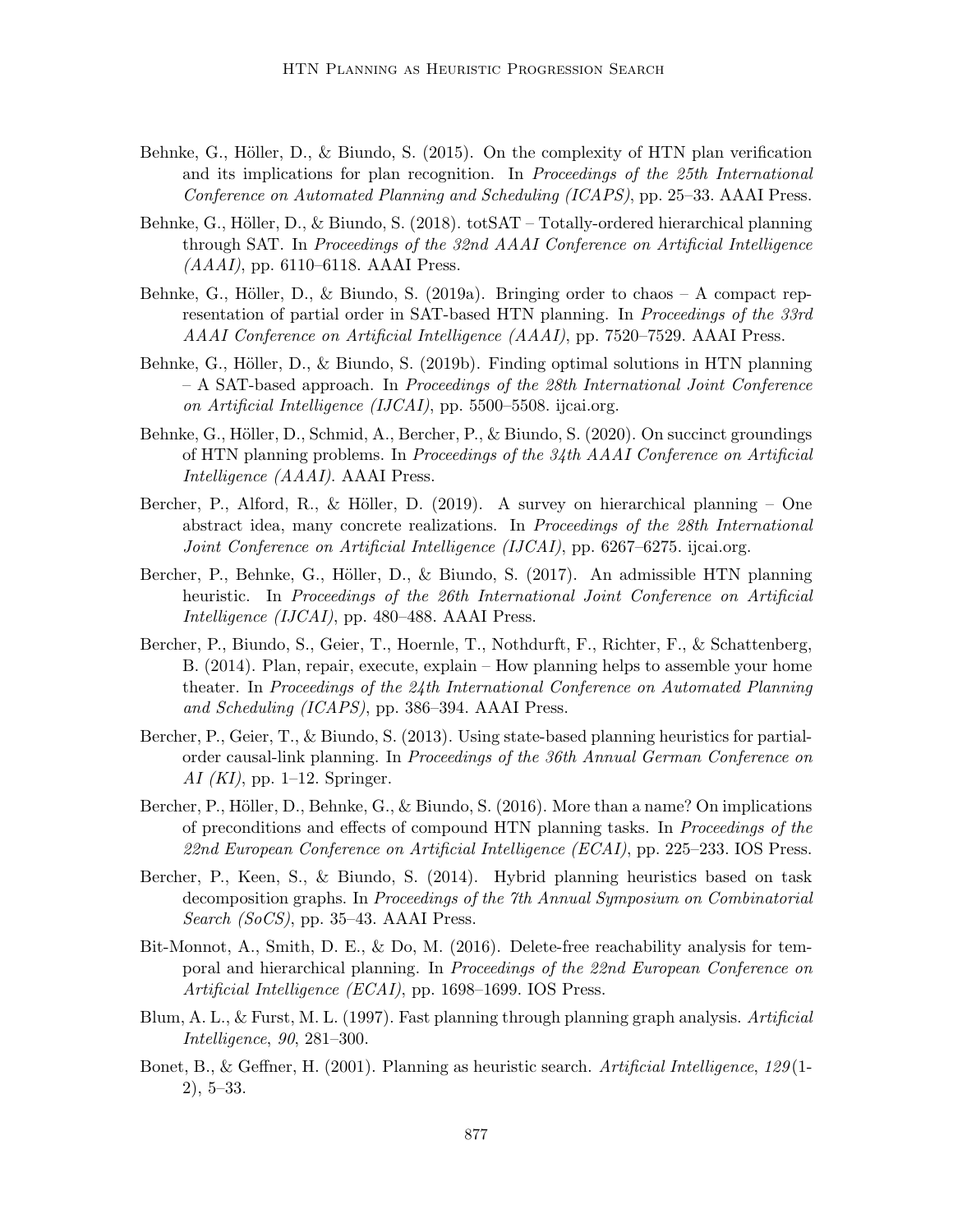- Bylander, T. (1994). The computational complexity of propositional STRIPS planning. Artificial Intelligence,  $94(1-2)$ , 165-204.
- Dix, J., Kuter, U., & Nau, D. S. (2003). Planning in answer set programming using ordered task decomposition. In Proceedings of the 26th Annual German Conference on AI  $(KI)$ , pp. 490–504. Springer.
- Dvořák, F., Barták, R., Bit-Monnot, A., Ingrand, F., & Ghallab, M. (2014a). Planning and acting with temporal and hierarchical decomposition models. In Proceedings of the 26th International Conference on Tools with Artificial Intelligence (ICTAI), pp. 115–121. IEEE.
- Dvořák, F., Bit-Monnot, A., Ingrand, F., & Ghallab, M. (2014b). A flexible ANML actor and planner in robotics. In Proceedings of the 2nd ICAPS Workshop on Planning and Robotics (PlanRob), pp. 12–19.
- Elkawkagy, M., Bercher, P., Schattenberg, B., & Biundo, S. (2012). Improving hierarchical planning performance by the use of landmarks. In Proceedings of the 26th AAAI Conference on Artificial Intelligence (AAAI), pp. 1763–1769. AAAI Press.
- Erol, K., Hendler, J., & Nau, D. S. (1994). Semantics for hierarchical task-network planning. Tech. rep. CS-TR-3239, UMIACS-TR-94-31, ISR-TR-95-9, Institute for Advanced Computer Studies, Institute for Systems Research, Computer Science Department, University of Maryland, College Park, MD 20742.
- Erol, K., Hendler, J. A., & Nau, D. S. (1996). Complexity results for HTN planning. Annals of Mathematics and Artificial Intelligence, 18 (1), 69–93.
- Fickert, M., Gnad, D., Speicher, P., & Hoffmann, J. (2018). SaarPlan: Combining Saarland's greatest planning techniques. In *Proceedings of the 9th International Planning* Competition (IPC).
- Francès, G., Geffner, H., Lipovetzky, N., & Ramírez, M. (2018). Best-first width search in the IPC 2018: Complete, simulated, and polynomial variants. In Proceedings of the 9th International Planning Competition (IPC).
- Fritz, C., Baier, J. A., & McIlraith, S. A. (2008). ConGolog, Sin Trans: Compiling Con-Golog into basic action theories for planning and beyond. In *Proceedings of the 11th* International Conference on Principles of Knowledge Representation and Reasoning  $(KR)$ , pp. 600–610. AAAI.
- Gabaldon, A. (2002). Programming hierarchical task networks in the situation calculus. In Proceedings of the AIPS Workshop on On-line Planning and Scheduling.
- Geier, T., & Bercher, P. (2011). On the decidability of HTN planning with task insertion. In Proceedings of the 22nd International Joint Conference on Artificial Intelligence  $(IJCAI)$ , pp. 1955–1961. AAAI Press.
- Gerevini, A., Kuter, U., Nau, D. S., Saetti, A., & Waisbrot, N. (2008). Combining domainindependent planning and HTN planning: The Duet planner. In *Proceedings of the* 18th European Conference on Artificial Intelligence (ECAI), pp. 573–577. IOS Press.
- Ghallab, M., Nau, D. S.,  $\&$  Traverso, P. (2004). Automated planning theory and practice. Elsevier.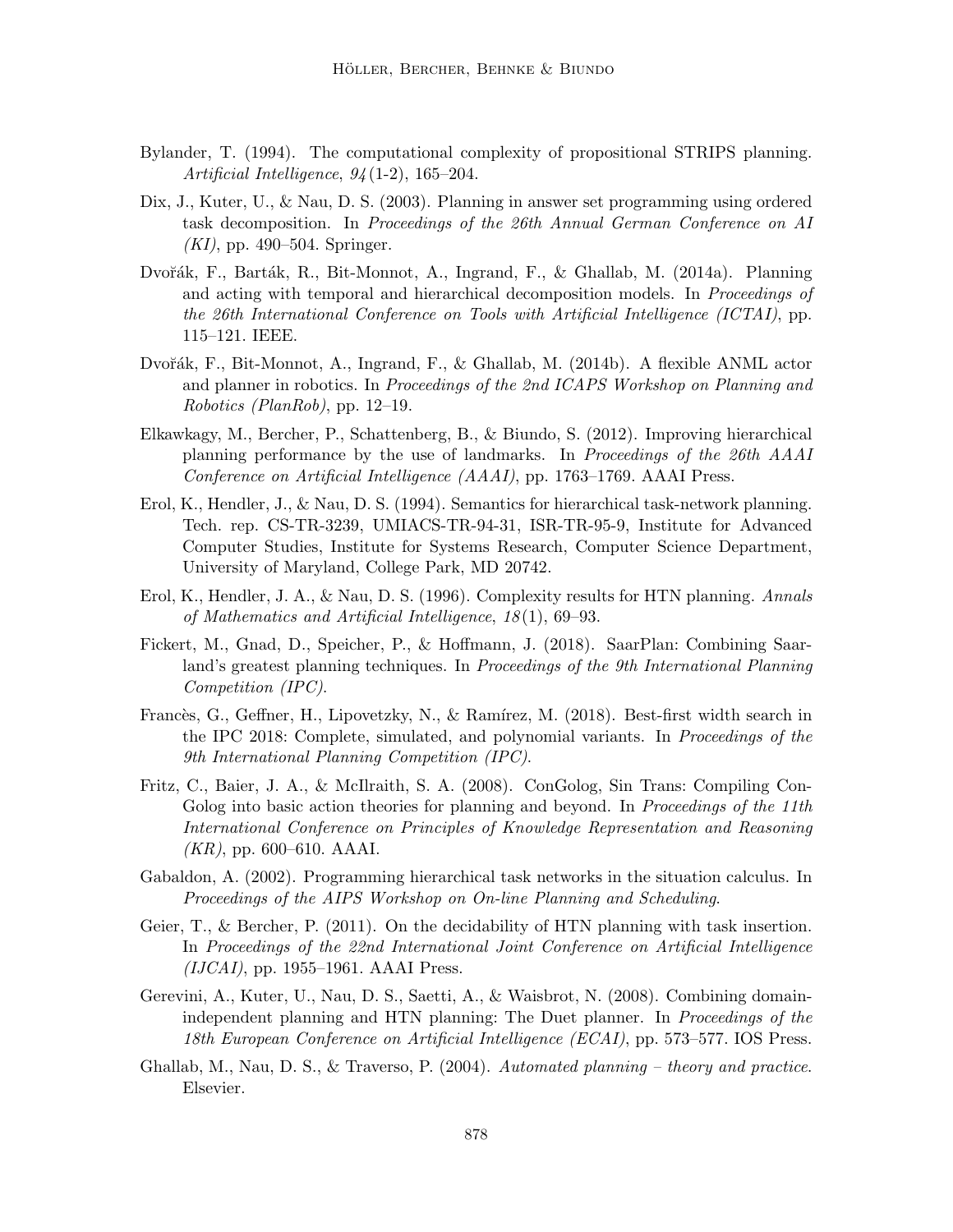- Helmert, M., & Domshlak, C. (2009). Landmarks, critical paths and abstractions: What's the difference anyway?. In Proceedings of the 19th International Conference on Automated Planning and Scheduling (ICAPS), pp. 162–169. AAAI Press.
- Hoffmann, J., & Nebel, B. (2001). The FF planning system: Fast plan generation through heuristic search. Journal of Artificial Intelligence Research, 14, 253–302.
- Höller, D., Behnke, G., Bercher, P., & Biundo, S.  $(2014)$ . Language classification of hierarchical planning problems. In Proceedings of the 21st European Conference on Artificial Intelligence (ECAI), pp. 447–452. IOS Press.
- Höller, D., Behnke, G., Bercher, P., & Biundo, S. (2016). Assessing the expressivity of planning formalisms through the comparison to formal languages. In Proceedings of the 26th International Conference on Automated Planning and Scheduling (ICAPS), pp. 158–165. AAAI Press.
- Höller, D., Behnke, G., Bercher, P., & Biundo, S. (2018). Plan and goal recognition as HTN planning. In Proceedings of the 30th International Conference on Tools with Artificial Intelligence (ICTAI), pp. 466–473. IEEE Computer Society.
- Höller, D., Behnke, G., Bercher, P., Biundo, S., Fiorino, H., Pellier, D., & Alford, R. (2020). HDDL: An extension to PDDL for expressing hierarchical planning problems. In Proceedings of the 34th AAAI Conference on Artificial Intelligence (AAAI). AAAI Press.
- Höller, D., Bercher, P., Behnke, G., & Biundo, S. (2018a). A generic method to guide HTN progression search with classical heuristics. In Proceedings of the 28th International Conference on Automated Planning and Scheduling (ICAPS), pp. 114–122. AAAI Press.
- Höller, D., Bercher, P., Behnke, G., & Biundo, S. (2018b). HTN plan repair using unmodified planning systems. In Proceedings of the 1st ICAPS Workshop on Hierarchical Planning  $(HPlan)$ , pp. 26–30.
- Höller, D., Bercher, P., Behnke, G., & Biundo, S. (2019). On guiding search in HTN planning with classical planning heuristics. In Proceedings of the 28th International Joint Conference on Artificial Intelligence (IJCAI), pp. 6171–6175. ijcai.org.
- Kambhampati, S., Knoblock, C. A., & Yang, Q. (1995). Planning as refinement search: A unified framework for evaluating design tradeoffs in partial-order planning. Artificial Intelligence, 76 (1-2), 167–238.
- Kambhampati, S., Mali, A., & Srivastava, B. (1998). Hybrid planning for partially hierarchical domains. In Proceedings of the 15th National Conference on Artificial Intelligence  $(AAAI)$ , pp. 882–888. AAAI Press.
- Lotem, A., Nau, D. S., & Hendler, J. A. (1999). Using planning graphs for solving HTN planning problems. In Proceedings of the 16th National Conference on Artificial Intelligence and 11th Conference on Innovative Applications of Artificial Intelligence  $(AAAI/IAAI)$ , pp. 534–540. AAAI Press.
- Mali, A. D., & Kambhampati, S. (1998). Encoding HTN planning in propositional logic. In Proceedings of the 4th International Conference on Artificial Intelligence Planning Systems (AIPS), pp. 190–198. AAAI.